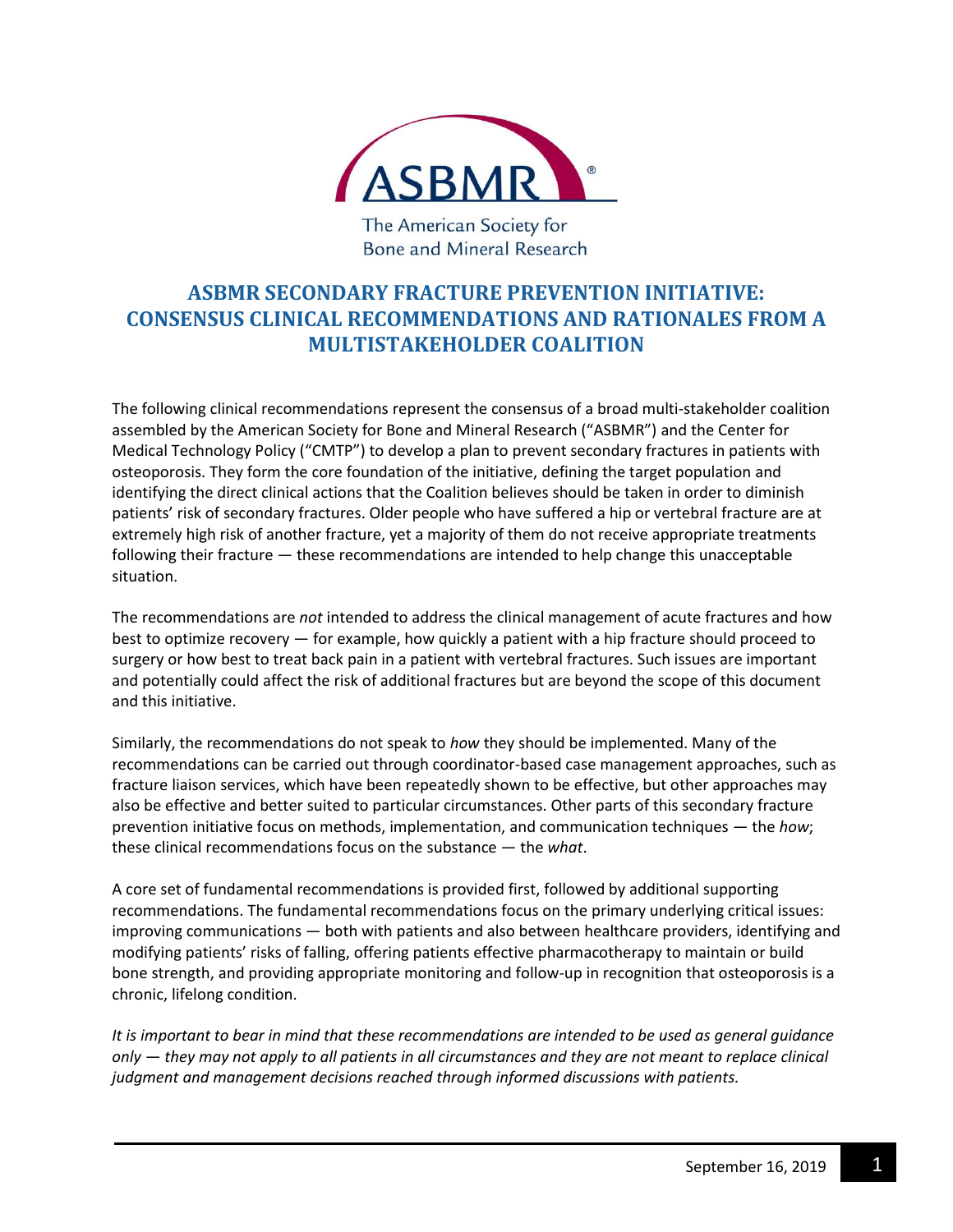Additionally, "consensus" means general agreement – it does not mean that every Coalition member approves of every specific element. In a consensus project it is expected that any given member's preferences may occasionally diverge from the consensus.

Finally, the recommendations were developed to address the specific clinical situation in the US. Just as  $intermational$  ideas and experiences<sup>1</sup> have informed their development, however, the Coalition hopes that the recommendations will in turn inform international efforts in the future.

Note on Methodology: Based on a review of existing clinical guidelines and recommendations, as well as a literature review, CMTP developed an initial set of draft recommendations for secondary fracture prevention, which were reviewed and edited by the Coalition Co-Chairs and ASBMR, the Coalition Steering Committee, and the full Coalition, sequentially. The cycle was repeated until consensus was reached. CMTP then prepared accompanying text that provided rationales, more detailed explanations of the recommendations, and supporting references. The full document underwent additional cycles of review and a small workgroup was assembled to work through issues on which the Coalition had not yet reached consensus. This final version resulted from further cycles of review and formed the basis of a peer-reviewed publication.

Although the recommendations do not include explicit assessment of the quality of supporting evidence, one of the Coalition's fundamental principles was to follow the evidence and focus where the data are strongest. Because disagreements seem to occur most frequently when the scientific evidence is lacking or contradictory, we believed that consensus could be achieved even within a very diverse group by concentrating efforts where the evidence is clear and strong. Where Coalition members have substantially disagreed about the propriety of a proposed recommendation, we generally either removed the recommendation or stated that the most appropriate action is not known and then elaborated on the point in the accompanying text. The recommendations would lose credibility if they adopted strong positions on controversial issues based on opinion rather than on convincing evidence.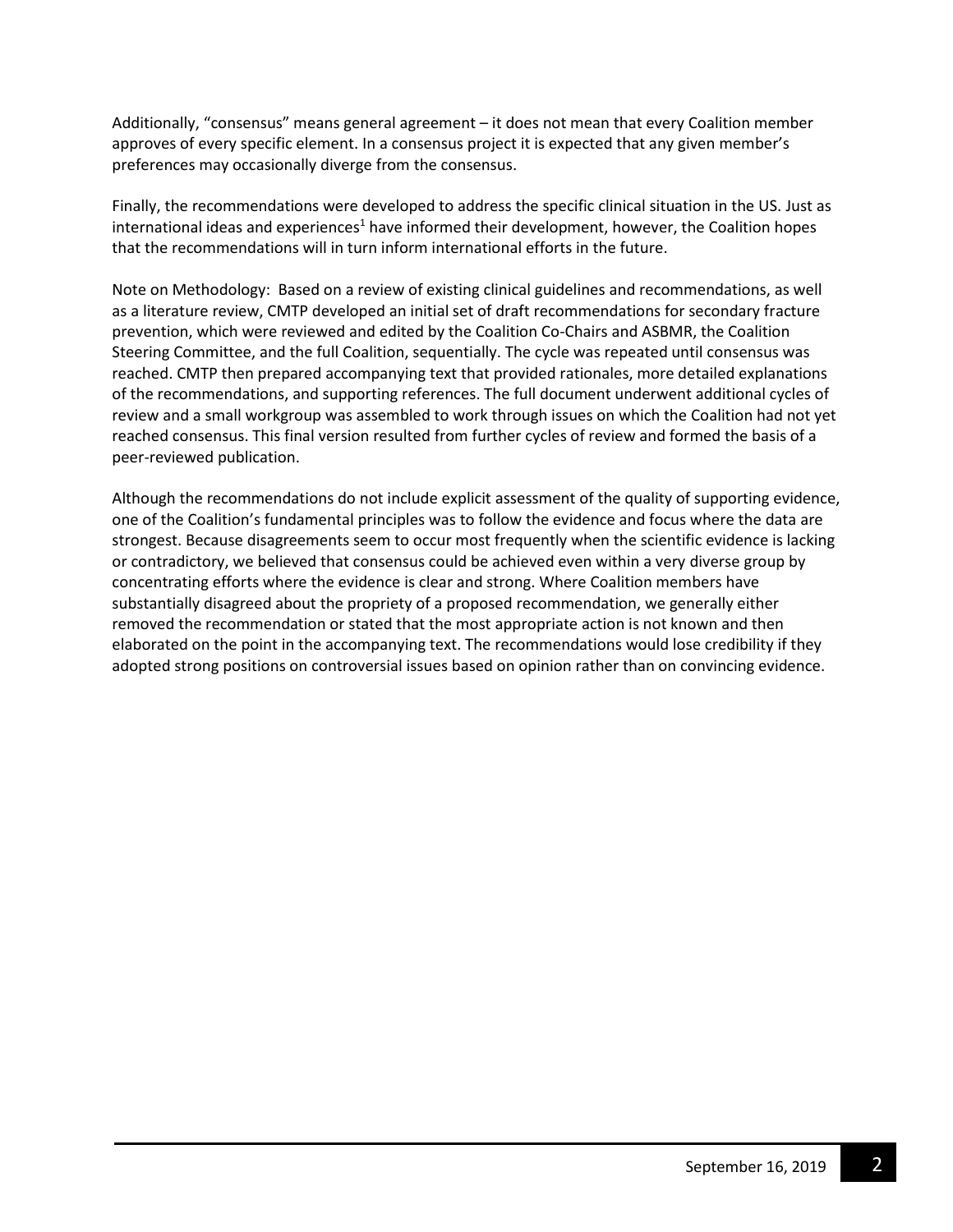# **Summary of Consensus Clinical Recommendations**

*The following recommendations pertain to people aged 65 years or older with a hip or vertebral fracture. They are directed to all healthcare professionals who participate in the care of these patients (including, but not limited to, orthopaedic surgeons, rheumatologists, endocrinologists, family physicians and primary care providers, fracture liaison service coordinators, geriatricians, occupational therapists, physical therapists, rehabilitation therapists, emergency department physicians, gynecologists, hospitalists, infusion nurses, internists, neurosurgeons, nurse practitioners, oral and maxillofacial surgeons, pharmacists, physician assistants, radiologists, registered dietician nutritionists, and chiropractors).*

*An important overarching principle for the recommendations is that people aged 65 years or older with a hip or vertebral fracture optimally should be managed in the context of a multi-disciplinary clinical system that includes case management (one example is a fracture liaison service) to assure that they are appropriately evaluated and treated for osteoporosis and risk of future fractures.*

## *Fundamental Recommendations*

*1. Communicate three simple messages to people aged 65 years or older with a hip or vertebral fracture (as well as to their family/caregivers) consistently throughout the fracture care and healing process:* 

- *their broken bone likely means they have osteoporosis and are at high risk for breaking more bones, especially over the next one to two years;*
- *breaking bones means they may suffer declines in mobility or independence -- for example, have to use a walker, cane, or wheelchair, or move from their home to a residential facility, or stop participating in favorite activities -- and they will be at higher risk of dying prematurely;*
- *most importantly, there are actions they can take to reduce their risk, including regular follow-up with their usual health care provider as for any other chronic medical condition.*

*2. Ensure that the usual healthcare provider for a person aged 65 years or older with a hip or vertebral fracture is made aware of the occurrence of the fracture. If unable to determine whether the patient's usual healthcare provider has been notified, take action to be sure the communication is made.*

*3. Regularly assess the risk of falling of people aged 65 years or older who have ever had a hip or vertebral fracture.*

- *At a minimum, take a history of their falls within the last year.*
- *Minimize use of medications associated with increased fall risk.*
- *Evaluate patients for conditions associated with an increased fall risk.*
- *Strongly consider referring patients to physical and/or occupational therapists or a physiatrist for evaluation and interventions to improve impairments in mobility, gait, and balance, and to reduce fall risk.*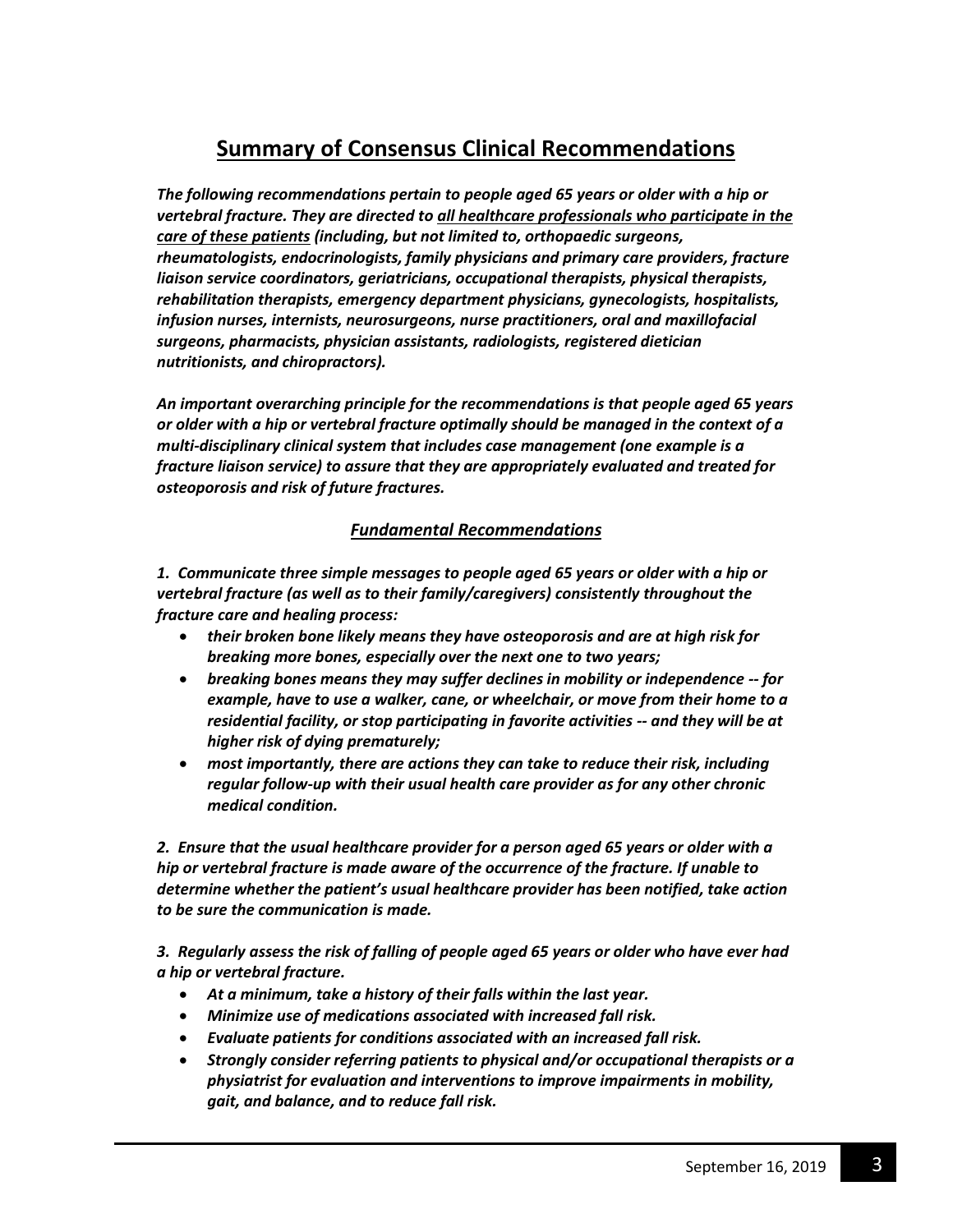*4. Offer pharmacologic therapy for osteoporosis to people, aged 65 years or older, with a hip or vertebral fracture, to reduce their risk of additional fractures.* 

- *Do not delay initiation of therapy for bone mineral density "("BMD") testing.*
- *Consider patients' oral health before starting therapy with bisphosphonates or denosumab.*
- *For patients who have had repair of a hip fracture or are hospitalized for a vertebral fracture:*
	- o *Oral pharmacologic therapy can begin in the hospital and be included in discharge orders.*
	- o *Intravenous and subcutaneous pharmacologic agents may be therapeutic options after the first two weeks of the postoperative period. Concerns during this early recovery period include:*
		- *Hypocalcemia because of factors including vitamin D deficiency or perioperative overhydration.*
		- *Acute phase reaction of flu-like symptoms following zoledronic acid infusion, particularly in patients who have not previously taken zoledronic acid or other bisphosphonates.*
	- o *If pharmacologic therapy is not provided during hospitalization, then mechanisms should be in place to ensure timely follow-up.*

*5. Initiate a daily supplement of at least 800 IU vitamin D per day for people aged 65 years or older with a hip or vertebral fracture.* 

*6. Initiate a daily calcium supplement for people aged 65 years or older with a hip or vertebral fracture who are unable to achieve an intake of 1200 mg/day of calcium from food sources.*

*7. Because osteoporosis is a life-long chronic condition, routinely follow and re-evaluate people aged 65 years or older with a hip or vertebral fracture who are being treated for osteoporosis. Purposes include:*

- *reinforcing key messages about osteoporosis and associated fractures;*
- *identifying any barriers to treatment plan adherence that arise;*
- *assessing the risk of falling;*
- *monitoring for adverse treatment effects;*
- *evaluating the effectiveness of the treatment plan; and*
- *determining whether any changes in treatment should be made, including whether any anti-osteoporosis pharmacotherapy should be changed or discontinued.*

## *Additional Recommendations*

*8. Consider referring people aged 65 years or older with a hip or vertebral fracture who have possible or presumed secondary causes of osteoporosis to the appropriate subspecialist for further evaluation and management.*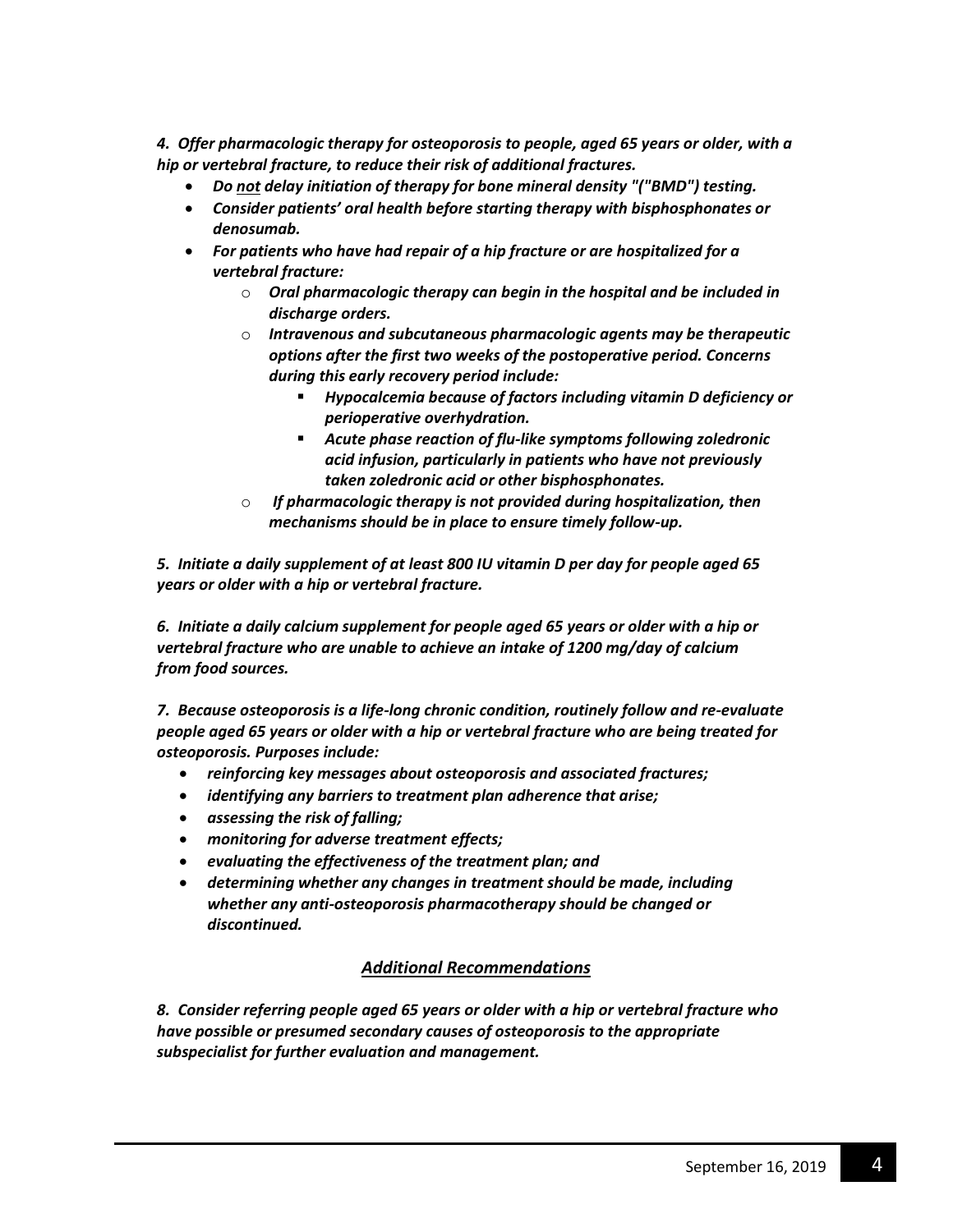- *9. Counsel people aged 65 years or older with a hip or vertebral fracture:*
	- *not to smoke or use tobacco;*
	- *to limit any alcohol intake to a maximum of two drinks a day for men and one drink a day for women; and*
	- *to exercise regularly (at least three times a week), including weight-bearing, muscle strengthening, and balance and postural exercises, depending on their needs and capabilities, preferably supervised by physical therapists or other qualified professionals*.

*10. When offering pharmacologic therapy for osteoporosis to people aged 65 years or older with a hip or vertebral fracture, discuss the benefits and risks of therapy, including, among other things:*

- *the risk of osteoporosis-related fractures without pharmacologic therapy; and*
- *for bisphosphonates and denosumab, the risk of atypical femoral fractures ("AFFs") and osteonecrosis of the jaw ("ONJ") and how to recognize potential warning signs.*

*11. First line pharmacologic therapy options for people aged 65 years or older with a hip or vertebral fracture, include:*

- *the oral bisphosphonates alendronate and risedronate, which are generally well tolerated, familiar to health care professionals, and available at low cost; and*
- *intravenous zoledronic acid and subcutaneous denosumab, if oral bisphosphonates pose difficulties.*

*For patients at high risk of fracture, particularly those with vertebral fractures, anabolic agents may be useful although consultation with or referral to a specialist would also be appropriate.*

*12. The optimal duration of pharmacologic therapy for people aged 65 years and older with a hip or vertebral fracture is not known.*

- *General recommendations on stopping and restarting anti-osteoporosis drugs are available to individualize treatment for each patient.*
- *Most published guidelines recommend that the need for therapy with bisphosphonates be reassessed after 3-5 years, based on their long half-life in bone and evidence suggesting that the risk of certain rare adverse events may increase with longer duration of treatment.*
- *Stopping denosumab without starting another antiresorptive drug should be avoided because of the possibility of rapid bone loss and increased fracture risk. Similarly, patients stopping anabolic agents also should be placed on an antiresorptive therapy.*

*13. Primary care providers who are treating people aged 65 years and older with a hip or vertebral fracture may want to consider referral to an endocrinologist or osteoporosis specialist for those patients who, while on pharmacotherapy, continue to experience fractures or bone loss without an obvious cause, or who have comorbidities or other factors that complicate management (e.g., hyperparathyroidism, chronic kidney disease).*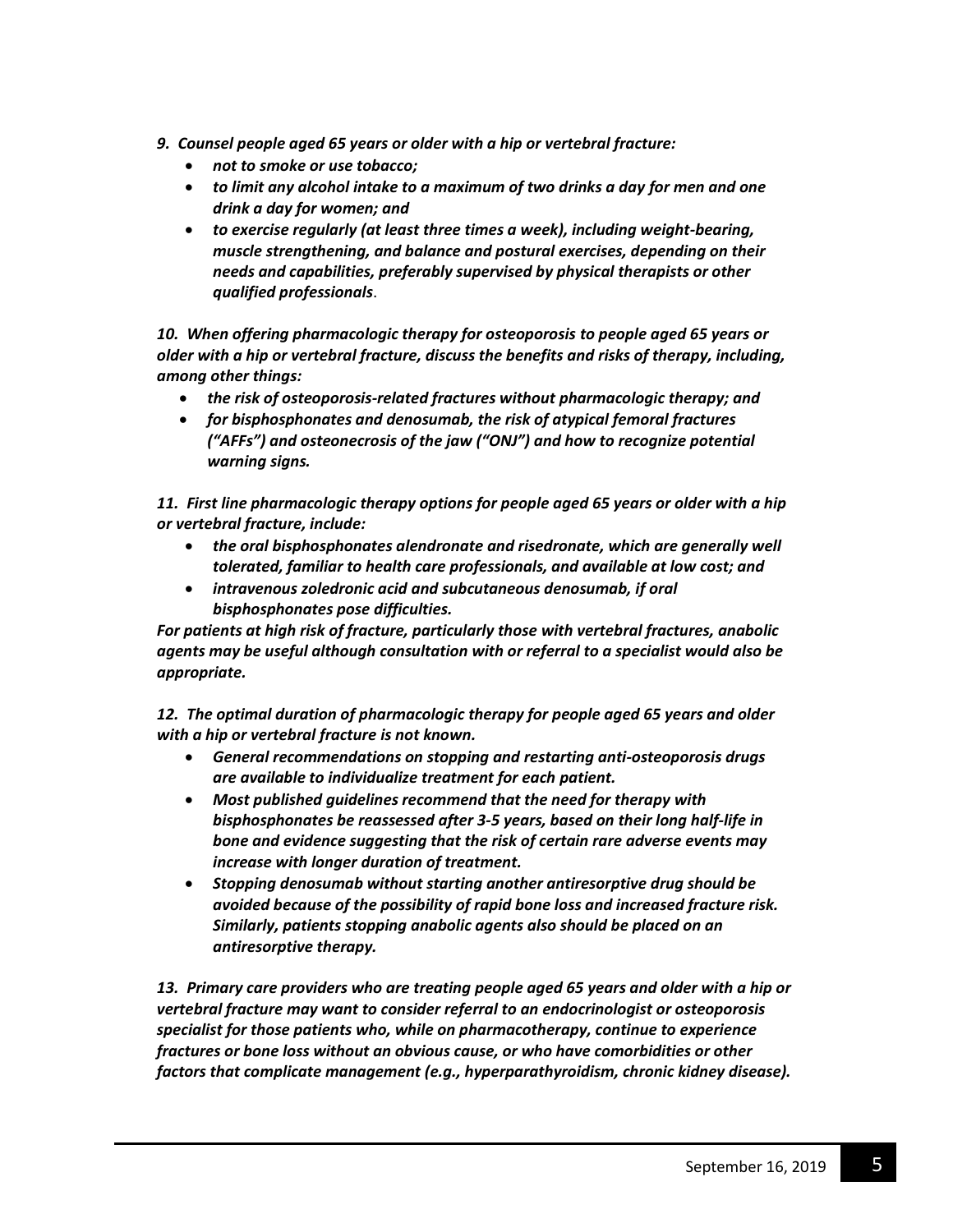# **Recommendations and Rationales**

*The following recommendations pertain to people aged 65 years or older with a hip or vertebral fracture. They are directed to all healthcare professionals who participate in the care of these patients (including, but not limited to, orthopaedic surgeons, rheumatologists, endocrinologists, family physicians and primary care providers, fracture liaison service coordinators, geriatricians, occupational therapists, physical therapists, rehabilitation therapists, emergency department physicians, gynecologists, hospitalists, infusion nurses, internists, neurosurgeons, nurse practitioners, oral and maxillofacial surgeons, pharmacists, physician assistants, radiologists, registered dietician nutritionists, and chiropractors).*

These clinical recommendations focus on a specifically-defined population — patients within a certain age range who have experienced certain osteoporotic fractures that come to clinical attention. The two criteria for identifying the target population  $-$  age and location of fracture  $-$  are simple and straightforward. No active case-finding or screening is required: patients with hip fractures usually present to an emergency department; patients with vertebral fractures may come to clinical attention because they are symptomatic and seek care (e.g., for back pain), have clinical signs (e.g., kyphosis), or have radiographically apparent signs that are incidentally detected. Thus, healthcare professionals should be able to readily identify the patients covered by these recommendations at all points along their care pathways.

Patients who have experienced one osteoporotic fracture are at significantly higher risk of a subsequent fracture,<sup>2</sup> and the risk appears to be particularly high in older women during the first year following the index fracture (greater than five times the risk).<sup>3</sup> Approximately 25% of older men and women who have a hip fracture will have a second fracture within one year, as will around 20% of older patients who have a vertebral fracture.<sup>2</sup>

Effective interventions for preventing secondary fractures in this population have also been convincingly demonstrated. Several systematic reviews, for example, have concluded that bisphosphonates reduce the risk of vertebral fractures in numerous populations as well as the risk of hip and non-vertebral fractures in patients who have already experienced a fracture.<sup>4–9</sup> Other effective pharmacologic therapies, including RANK ligand inhibitors and anabolic drugs, are also available. In terms of nonpharmacologic interventions, the Centers for Disease Control and Prevention have assembled a compendium of interventions that have been shown to reduce falls in older adults,<sup>10</sup> to provide one example. Finally, a variety of studies have shown that people with hip and vertebral fractures are not receiving these effective interventions (treatment rates ranging from 8.3% to 30%).<sup>11,12</sup>

While this particular set of clinical recommendations is focused on a specifically-defined population and its circumstances, it is critical to emphasize that **fracture prevention is also needed for other high-risk populations**. These recommendations are not intended to compromise other fracture prevention efforts, but rather to complement them and to serve as a foundation for future endeavors.

The recommendations are directed to a wide variety of healthcare professionals, reflecting the multitude of entry points to the relevant care pathways, both acute and chronic, and the diversity of the steps along the pathways themselves. The partial listing of disciplines is intended to illustrate this broad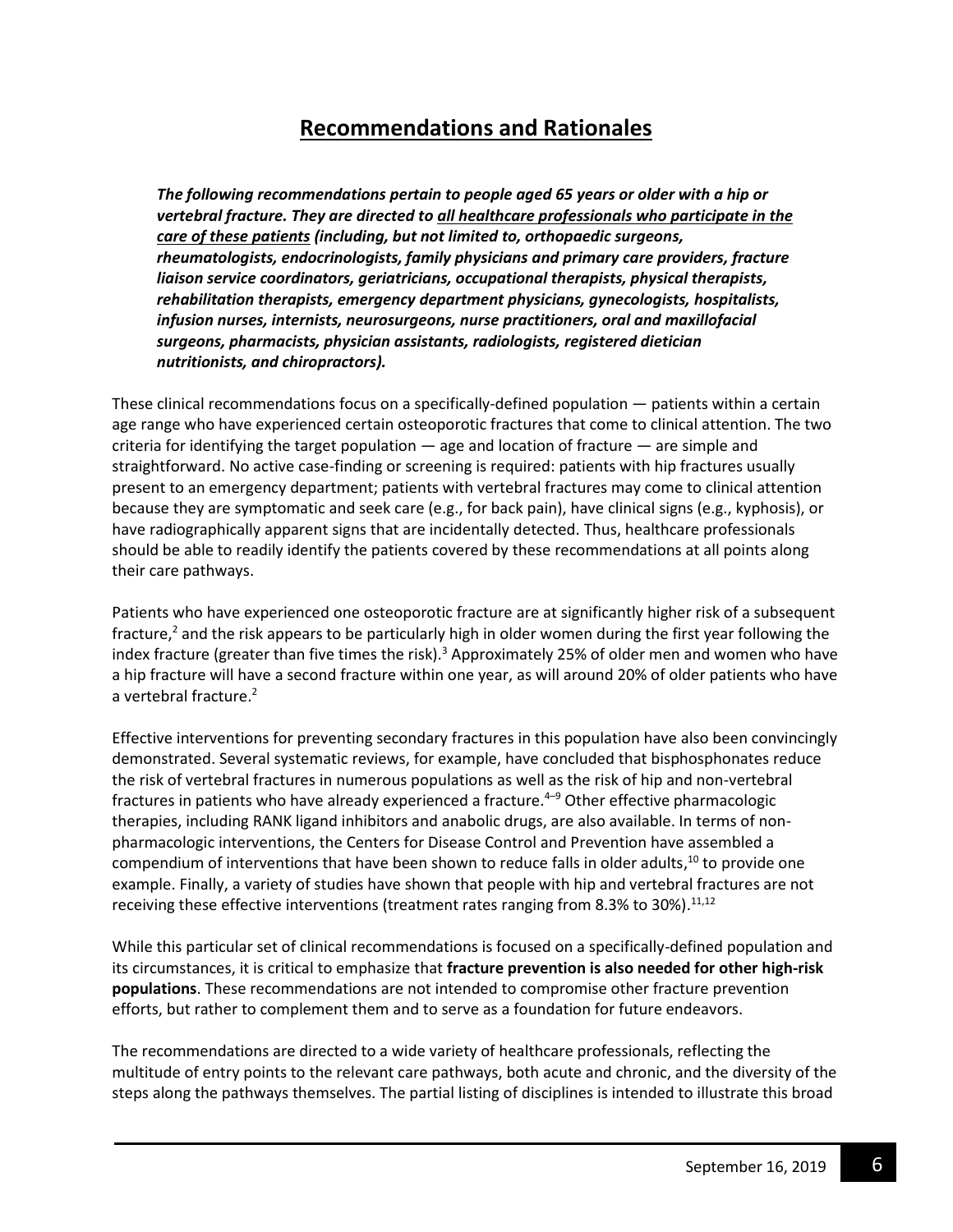range and to prompt reflection on and recognition of the roles we all can assume. Each professional involved has the ability to help ensure that their patients receive appropriate secondary fracture prevention interventions, as well as the ethical and moral obligation to do so.<sup>13</sup>

*An important overarching principle for the recommendations is that people aged 65 years or older with a hip or vertebral fracture optimally should be managed in the context of a multi-disciplinary clinical system that includes case management (one example is a fracture liaison service) to assure that they are appropriately evaluated and treated for osteoporosis and risk of future fractures.*

The recommendations primarily identify what actions to take rather than how to take them. However, a substantial and still growing body of literature demonstrates that the most effective organizational approach to secondary fracture prevention (and one that is effective in a number of different environments) is a multi-disciplinary case management approach that frequently takes the form of a fracture liaison service ("FLS").<sup>13-20</sup> One of the key features of an FLS is a dedicated case manager who coordinates patients' evaluation, treatment plan development, and follow-up.13,14,16 FLSs function to help close the gap between acute fracture care and chronic osteoporosis care and optimally involve all relevant disciplines, including those aimed at addressing the psychosocial issues commonly associated with fractures that potentially significantly limit the success of treatment (e.g., depression, cognitive changes, and changes in social relationships<sup>21-24</sup>). FLS programs have been shown to be cost-effective or cost-saving in several settings, $17$  and have been broadly and successfully adopted internationally, including as national policy in the UK National Health Service.<sup>25,26</sup> Several organizations, both within the US and internationally, have developed resources to assist with establishing and sustaining FLSs, such as best practices, business case models, implementation toolkits, and training and mentoring programs, to name just a few.<sup>27–31</sup> (The American Orthopaedic Association's "Own the Bone,"<sup>28</sup> the National Osteoporosis Foundation's FLS Training and Certificate Program,<sup>31</sup> and the International Osteoporosis Foundation's "Capture the Fracture"<sup>29</sup> are three prominent examples.) Although there may be settings where FLS programs cannot be fully implemented, the Coalition strongly recommends that institutions attempt to establish them.

### *Fundamental Recommendations*

*1. Communicate three simple messages to people aged 65 years or older with a hip or vertebral fracture (as well as to their family/caregivers) consistently throughout the fracture care and healing process:* 

- *their broken bone likely means they have osteoporosis and are at high risk for breaking more bones, especially over the next one to two years;*
- *breaking bones means they may suffer declines in mobility or independence -- for example, have to use a walker, cane, or wheelchair, or move from their home to a residential facility, or stop participating in favorite activities -- and they will be at higher risk of dying prematurely;*
- *most importantly, there are actions they can take to reduce their risk, including regular follow-up with their usual health care provider as for any other chronic medical condition.*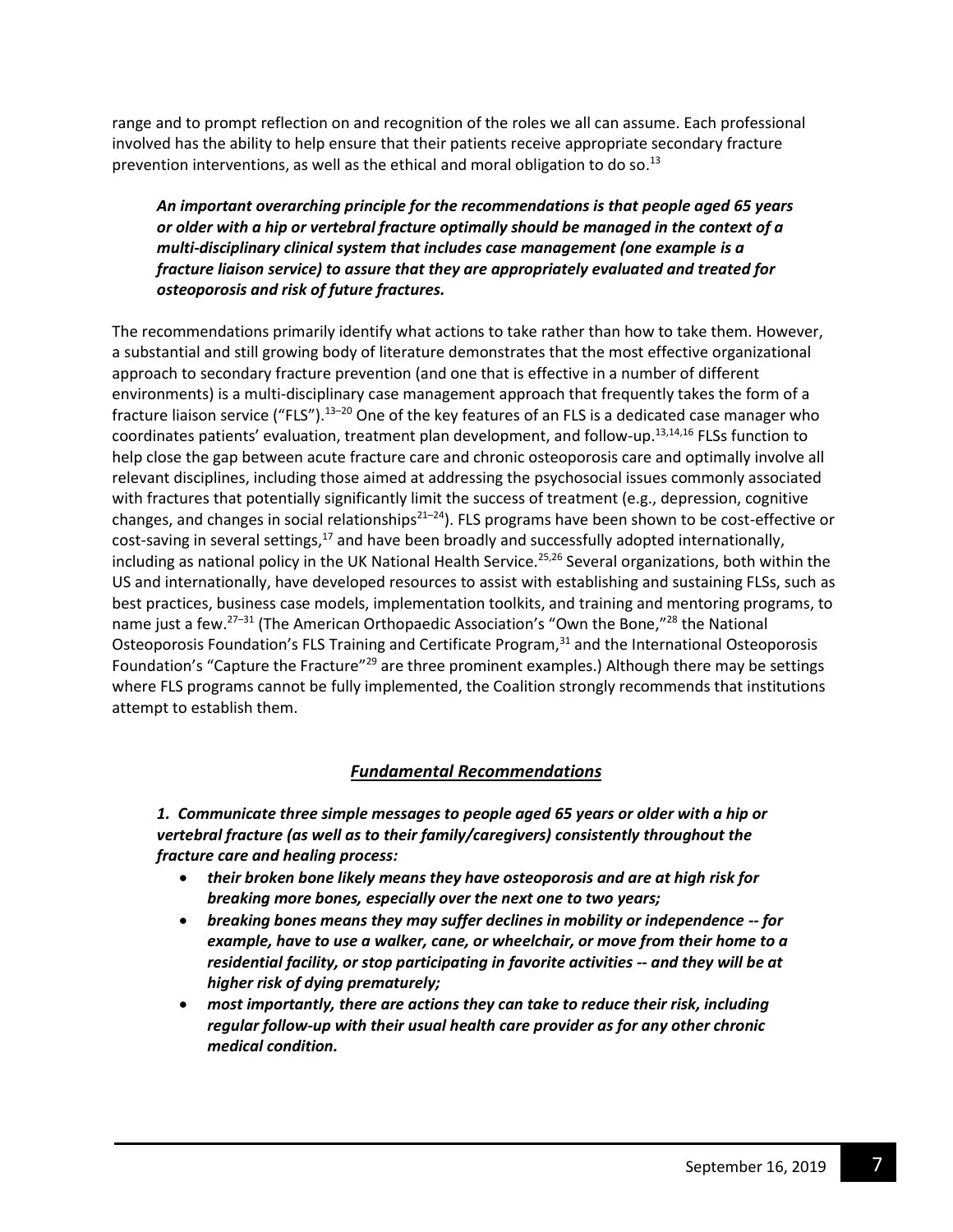The occurrence of a hip or vertebral fracture in women or men, aged 65 years or older, is diagnostic for osteoporosis in the absence of another metabolic bone disease, $13,32-35$  regardless of bone mineral density ("BMD"), and as previously noted is one of the strongest risk factors for subsequent fractures. The risk of subsequent fracture is significantly elevated, especially in the first one to two years following a fracture, for all of these patients, even in patients with high/normal BMD.<sup>36–39</sup> Most patients, however, do not believe they are at risk for another fracture, do not believe osteoporosis caused their fracture, and are unaware of interventions that have been shown to reduce their risk.<sup>40</sup> If patients do not understand their medical condition and its meaning, they are not likely to take appropriate steps to address it.<sup>41</sup> The recommendation reflects the need for *all* health care professionals to provide consistent and sustained messaging throughout the care pathway, emphasizing outcomes that matter most to patients, in order to communicate these messages effectively.<sup>13,14</sup> These communications to patients should begin at the time of diagnosis, whether in the emergency department, an urgent care clinic, the hospital, the office, the rehabilitation facility, or some other setting, and be consistently repeated.

Although clinicians tend to focus on the risks of mortality and additional fractures, those outcomes are not necessarily the ones that resonate most with patients. Several members of the Coalition observed that hip fracture patients, for example, are often of advanced age and concerned more about losing their independence and autonomy than about mortality. Emerging evidence, including data gathered for the development of patient-reported outcome instruments, illustrates the importance of physical function (e.g., mobility, physical activity, ability to self-care) to patients with osteoporosis or fractures.<sup>42</sup>

The impact of hip fractures on physical functioning is substantial. Approximately half of hip fracture patients who survive to one year do not regain their prior functionality<sup>43</sup> nor does their health status return to pre-fracture levels.<sup>44</sup> With respect to mobility specifically, only about one-third to one half of hip fracture survivors regain prior ambulatory function<sup>24,45,46</sup> and around 13% may be unable to ambulate at all.<sup>47</sup> Of those patients surviving one year who needed no walking aids before hip fracture, approximately 40% come to require assistance.<sup>47</sup>

Loss of autonomy and independence is also reflected in changes of residential settings following fracture. In a cohort of more than 43,000 Medicare patients who experienced a hip fracture between 2005 and 2010, 20% of patients who had been living in the community had moved into long-term care at one year following the fracture.<sup>43</sup> Perhaps even more strikingly, because of the expense of long-term care in the US, 80% of those patients became destitute.<sup>43</sup> Finally, the one-year mortality for hip fracture patients ranges from 15%-30% for community-dwelling residents<sup>24,43,48</sup> to 40%-55% for long-term care facility residents. 43,48

The recommendation emphasizes the importance of communicating these messages not only to patients but also to their family/caregivers. Fracture patients often are hospitalized, in pain, undergoing surgery, potentially somewhat disoriented – not ideal circumstances for promoting message comprehension. Providing key information to persons who will be involved with the patients' care will increase the likelihood that patients receive it as well. Mentioning how patients can reduce their risk provides a positive message and sets the stage for additional counseling and interventions. Emphasizing the connection between fracture and osteoporosis elevates the fracture from an unfortunate accident to a sentinel event indicative of an important underlying chronic disorder.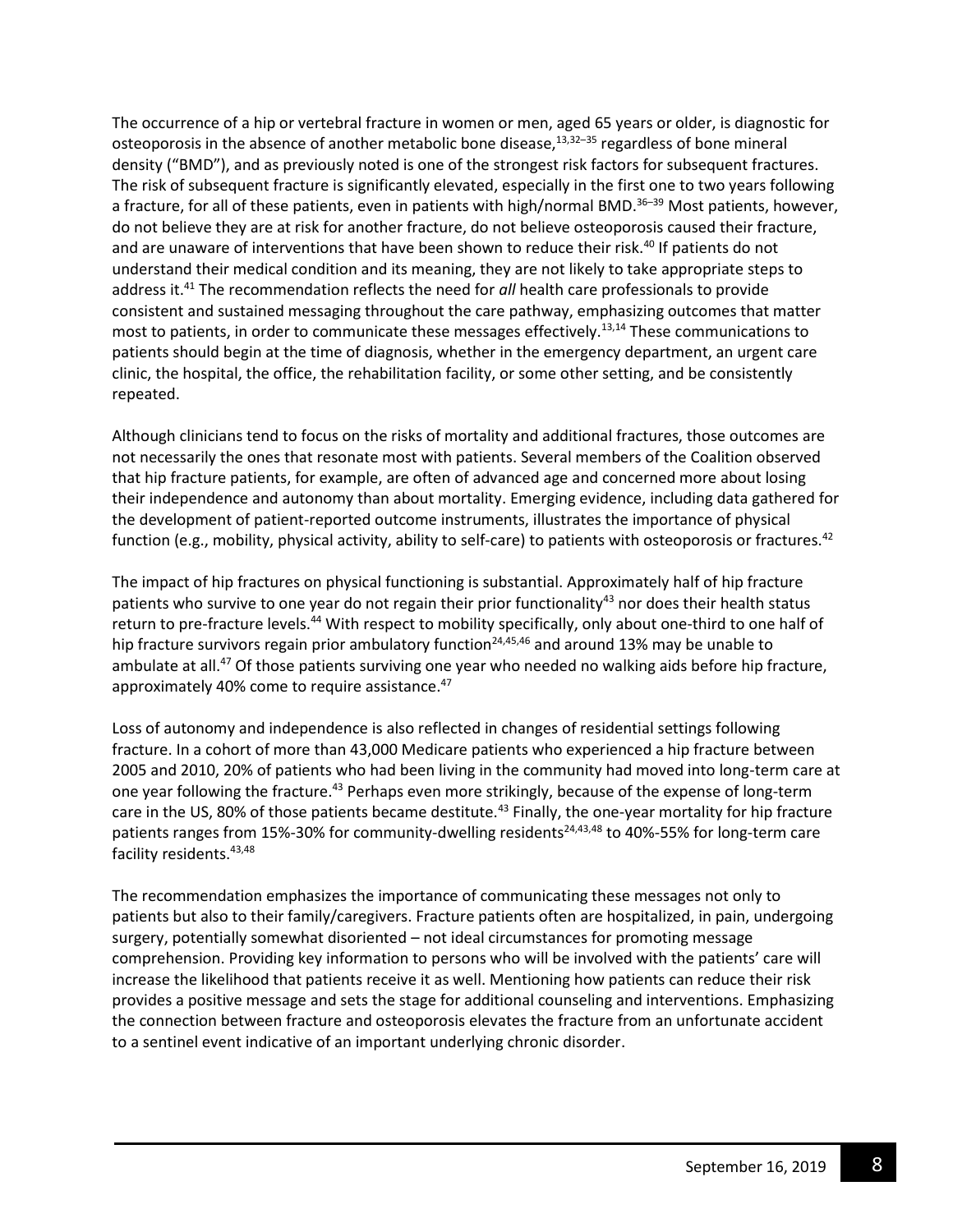## *2. Ensure that the usual healthcare provider for a person aged 65 years or older with a hip or vertebral fracture is made aware of the occurrence of the fracture. If unable to determine whether the patient's usual healthcare provider has been notified, take action to be sure the communication is made.*

Lack of communication with patients' usual healthcare providers has consistently been identified as one of the key barriers to providing appropriate management for secondary fracture prevention.<sup>13</sup> If usual healthcare providers are not aware of the occurrence of a fracture and the diagnosis of osteoporosis, they cannot take steps to provide the long-term care that this lifelong, chronic condition requires. Vertebral fractures, in particular, are seldom noted in medical records and reports and, if they are mentioned, are often reported with ambiguous or confusing terminology.<sup>49-53</sup> It is not sufficient to hope that patients will inform their physicians at their next routine follow-up – as noted above, many patients do not understand the long-term significance and importance of their fracture. Additionally, patients are at highest risk for another fracture in the months immediately following the initial hip or vertebral fracture<sup>3</sup> and steps need to be taken on an urgent basis to reduce that risk. The recommendation applies to each healthcare professional along the care pathway, beginning at diagnosis and continuing throughout, because each has the opportunity to significantly affect patient outcomes.<sup>54</sup> Taking action, when unable to determine whether the patient's usual healthcare provider has been notified, might entail calling the provider, for example, or sending an email or letter. Documenting the action in the patient's medical records ensures better continuity of care.

## *3. Regularly assess the risk of falling of people aged 65 years or older who have ever had a hip or vertebral fracture.*

- *At a minimum, take a history of their falls within the last year.*
- *Minimize use of medications associated with increased fall risk.*
- *Evaluate patients for conditions associated with an increased fall risk.*
- *Strongly consider referring patients to physical and/or occupational therapists or a physiatrist for evaluation and interventions to improve impairments in mobility, gait, and balance, and to reduce fall risk.*

About one-third of community-dwelling persons aged 65 years or higher fall each year, with the incidence steadily increasing until age 80.<sup>55,56</sup> Up to 10% to 15% of falls in older adults result in fractures,<sup>55,56</sup> and about 1% result in a hip fracture, which suggests that the circumstances and biomechanics of falling substantially affect the risk.<sup>55</sup> Although not all falls produce fractures, many fractures are due to falls — around 90% of hip fractures result from a simple fall from standing height or less, for example.57,58

Just as having had one osteoporotic fracture is one of the best predictors of having another fracture, so is having had a previous fall one of the best predictors of having another fall; it is the most commonly used criterion in clinical trials for identifying patients at high risk of falling.<sup>59</sup> For this reason, asking patients about their history of falls should routinely be part of caring for patients with osteoporosis.35,59,60

Particular medication classes also are associated with a higher chance of falling and are often referred to as "fall-risk-increasing drugs" or "FRIDs." A recent series of systematic reviews and meta-analyses investigated published literature on FRIDs and concluded that the following classes of drugs are significantly associated with increased risk of falling: loop diuretics, antipsychotics, antidepressants,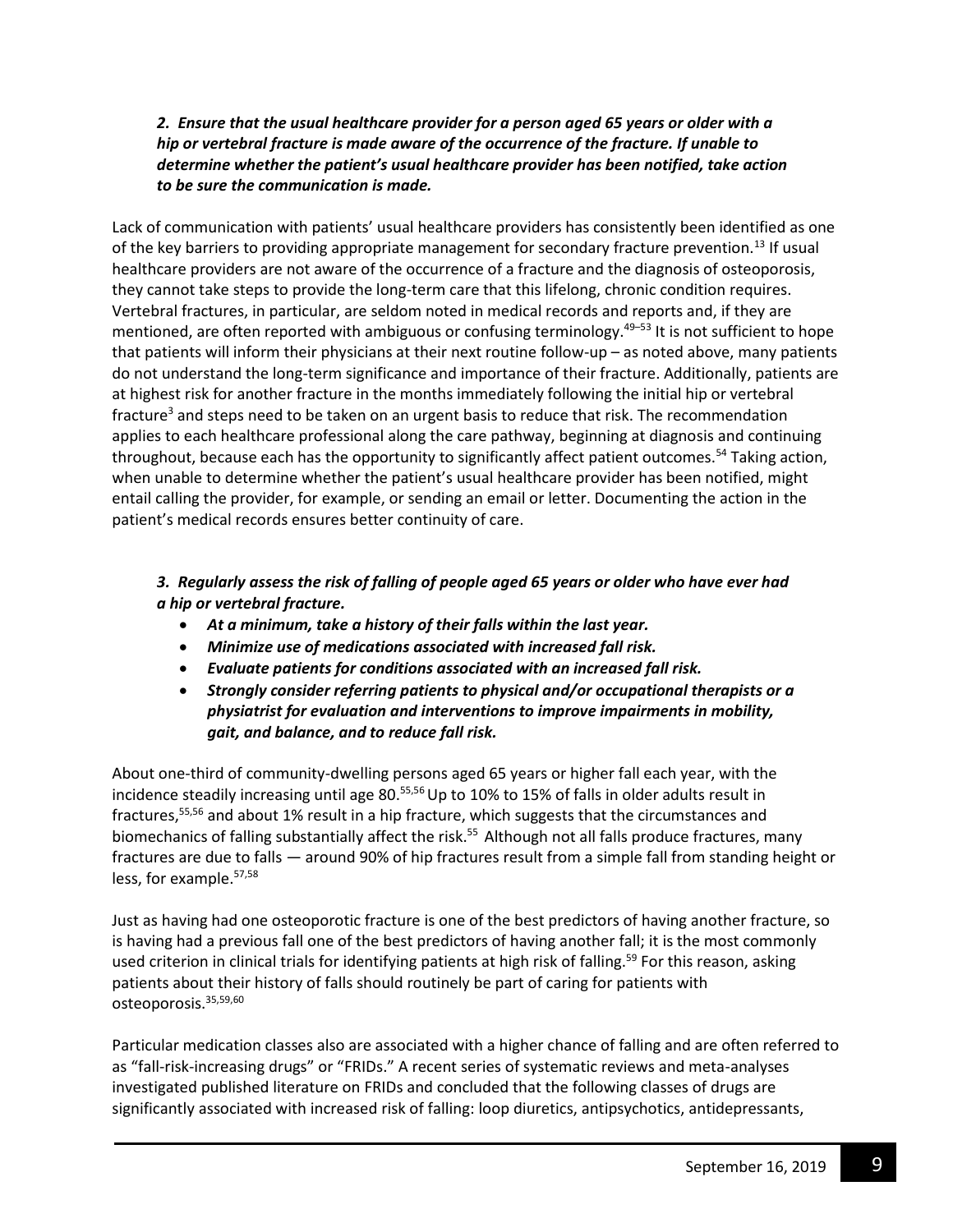benzodiazepines, antiepileptics, and opioids. $61-63$  Within these classes of medications, however, fall risk may vary with the particular agent – thus short-acting benzodiazepines and selective serotonin reuptake inhibitors may be safer in terms of fall risk than other drugs within their categories<sup>62</sup> and the selectivity of beta-blockers may be a relevant factor.<sup>61</sup> Although polypharmacy is often mentioned in the literature as an independent risk factor for falling, some recent research suggests that the key element may be the number of FRIDs as opposed to the number of drugs overall.<sup>64</sup>

While the association between fall risk and FRIDs is clear and it would seem logical that minimizing the number or dosage of FRIDs would reduce falls and therefore fractures, the evidence actually demonstrating the effectiveness of FRID withdrawal is not robust. At least one prospective cohort study has shown that withdrawing or reducing the doses of FRIDs as a single intervention in people aged 65 years or older with a history of falls can reduce the risk of falling by about 50%.<sup>65</sup> Medication reduction is also often one part of multifactorial interventions that have been demonstrated to reduce falls.<sup>66</sup> It seems unlikely that any randomized controlled trials will be performed in the future, however, because published clinical guidelines (including those of the American Geriatrics Society/British Geriatrics Society<sup>66</sup> and the European Geriatric Medicine Society<sup>67</sup>) already recommend minimizing FRID use, particularly psychotropic medications, and therefore assigning patients to a control group in which FRIDs would not be withdrawn would raise significant ethical concerns.<sup>65</sup> Although a protocol for a systematic review and meta-analysis of randomized controlled trials of the efficacy of FRID withdrawal on the prevention of falls and fall-related complications has been published,<sup>68</sup> the review has yet to be completed. <sup>69</sup> Pharmacists can be helpful for clinicians who want to review their patients' medications with an eye towards reducing FRID use.

Several other risk factors for falls also have been identified, including: age; deficits in visual, proprioception, and vestibular systems; decline in lower extremity physical performance; comorbidity burden; nutritional status, hypoglycemia in patients with type 2 diabetes, fear of falling, and various environmental factors.55,59,70–<sup>74</sup>

Because the immediate cause of around 90% of hip fractures is a fall, several entities stress that the best way to prevent hip fractures is through preventing falls. For example, of the five main actions the CDC recommends to prevent hip fractures, four relate to fall prevention and one to osteoporosis screening.<sup>75</sup> The CDC has published a compendium of 41 effective fall prevention interventions for communitydwelling older adults that it divides into two main categories: single interventions (including exercise, home modification, and clinical interventions) and multi-faceted interventions that address multiple fall risk factors.<sup>10</sup> It also has devoted significant resources to developing a Stopping Elderly Accidents, Deaths, and Injuries ("STEADI") program based on guidelines from the American Geriatric Society and British Geriatrics Society<sup>66,76</sup> that includes a toolkit, algorithm, training videos, and checklists to help clinicians discuss the risk of falling with their patients and adopt effective fall prevention strategies.<sup>77</sup> In a recent study conducted in a health care system in upstate New York, Medicare-aged patients at high risk for falls whose primary care providers used STEADI to develop fall plans of care for them had 40% fewer fall-related hospitalizations compared to high risk patients without fall plans of care.<sup>76</sup> Parts of the STEADI program, including the screening toolkit, are still in the process of refinement and testing but it appears to be a reasonable starting point for obtaining guidance on evaluating and treating patients.

The US Preventive Services Task Force ("USPSTF") has also provided recommendations for preventing falls in community-dwelling older adults.<sup>59</sup> The USPSTF primarily emphasizes exercise interventions, which it concluded can have a moderate benefit in preventing falls, although it supports multifactorial interventions when provided to selected patients.<sup>59</sup> Additional information on fall prevention is available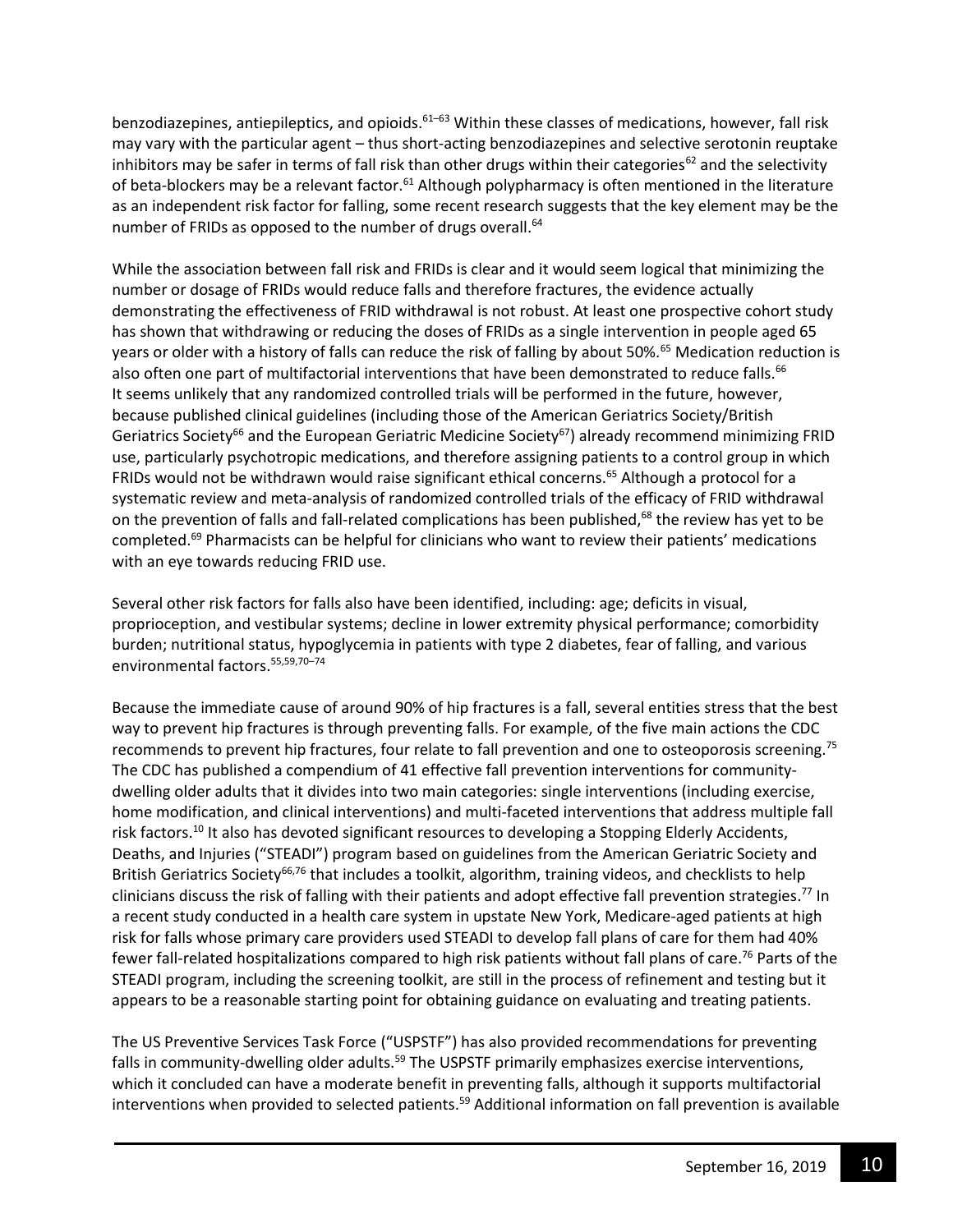through the NIH, which highlights fall prevention as a key part of a multifactorial approach to reducing the risk of fractures.<sup>78</sup>

Because front-line clinicians are often already overextended and are not generally trained in exercise modalities, $^{42}$  the Coalition recommends that they consider referring patients at potential high risk for falls to physical or occupational therapists or to physiatrists for evaluation and intervention. Patients who report fear of falling or imbalance may also benefit from using an assistive device.

### *4. Offer pharmacologic therapy for osteoporosis to people, aged 65 years or older, with a hip or vertebral fracture, to reduce their risk of additional fractures.*

- *Do not delay initiation of therapy for bone mineral density "("BMD") testing.*
- *Consider patients' oral health before starting therapy with bisphosphonates or denosumab.*
- *For patients who have had repair of a hip fracture or are hospitalized for a vertebral fracture:*
	- o *Oral pharmacologic therapy can begin in the hospital and be included in discharge orders.*
	- o *Intravenous and subcutaneous pharmacologic agents may be therapeutic options after the first two weeks of the postoperative period. Concerns during this early recovery period include:*
		- *Hypocalcemia because of factors including vitamin D deficiency or perioperative overhydration.*
		- *Acute phase reaction of flu-like symptoms following zoledronic acid infusion, particularly in patients who have not previously taken zoledronic acid or other bisphosphonates.*
	- o *If pharmacologic therapy is not provided during hospitalization, then mechanisms should be in place to ensure timely follow-up.*

As noted previously, there is strong evidence that pharmacologic therapy for osteoporosis reduces the risk of fracture in older patients who have already experienced a hip or vertebral fracture. An important aspect of this recommendation is that the occurrence of hip or vertebral fracture is sufficient to establish a diagnosis of osteoporosis regardless of BMD and, therefore, treatment initiation should not be delayed for testing. As previously mentioned**, the risk of subsequent fracture is significantly elevated for patients at all levels of BMD**<sup>36</sup>–<sup>39</sup> and patients with BMD results that fall outside the "usual" diagnostic parameters for osteoporosis have also been shown to benefit from pharmacotherapy. Most medical societies and professional organizations urge physicians to offer treatment on the basis of the clinical fracture alone (including the American Association of Clinical Endocrinologists and American College of Endocrinology,  $33$  the National Osteoporosis Foundation,  $70$  the American College of Physicians,<sup>32</sup> the American Academy of Family Physicians,<sup>34</sup> the Endocrine Society,<sup>79</sup> the UK National Osteoporosis Guideline Group,<sup>80</sup> the International Osteoporosis Foundation,<sup>60</sup> and the European Society for Clinical and Economic Aspects of Osteoporosis and Osteoarthritis,<sup>60</sup> to name a few).

The recommendation to consider a patient's oral health before starting pharmacologic therapy is prompted by the observation of rare instances of osteonecrosis of the jaw ("ONJ") occurring in patients taking bisphosphonates or denosumab for osteoporosis. (The discussion accompanying Recommendation #10 provides more detailed information about ONJ.) Although the evidence is not robust, it appears that the risk of ONJ can be diminished if any needed oral surgery is completed before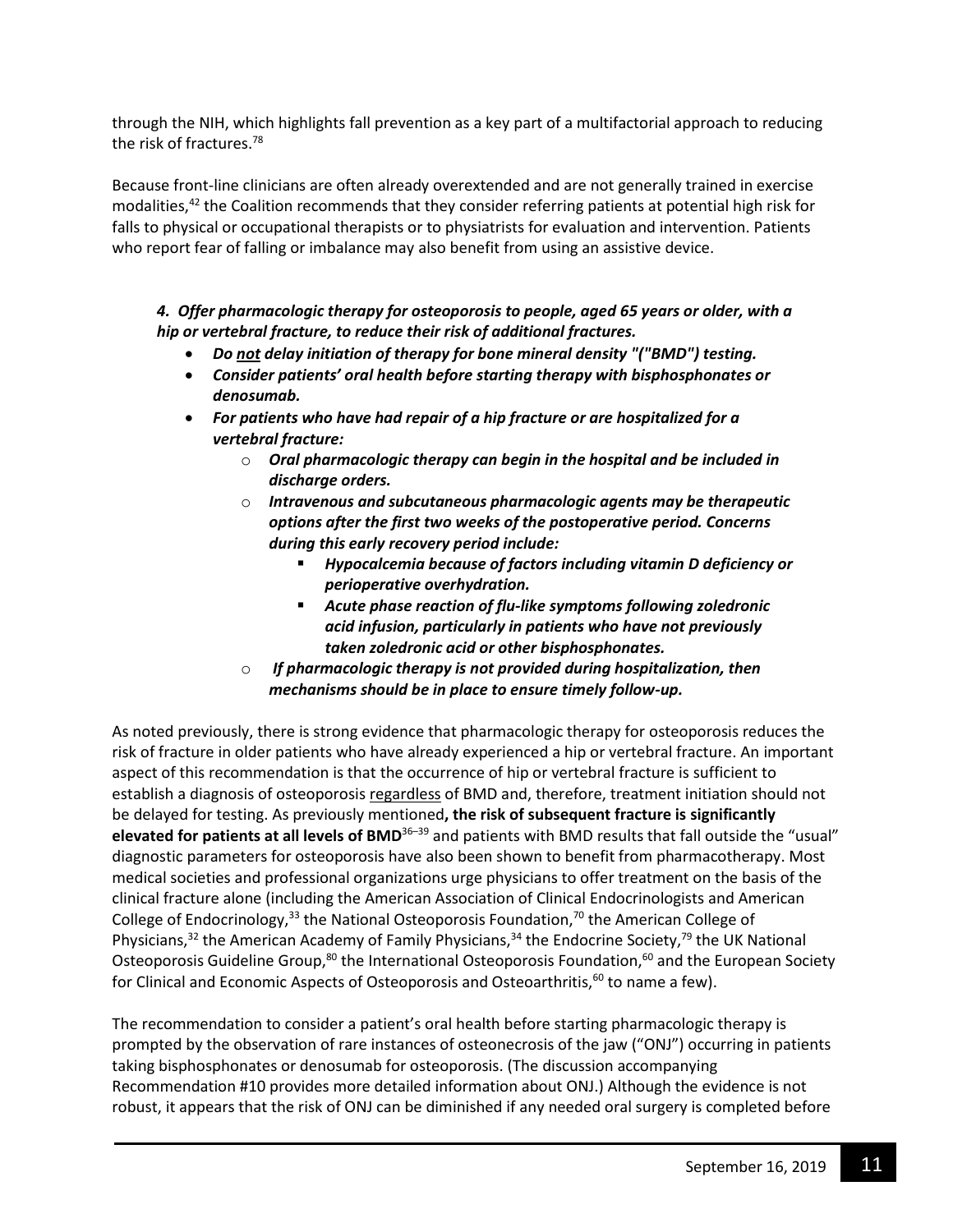the patient begins taking antiresorptives.<sup>81</sup> There is no need for a full dental assessment pre-therapy, however, except potentially for oncology patients who will be starting high and frequent doses of antiresorptives.<sup>82</sup> For the more typical osteoporosis patient, as noted by the Canadian Association of Oral and Maxillofacial Surgeons in its consensus guidelines, "[d]elaying the initiation of bisphosphonate therapy pending a dental evaluation rarely would seem necessary...."<sup>83</sup>

For patients who have had repair of a hip fracture or are hospitalized for a vertebral fracture, the recommendation emphasizes that they can begin taking *oral* anti-osteoporosis pharmacotherapy in the hospital. In the past, there have been concerns that bisphosphonates might interfere with bone healing and therefore should not be given for some period of time following bone surgery. As evidence has accumulated, however, it has become clear that "[t]he efficacy of bisphosphonates in preventing secondary fractures overwhelms the possible risk of fracture healing impairment associated with the use of bisphosphonates."<sup>84</sup> Literature reviews and meta-analysis of randomized controlled trials support this conclusion<sup>84</sup>–<sup>86</sup> and, in the HORIZON trial of intravenous zoledronic acid following hip fracture surgery, no association between zoledronic acid infusion and delayed healing was found, even when patients were provided the drug within the first two weeks following surgery.<sup>87</sup> (NOTE: the discussion accompanying Recommendation #11 about first line pharmacotherapies includes information about how to take oral bisphosphonates that may be particularly relevant for some hospitalized patients – e.g., some hospitalized patients may be too ill to sit upright for 30 minutes following ingestion.)

*Intravenous and subcutaneous* anti-osteoporosis pharmacotherapies are associated with other occurrences, however, that can limit their utility in the perioperative period. Intravenous zoledronic acid and subcutaneous denosumab and romosozumab are associated with hypocalcemia, 33,88,89 for example, which is a significant risk factor for postoperative delirium in patients undergoing hip fracture repair.<sup>90</sup> These drugs are contraindicated in patients with hypocalcemia<sup>89,91,92</sup> and many surgical patients are hypocalcemic in the postoperative period.<sup>93–95</sup> The causes of postoperative hypocalcemia are not well understood but, regardless of the mechanism, it is worth noting that, in the key HORIZON Recurrent Fracture Trial, patients with osteoporosis who had recently fractured a hip did not receive their first zoledronic acid infusion until after they had taken calcium and vitamin D supplements for at least two weeks.<sup>92,96</sup> For patients who are severely vitamin D deficient, repletion before providing a strong intravenous or subcutaneous antiresorptive medication may be appropriate.

Patients also can experience, in addition to hypocalcemia, an "acute-phase reaction" ("APR") following infusion of zoledronic acid, characterized primarily by fever and muscle pain. APRs usually occur within the first three days following infusion and are most common in patients who have never taken bisphosphonates before and are undergoing infusion for the first time.<sup>97,98</sup> Around 30%<sup>99</sup> of such patients may experience APR symptoms, rising to around 40%<sup>100</sup> in Asian populations.<sup>101</sup> Adequate serum levels of vitamin D may be protective<sup>102</sup> and providing acetaminophen to patients for a few days following the infusion can reduce the incidence of symptoms by around 50% although it cannot completely eliminate the risk.<sup>97,98</sup> Some clinicians also slow the infusion rate to provide the drug at a constant rate over 45 minutes as opposed to 15 minutes to reduce the incidence and severity of APR, although the evidence remains anecdotal at this time. APRs that occur in the hospital are particularly problematic because fever in the perioperative period can also signal infection — they therefore can trigger substantial diagnostic evaluation and potential overtreatment of a suspected infection. Finally, teriparatide and abaloparatide are associated with symptomatic orthostatic hypotension,<sup>103,104</sup> which can complicate patient management at a time when encouraging mobility is critical and therefore should be administered at bedtime while the patient is reclining.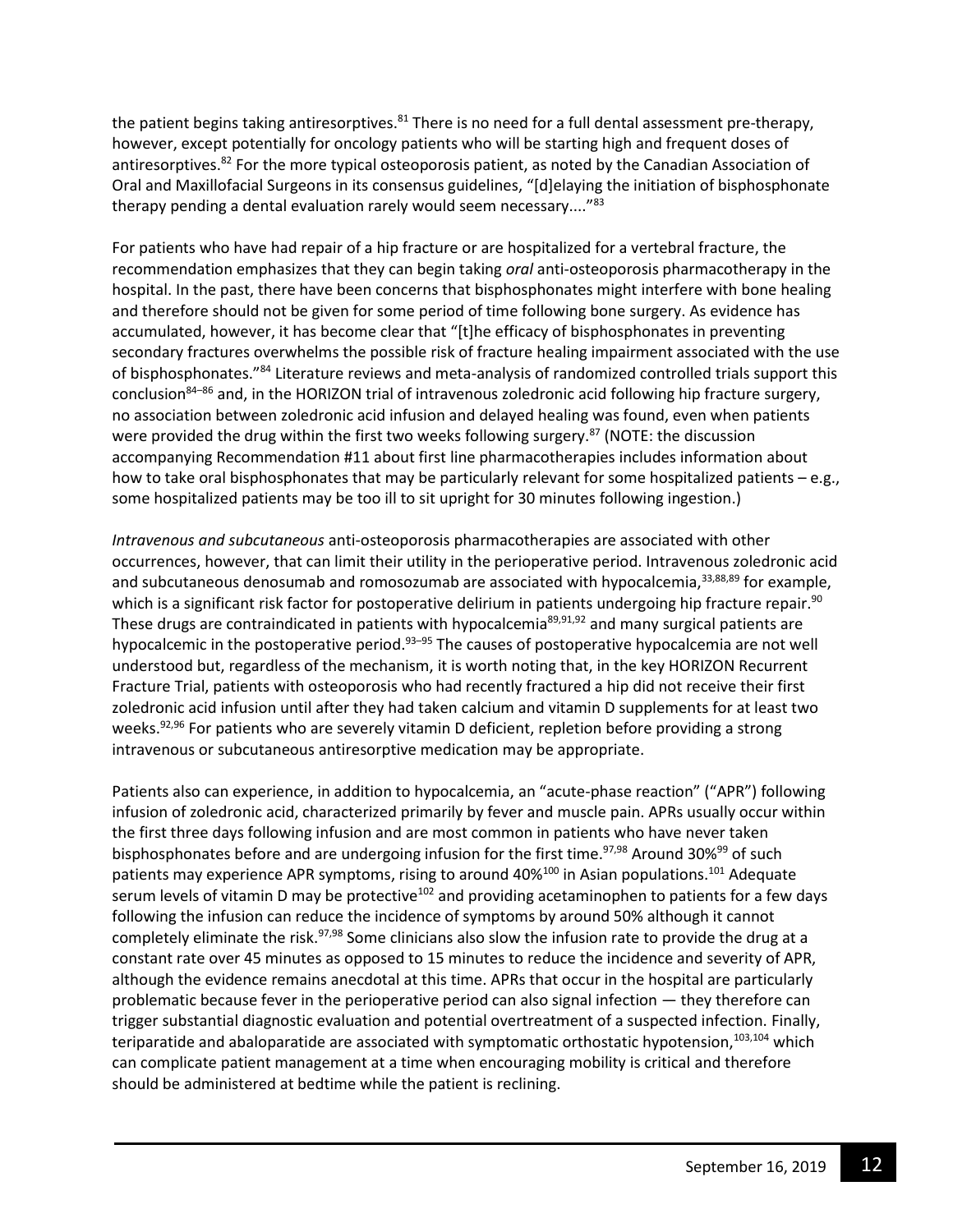## *5. Initiate a daily supplement of at least 800 IU vitamin D per day for people aged 65 years or older with a hip or vertebral fracture.*

Vitamin D is a critical nutrient that has an important role in calcium absorption and maintenance of serum calcium and phosphate concentrations.<sup>105</sup> Patients with osteoporosis are often vitamin Ddeficient.<sup>33</sup> It is difficult to obtain sufficient vitamin D from diet alone because it is not present in many foods, nor in large amounts — fatty fish (e.g., salmon, tuna, and mackerel), fish liver oils, and shiitake mushrooms are the best sources  $33,105 -$  and most American dietary vitamin D is provided by fortified foods, predominantly milk.<sup>105</sup> Vitamin D supplements are available in two forms  $- D_2$  (ergocalciferol) and  $D_3$  (cholecalciferol) – that have historically been considered to be equivalent although there is some evidence that, at high doses,  $D_3$  is more effective.<sup>105,106</sup>

The best single indicator of a patient's vitamin D status is serum concentration of 25-hydroxy-vitamin D ("25(OH)D")<sup>33,105</sup> because it reflects not only dietary and supplemental vitamin D but also cutaneouslyproduced vitamin D and it has a sufficiently long half-life.<sup>105</sup> The optimal level of 25(OH)D is a matter of controversy although serum levels in the range of 20-30 ng/mL are generally thought to be sufficient. The safe upper limit is also a matter of debate and there is substantial disagreement over whether or not to treat to a specified serum level. In the US, the recommended daily allowance of vitamin D is 600 IU for people age 51 years to 70 years, and 800 IU for people older than 70 years.<sup>105</sup> The effect of vitamin D alone on the risk of fracture is not clear,  $32,80$  although there is strong evidence that it does reduce fractures when combined with calcium supplements in individuals at high risk of deficiency.<sup>80</sup> It is important to note that the published clinical trials of anti-osteoporosis medications virtually all have involved providing vitamin D and calcium supplements to the enrolled patients, and replicating those treatment regimens is an additional and powerful rationale for recommending supplementation.<sup>14,80</sup>

## *6. Initiate a daily calcium supplement for people aged 65 years or older with a hip or vertebral fracture who are unable to achieve an intake of 1200 mg/day of calcium from food sources.*

Although calcium alone is not effective in preventing fractures without pharmacotherapy,<sup>14</sup> the need for adequate dietary intake of calcium is straightforward: calcium is critical for bone mineralization and strength. The US Recommended Dietary Allowance for calcium is 1200 mg for women age 50 years or older and men age 70 years or older, $107$  although many US adults consume only around half that amount.<sup>33</sup> Studies suggest that obtaining calcium from foods is preferable to taking supplements,  $33,79$  so taking a dietary history before advising supplementation is recommended.<sup>33</sup> Dairy products, along with leafy green vegetables, are the primary sources of calcium in the US diet, and 1200 mg of calcium is roughly equivalent to three servings of dairy.<sup>107</sup> (A short algorithm for estimating calcium intake has been published by the National Osteoporosis Foundation<sup>70</sup> and a global map illustrating the results of a systematic review of dietary calcium intake is available at the International Osteoporosis Foundation's website.<sup>108</sup>)

Calcium supplements are available in many different forms (e.g., tablets, chews, gums) and often are either calcium carbonate or calcium citrate although other preparations exist. Calcium carbonate is less expensive but less readily absorbed although absorption is enhanced by gastric acid or by taking the supplement with a meal. It also may cause more gastrointestinal problems. Calcium citrate is more expensive but is more easily absorbed, particularly by older patients who may produce less gastric acid.<sup>33,107</sup> Whichever form of calcium is used, patients should not take more than 500-600 mg at a time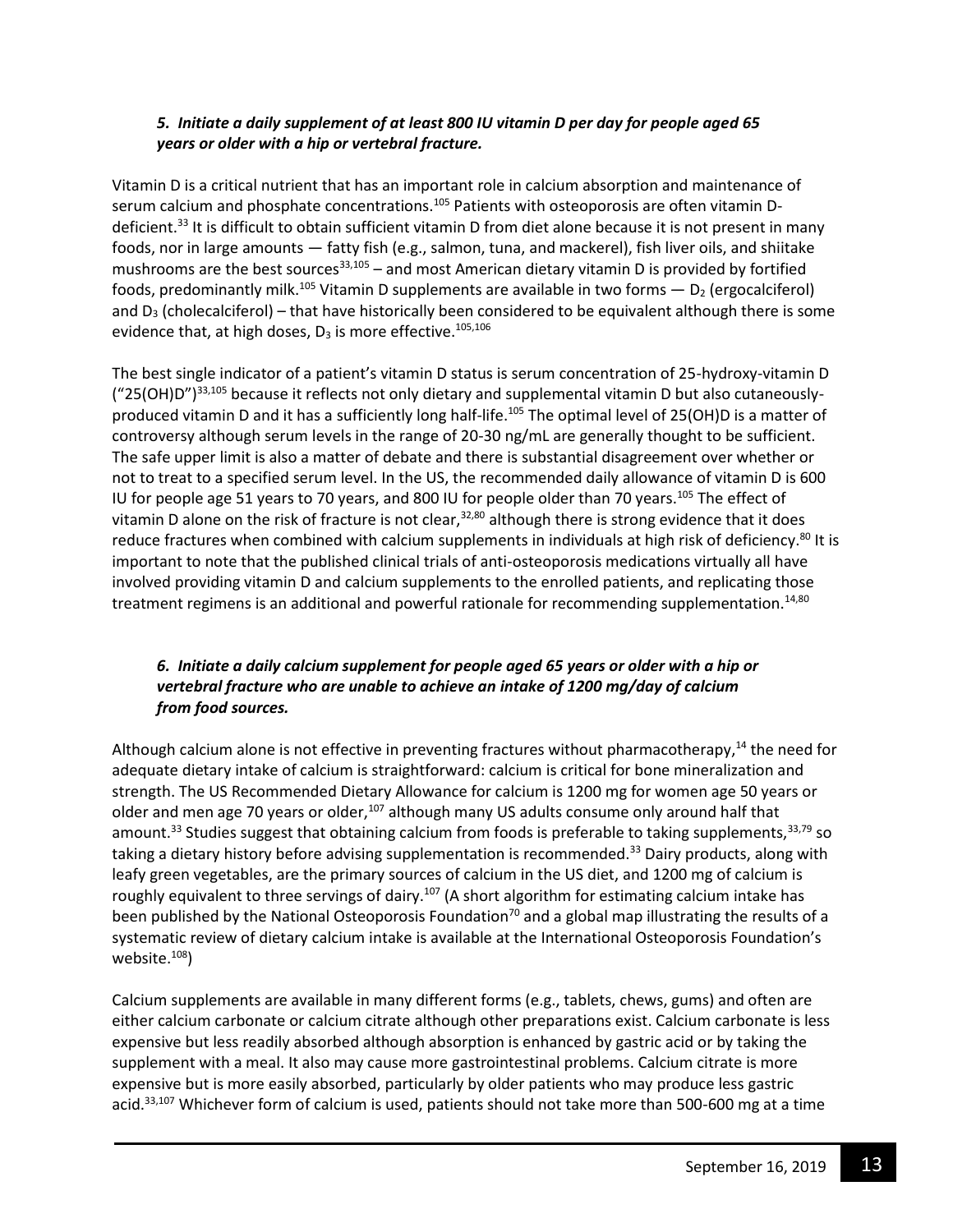in order to maximize absorption – if they need to take a larger amount, they should divide the dose and take them spaced out over the day. $33,107$ 

It is important to note that it is possible to take too much calcium. Total calcium intake higher than 1500 mg daily has not been shown to provide additional benefit and potentially could be harmful hypercalcemia can contribute to kidney stones, renal insufficiency, and gastrointestinal side effects.<sup>33,107</sup> Whether calcium intake higher than 2000mg to 2500mg/day increases the risk of myocardial infarction or other cardiovascular events remains somewhat controversial but consumption below that does not appear to raise cardiovascular risk.<sup>32,109</sup>

*7. Because osteoporosis is a life-long chronic condition, routinely follow and re-evaluate people aged 65 years or older with a hip or vertebral fracture who are being treated for osteoporosis. Purposes include:*

- *reinforcing key messages about osteoporosis and associated fractures;*
- *identifying any barriers to treatment plan adherence that arise;*
- *assessing the risk of falling;*
- *monitoring for adverse treatment effects;*
- *evaluating the effectiveness of the treatment plan; and*
- *determining whether any changes in treatment should be made, including whether any anti-osteoporosis pharmacotherapy should be changed or discontinued.*

This recommendation addresses an issue identified as a priority by Coalition members – the importance of continuing to monitor osteoporosis patients over time. Broken bones are a leading cause of hospitalizations in US women age 55 years or older – ahead of heart attacks, stroke, and breast cancer.<sup>110</sup> In US women age 75 years or older, the number of hospitalizations for broken bones is about the same as for heart attacks, stroke, and breast cancer *combined*. <sup>110</sup> Osteoporosis also affects patients' health-related quality of life on the same scale as diabetes mellitus, heart disease, arthritis, and chronic obstructive pulmonary disease.111,112 Osteoporosis and broken bones constitute a chronic life-long condition that needs continuing attention and monitoring.

One primary purpose of following-up with patients aged 65 years or older, with hip or vertebral fractures, is to reinforce key messages about osteoporosis, including answering any questions that patients may have developed since the previous visit. Providing osteoporosis patients with adequate informational support has been shown to be critical to their health-related quality of life.<sup>113</sup> Moreover, failure to meet patients' educational needs about, e.g., medication, self-management, and the nature of osteoporosis, appears to be associated with poor treatment adherence, deterioration of the doctorpatient relationship, and important negative psychosocial consequences.<sup>41</sup>

Another key rationale is to explore and address any issues with treatment plan adherence that arise.<sup>32</sup> For example, patient adherence with oral bisphosphonates historically has been problematic.<sup>114</sup> One reason is that patients must take the medications on an empty stomach and stay upright for 30 minutes to minimize the possibility of upper gastrointestinal symptoms.<sup>115</sup> Such issues can be particularly challenging for patients with poorer health status and function, or who have other problems like significant comorbidities or polypharmacy.<sup>116</sup> Adherence with oral bisphosphonates can drop to 35% at one year, even for patients treated within fracture liaison services.<sup>116</sup> Other aspects of treatment plans,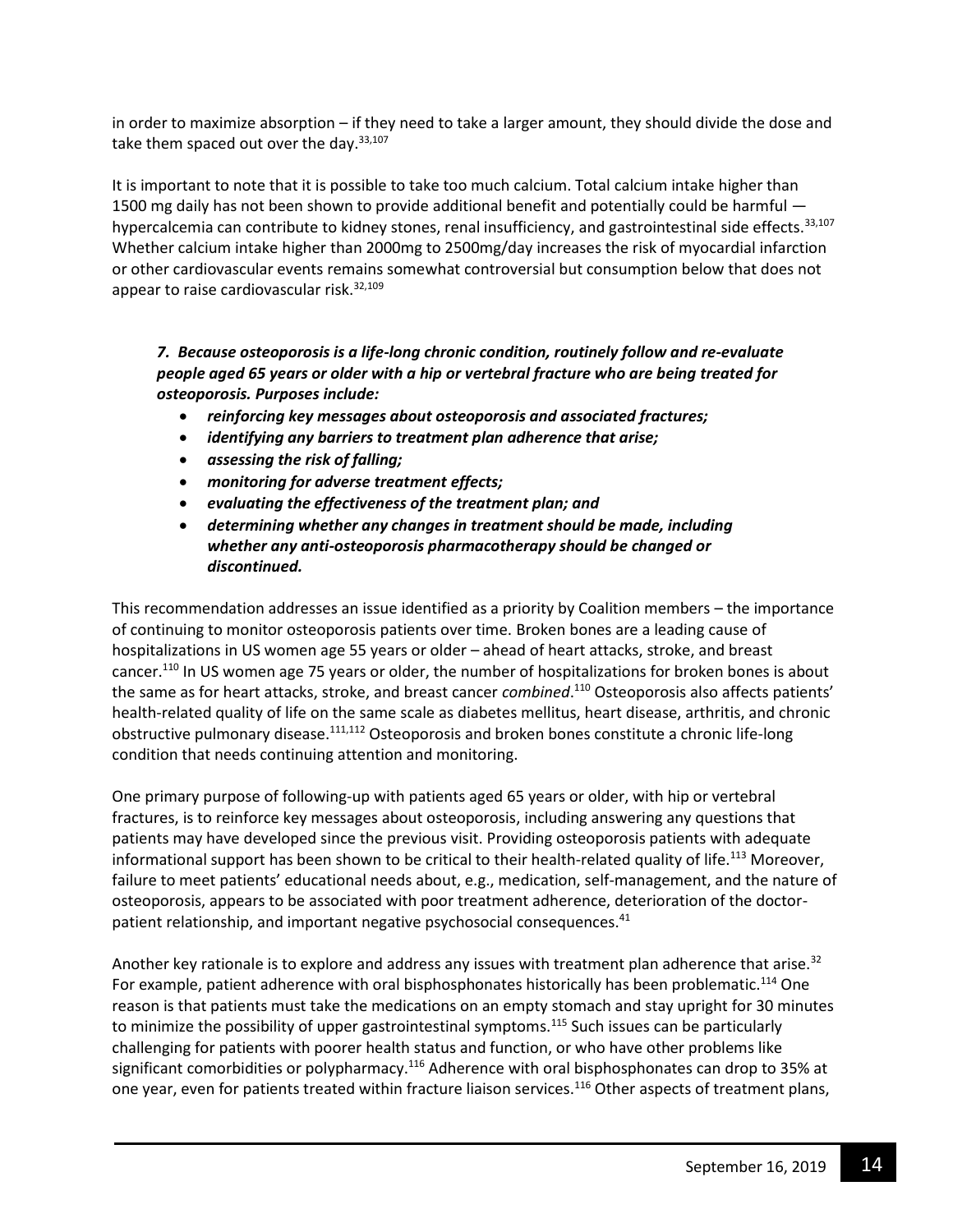such as exercise programs, can also be difficult to accomplish because of changes in health status, transportation issues, lack of facilities, or other problems. Nutritional status, including inadequate calcium, vitamin D, or protein intake, can adversely affect bone health. Treating clinicians need to be aware of these types of barriers and attempt on a regular basis to identify and overcome them.

As noted in Recommendation #3, it is important to routinely assess the risk of falling. That risk can change over time and asking patients whether they have fallen since the last time they were seen takes only a few seconds. Additionally, patients taking bisphosphonates should be reminded and asked about any hip or thigh pain or dental issues (see Recommendation #10).

Various sets of clinical guidelines advise on the best way to monitor patients who have suffered a fracture. While they agree on many points, they diverge on other issues such as the role of following bone mineral density ("BMD") over time in patients taking anti-osteoporosis medications. Those in favor of BMD testing every one to two years contend that identifying patients who continue to lose bone despite treatment is critical because they may have secondary causes of osteoporosis, need changes to their medication regiments, or taking their medication incompletely or incorrectly.<sup>33,79,117,118</sup> If BMD is stable, then the frequency of BMD measurements can be reduced.<sup>79</sup> Those who believe BMD monitoring is not needed assert that change in BMD accounts for only a small fraction (<20%) of fracture risk reduction on therapy,<sup>33</sup> and that most women will have a reduced risk of fracture from medication even if their BMD does not increase.<sup>32,34</sup> They also maintain that evidence of using serial BMD testing to identify secondary causes of osteoporosis is only anecdotal.<sup>79</sup> The Coalition's clinical recommendations do not take a position on this debate; the discussion accompanying Recommendation #12 provides additional information about length of pharmacological treatment.

## *Additional Recommendations*

### *8. Consider referring people aged 65 years or older with a hip or vertebral fracture who have possible or presumed secondary causes of osteoporosis to the appropriate subspecialist for further evaluation and management.*

Many post-menopausal women as well as men with osteoporosis have factors such as underlying disease or medication use that can contribute to bone weakening.<sup>33,70,79,119–124</sup> Glucocorticoids are probably the most common cause of secondary osteoporosis, but other medications, including proton pump inhibitors, selective serotonin reuptake inhibitors, barbiturates, aromatase inhibitors, loop diuretics, and anticoagulants, among others, have been associated with secondary osteoporosis.<sup>119-121</sup> Medical conditions causing osteoporosis include endocrine disorders (diabetes mellitus, hyperthyroidism, hyperparathyroidism), kidney and liver disease, malabsorption syndromes, and autoimmune disorders, among others.<sup>119,121</sup> More complete listings of causes of secondary osteoporosis are available through medical society clinical practice guidelines (e.g., from the American Association of Clinical Endocrinologists and American College of Endocrinology<sup>33</sup>) and websites (e.g., from the International Osteoporosis Foundation<sup>121</sup>), and in the medical literature.<sup>119,120</sup>

Theoretically, identifying and addressing these factors could reduce the risk of secondary fracture<sup>119,122</sup> and some studies have been published suggesting benefit from specific treatments for some conditions (for example, providing thiazide diuretics along with a bisphosphonate can increase BMD in postmenopausal women with hypercalciuria compared to providing a bisphosphonate alone<sup>125</sup>). Various algorithms for laboratory work-ups of patients with osteoporosis have been proposed for this reason.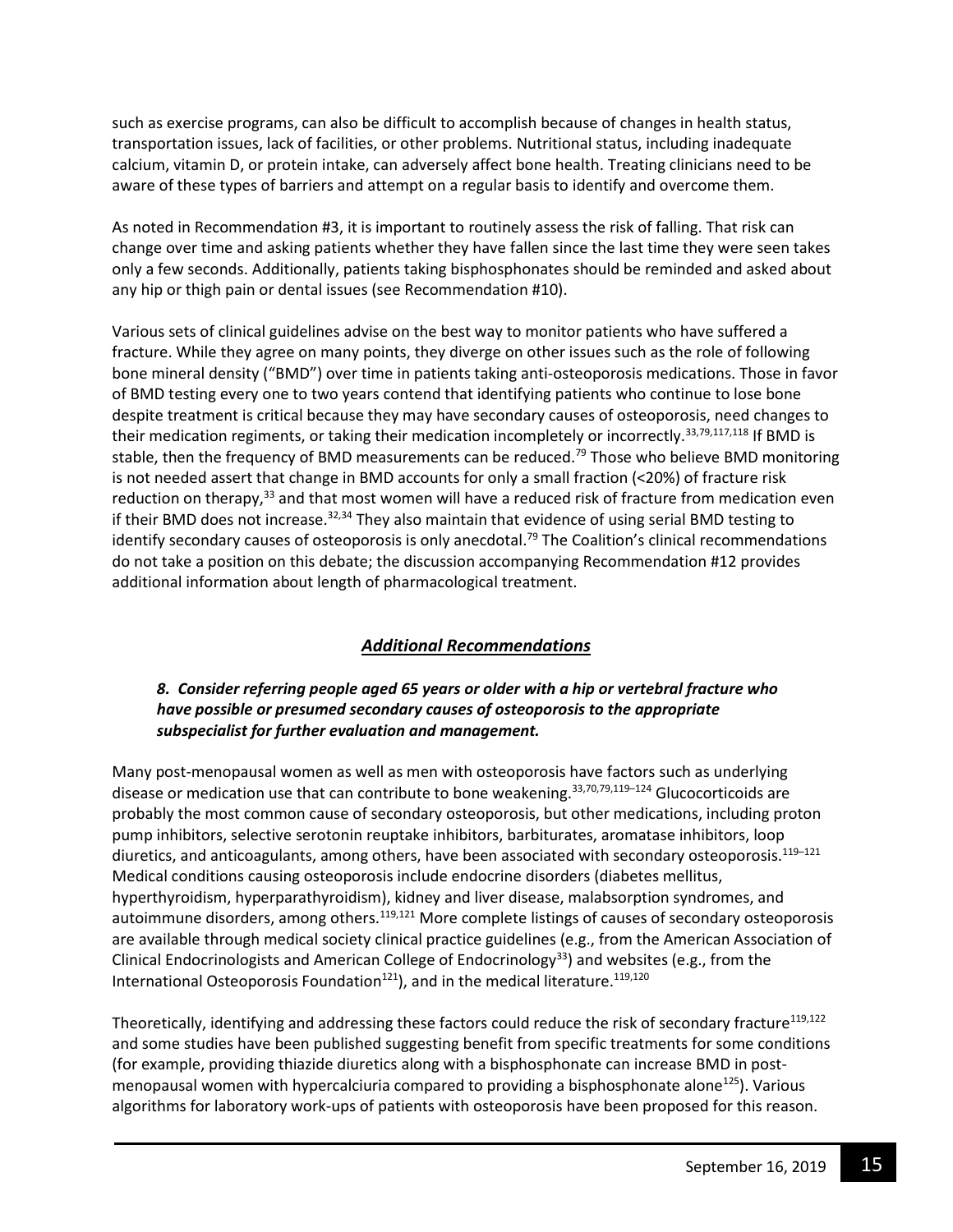There is little agreement on the best approach, however, and evidence of the clinical utility of most testing is not available.<sup>122,123</sup> Clinicians nevertheless need to consider the possibility of secondary causes of osteoporosis, conduct an appropriate history and medical examination, and consider referring patients with possible secondary causes to appropriate subspecialists.<sup>14,33,79</sup>

## *9. Counsel people aged 65 years or older with a hip or vertebral fracture:*

- *not to smoke or use tobacco;*
- *to limit any alcohol intake to a maximum of two drinks a day for men and one drink a day for women; and*
- *to exercise regularly (at least three times a week), including weight-bearing, muscle strengthening, and balance and postural exercises, depending on their needs and capabilities, preferably supervised by physical therapists or other qualified professionals*.

Risk factors for fractures can be divided into two types: those that are immutable (like age, gender, family history, racial background) and those that can be modified. This recommendation addresses some of the risk factors related to patient behaviors that can be altered, other than those already emphasized (such as taking action to reduce the risk of falling or taking anti-osteoporosis medications).

Virtually all published clinical guidelines relating to fractures or osteoporosis include recommendations not to use tobacco and to limit alcohol intake because of these substances' impact on bone health. Although tobacco use is discouraged in any amount, the recommended upper limits on alcohol intake affecting bone health vary. The consensus recommendation follows U.S. Centers for Disease Control and Prevention definitions of excessive and heavy drinking: for women, eight or more drinks per week; for men, fifteen or more drinks per week.<sup>126</sup>

Clinical guidelines are also united with respect to the importance of recommending exercise for patients with osteoporosis.<sup>127</sup> Regular weight-bearing and strength-training exercise can lead to improvements in bone mineral density and also decrease the risks of falls.<sup>128-132</sup> Exercises that focus on balance and trunk muscle strength may be even more effective at preventing falls.<sup>33</sup> It is critical that any exercise recommendations be tailored to the individual patient, considering their needs, limitations, and preferences, among other factors $42,80 -$  any increase in activity should be implemented safely. For example, activities that involve forward spine flexion and rotation, side bending, or heavy weights should be approached cautiously because they generate compressive and torsional forces on vertebrae that can result in fracture.<sup>33,42</sup>

While available clinical guidelines are well aligned in terms of types of exercise they advise, they often do not include information about exercise dosage, progression, or contraindications.<sup>127</sup> They also frequently are vague, rather than specific, and when they are specific they provide inconsistent instruction.<sup>127</sup> Physicians also tend to provide advice about exercise that is too general to be useful, probably because they have little training in exercise modalities.<sup>42</sup> For these reasons, physicians should strongly consider referring women and men, aged 65 years or older, with hip or vertebral fractures, to physical therapists or other qualified professionals for evaluation and exercise plan development.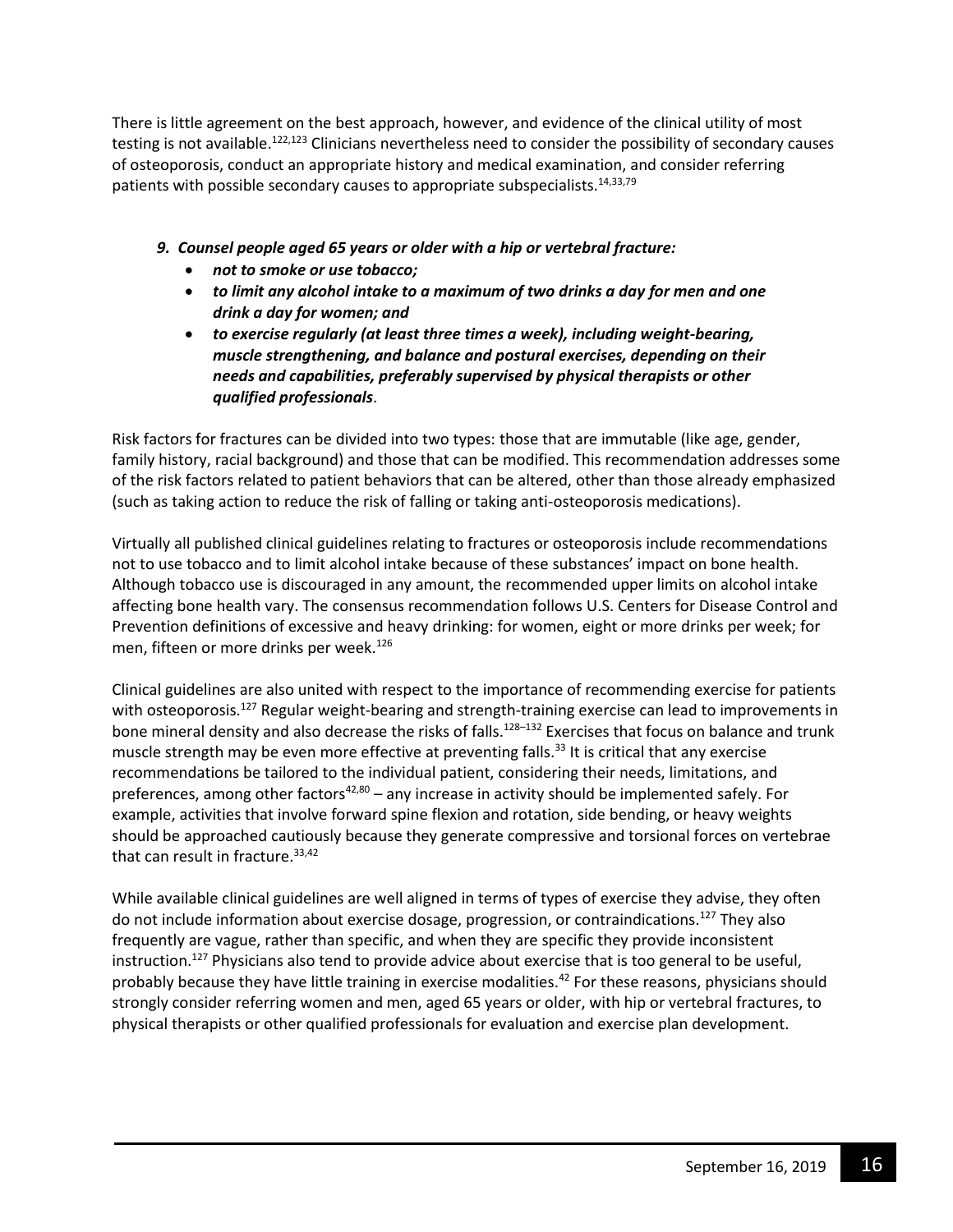*10. When offering pharmacologic therapy for osteoporosis to people aged 65 years or older with a hip or vertebral fracture, discuss the benefits and risks of therapy, including, among other things:*

- *the risk of osteoporosis-related fractures without pharmacologic therapy; and*
- *for bisphosphonates and denosumab, the risk of atypical femoral fractures ("AFFs") and osteonecrosis of the jaw ("ONJ") and how to recognize potential warning signs.*

For patients to make an educated and informed decision about taking anti-osteoporosis medications, they need to understand the risks and benefits of their choices – not just the risks and benefits of taking particular medications, but the risks and benefits of not taking a medication, including specifically the risk of fractures and their consequences. The prescribing physician needs to take steps to ensure that patients fully understand this material. Guidelines promulgated by the American Association of Clinical Endocrinologists and the American College of Endocrinology discuss osteoporosis risk communication strategies and provide examples of effective presentations, and educational materials are available from other organizations as well.

The discussion accompanying Recommendation #1 provided information about the loss of independence, the loss of mobility, and the increased mortality associated with broken bones. The risk of another broken bone is also substantially increased, as summarized earlier. In a recent study of more than 45,000 US Medicare patients with first fractures, 16.7% of the patients had a subsequent fracture within a year.<sup>2</sup> Patients whose first fracture was of the hip or spine had even higher rates of subsequent fracture in the next year: 25.5% for hip and 20.2% for spine.<sup>2</sup> In a cohort of postmenopausal women in the Netherlands, the risk of a second fracture in the first year following a first fracture was more than five times higher than the risk of a first fracture.<sup>3</sup> While mortality and disability rates for patients with a hip fracture are high, the impact of vertebral fractures should not be underestimated. Vertebral fractures often progress in severity as well as to multiple levels in the thoracic and lumbar spine – these multiple and more severe fractures in turn lead to potentially disabling pain, kyphosis, loss of independence and confidence, and difficulties breathing and swallowing.<sup>49</sup>

A full review of the efficacy and risks of all anti-osteoporosis pharmacologic treatments is beyond the scope of this document but a brief review of evidence concerning bisphosphonates is appropriate because inaccurate perceptions of their benefits and risks are often substantial barriers to appropriate treatment and fracture prevention. Information about a range of available treatments can be found in review articles such as that by Tu, *et al*. 133

A recent systematic review and meta-analysis examined the effects of bisphosphonates in the specific context of secondary fracture prevention.<sup>134</sup> The analysis included 5670 participants with osteoporotic fractures from twelve randomized controlled trials with follow-up ranging from one month to three years. Compared to placebo, bisphosphonates significantly reduced the risk of subsequent fracture (OR=0.499) and mortality (OR=0.662) as well as pain at the fracture site and health-related quality of life. Hip, spine, and wrist fractures all were reduced. These results are consistent with other metaanalyses that have found both clinically important and statistically significant reductions in secondary fractures (hip, vertebral, and non-vertebral) in postmenopausal women taking alendronate<sup>135</sup> or risedronate<sup>8</sup> for at least one year.

One of the issues that most concerns patients who have suffered an osteoporotic fracture is the safety of potential therapies, and particularly the risk of two specific events: atypical femoral fracture ("AFF")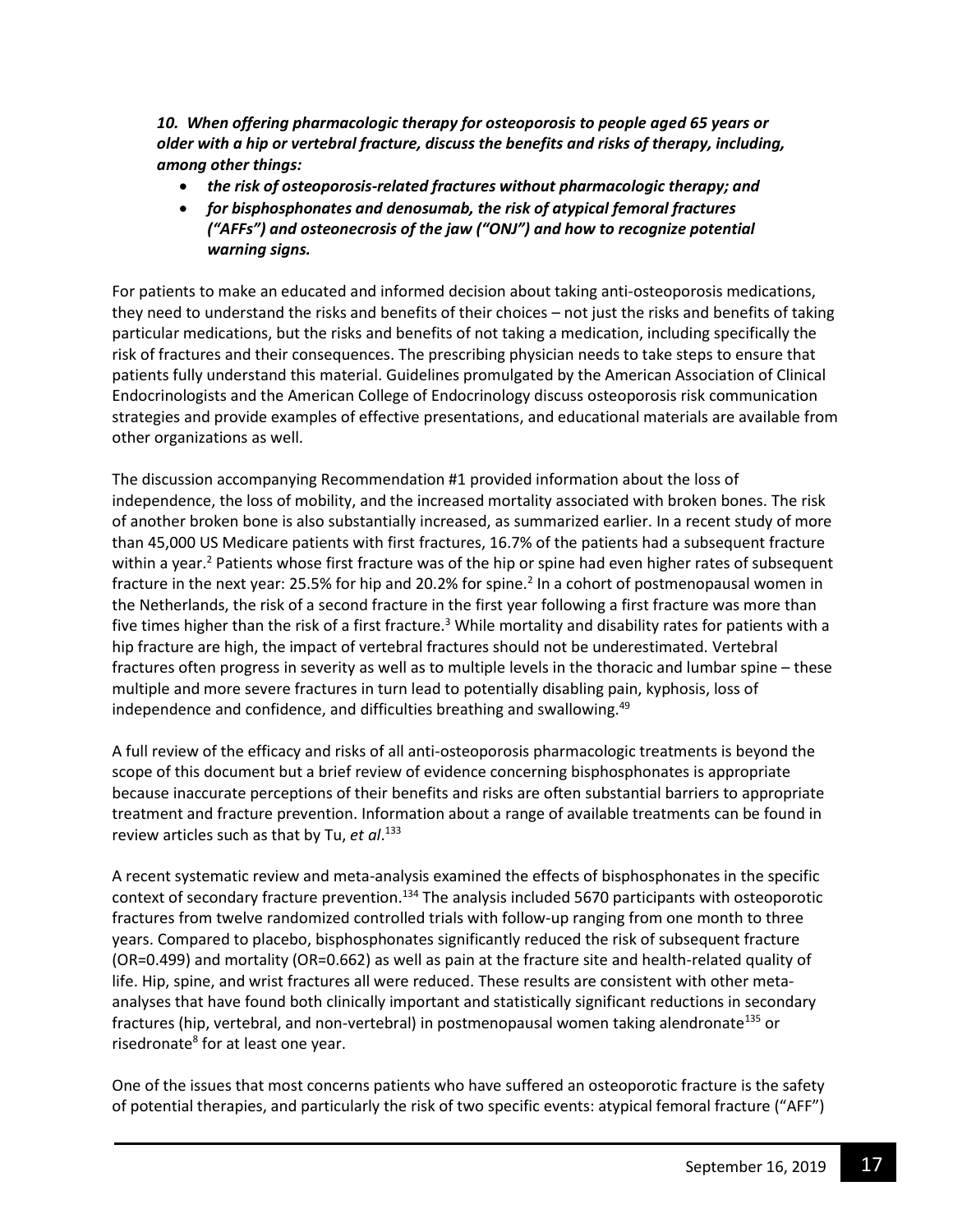and osteonecrosis of the jaw ("ONJ"). These conditions have received a great deal of media attention and some survey data suggest that the risks of anti-osteoporosis drugs are overestimated.<sup>40</sup> Because of the importance of this issue to patients, it is important for prescribing physicians to be aware of the evidence and to be sure it is accurately communicated to their patients.

A more detailed case definition is available, but an AFF is a fracture of the femoral shaft or subtrochanteric region that occurs either without any trauma or with low-trauma and that has a transverse or short oblique configuration (not including cases of, e.g., pathological fractures due to bone tumors or periprosthetic fractures).<sup>136,137</sup> AFFs can occur in the general population but are most common in patients who are taking bisphosphonates. There have also been reports of AFF occurring in patients on denosumab and other medications, although many (but not all) of the reported patients also had extensive prior exposure to bisphosphonates.<sup>138-142</sup>

It is difficult to be sure of the background incidence of an event as rare as AFF. Moreover, epidemiologic studies describing the incidence of AFF in the general population and in bisphosphonate users vary in the use of radiographic adjudication in their case-definitions, as well as study design, treatment and comparator groups, and populations (sex, age, country), which adds to the uncertainty. One study of patients in an integrated health care system, which adjudicated cases by reviewing radiographs, reported (a) a background incidence in the range of 1-2 cases per 100,000 person-years, (b) the ageadjusted risk in patients taking bisphosphonates for four to six years in the range of 16 cases/100,000 person-years, and (c) the age-adjusted risk in patients taking bisphosphonates for eight to ten years in the range of 100 cases/100,000 person-years.<sup>143</sup> An ASBMR task force that reviewed the literature a few years later concluded that the incidence of AFF in patients taking bisphosphonates ranges from 3.2 to 50/100,000 person years with the incidence increasing with length of treatment.<sup>137</sup> These ranges are roughly consistent and confirm that longer duration of treatment is associated with increased risk of AFF. To place the relative risks in perspective, an ASBMR expert task force on management of patients on long-term bisphosphonates estimated that treatment prevents around 162 osteoporotic fractures for every AFF that occurs.<sup>144</sup> The discussion accompanying Recommendation #12 provides additional information about potential long-term use of pharmacologic treatments.

Research continues into other risk factors. Metabolic factors, such as impaired response of parathyroid hormone to hypocalcemia, and bone mechanical/geometric factors (e.g., neck-shaft angle) have been suggested as contributing to the risk of AFF.<sup>145</sup> Patients who are Asian,<sup>136,138</sup> relatively younger (<65 to 70 years old),<sup>145,146</sup> with *higher* bone mineral density,<sup>147</sup> or have used glucocorticoids for one year or more<sup>148</sup> may also have an increased AFF risk. Genetic risk factors may exist as well although evidence is still developing.<sup>149</sup>

It should be noted that in around 70% of the AFF cases reviewed by an expert task force, patients reported a prodrome of thigh or hip pain.<sup>137</sup> Although it is not known whether or not AFF can be prevented, patients should be told to urgently report thigh or hip pain and should receive radiographic evaluation.<sup>80,136,145,150</sup> DXA technology is a useful evaluation technique for detecting cortical thickening in the spectrum of AFF<sup>151,152</sup> and some newer densitometers can provide a single energy image of almost the entire femur.

The first reports of ONJ in patients taking bisphosphonates were published in 2003.<sup>153</sup> The only other anti-osteoporosis drug associated with an increased risk of ONJ is denosumab<sup>154</sup> and the risk appears to be comparable to that associated with bisphosphonates.<sup>155</sup>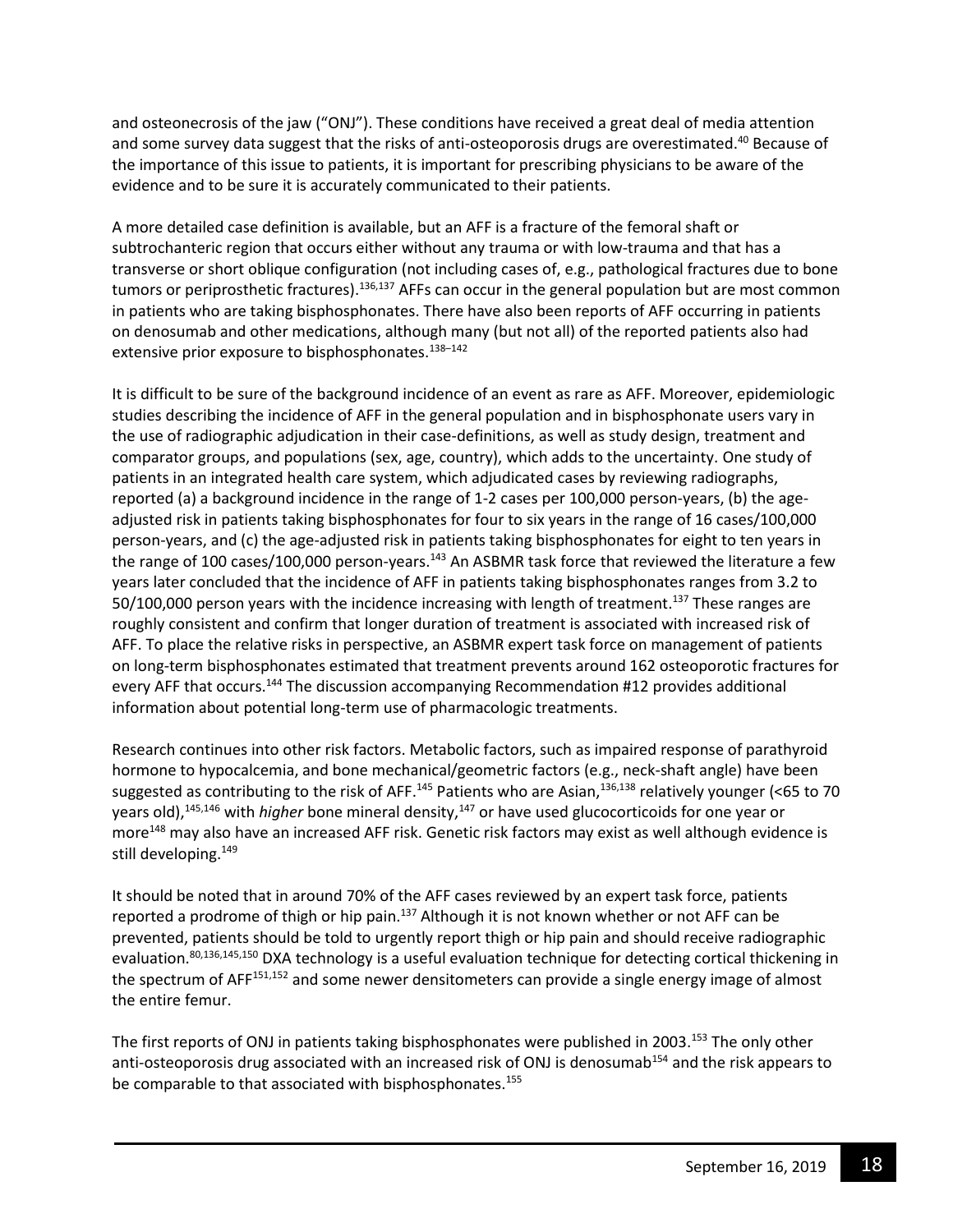The exact incidence of ONJ remains unknown but is believed to be 0.001% or less annually in the general population.<sup>81,156</sup> In patients with osteoporosis who are taking usual doses of bisphosphonates, the incidence is estimated to be only slightly higher – somewhere in the range of 0.001% (1/100,000) and 0.01% (1/10,000).<sup>81,144</sup> More than 90% of the medication-related cases occur in patients who have advanced cancer and bone metastases and are taking substantially higher drug doses, more frequently, and often intravenously, to prevent skeletal complications.<sup>82,144,156</sup> Denosumab-related ONJ, for example, has rarely been reported in patients who do not have cancer and who are being treated only for osteoporosis.<sup>157</sup> Similarly, in a systematic review and meta-analysis of cancer patients on bisphosphonates, the risk of ONJ was not significantly increased for patients on oral bisphosphonates – only for those taking the drugs intravenously.<sup>158</sup> In short, the risk of ONJ for patients with osteoporosis taking bisphosphonates or denosumab appears to be only slightly higher than for the general population and the benefit/risk ratio for bisphosphonates remains extremely favorable.<sup>81,159</sup> The American Dental Association® agrees that "[t]he potential morbidity and mortality associated with osteoporosis-related fracture is considerable and treatment with antiresorptive agents outweighs the low risk of [ONJ] in patients with osteoporosis receiving these drugs."<sup>154</sup>

Risk factors for ONJ can be divided into four main categories: (1) drug-related (type, dose, duration); (2) local (e.g., operative treatment, anatomic factors, concomitant oral disease); (3) demographic and systemic (e.g., age, gender, co-morbid conditions); and (4) genetic.<sup>160</sup> The risk factors themselves vary, with one set of factors identified for cancer patients taking high doses of antiresorptives and another set of factors identified for osteoporosis patients taking lower doses. The International Task Force on Osteonecrosis of the Jaw, supported by 14 international societies, including the American Association of Oral and Maxillofacial Surgeons, the Canadian Association of Oral and Maxillofacial Surgeons, and the International Association of Oral and Maxillofacial Surgeons, among others, names dental extraction and suppuration as the two most important risk factors for osteoporosis patients on bisphosphonates or denosumab. <sup>81</sup> (More information on the risk factors for oncology patients as well as other factors that may increase risk can be found in the International Task Force's most recent review article.<sup>81</sup>) Although roughly one-third of ONJ cases do not have any clear preceding event, the most common preceding events are local bone infection or trauma (e.g., invasive dental surgery such as tooth extraction, pressure sores from prostheses, and periodontal inflammation). 81,82,155,161

There are steps that clinicians and patients can take to try to reduce the risk of ONJ. First, as addressed by Recommendation #4, prescribing clinicians should consider a patient's oral health before beginning bisphosphonates or denosumab. Additionally, osteoporosis patients can best minimize their risk of ONJ while taking bisphosphonates or denosumab by optimizing and maintaining their dental health. The recommendations are the same as for the general population: maintaining good oral hygiene is of paramount importance and patients should visit their dentist regularly.<sup>81,82,160,162</sup> Minor dental procedures like fillings, inlays, crowns, and scaling can be performed routinely and even procedures like tooth extractions and implant surgery can be performed if needed on osteoporosis patients taking antiresorptives. 81,82

Whether or not interrupting antiresorptive therapy ("taking a drug holiday") before undergoing a more extensive dental procedure affects the risk of ONJ is not known.<sup>156,162</sup> Some dental practitioners assert that there are theoretical reasons to suspect that a two-month drug-free period before undergoing invasive dental treatment may be appropriate for patients with longer (>4 years) exposure histories. 160 Nevertheless, the International Task Force, among other professional groups and academics,<sup>160,162,163</sup> observes that there is "currently no evidence that interruption of drug therapy in patients requiring dental procedures reduces the risk of ONJ or the progression of the disease."<sup>81</sup>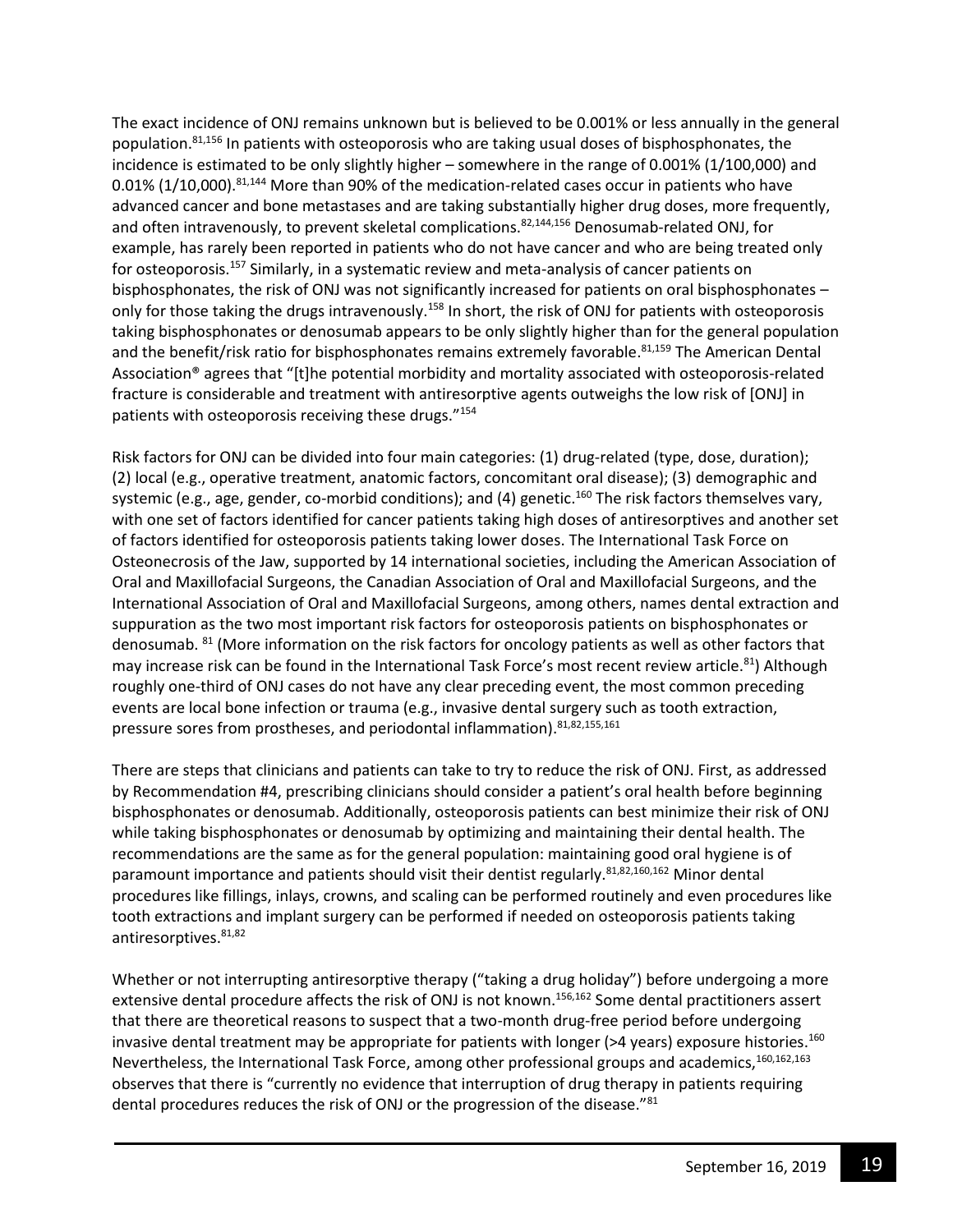Patients should be made aware of key signs and symptoms of ONJ, keeping in mind that in many cases there is no clear preceding dental event. While patients should contact their dentists about these signs and symptoms, the clinician who prescribes the bisphosphonate or denosumab is responsible in the first instance for providing the information to the patient. Patients should follow-up with their dentist if they experience any of the following:<sup>81,82,156</sup>

- jaw or tooth pain
- numbness or tingling of the lower lip or chin
- loose teeth
- signs of infection (swelling, pus exudation, redness, etc.)
- bad breath
- bare bone in the mouth

Finally, more detailed patient management recommendations from the dental perspective are available from professional organizations like the International Task Force $^{81}$  and the AAOMS,  $^{160}$  and the published literature includes descriptions of protocols for dental procedures that may reduce the risk of ONJ.<sup>164</sup>

#### *11. First line pharmacologic therapy options for people aged 65 years or older with a hip or vertebral fracture, include:*

- *the oral bisphosphonates alendronate and risedronate, which are generally well tolerated, familiar to health care professionals, and available at low cost; and*
- *intravenous zoledronic acid and subcutaneous denosumab, if oral bisphosphonates pose difficulties.*

*For patients at high risk of fracture, particularly those with vertebral fractures, anabolic agents may be useful although consultation with or referral to a specialist would also be appropriate.*

Almost all clinical guidelines that address how to reduce the risk of fractures in patients with osteoporosis recommend bisphosphonates as first line therapies (including the American College of Physicians,<sup>32</sup> the American Academy of Family Physicians,<sup>34</sup> the American Association of Clinical Endocrinologists and American College of Endocrinology,<sup>33</sup> the Endocrine Society,<sup>79</sup> the National Osteoporosis Foundation,<sup>70</sup> the European League Against Rheumatism,<sup>14</sup> the European Federation of National Associations of Orthopaedics and Traumatology,<sup>14</sup> the International Osteoporosis Foundation,<sup>60</sup> and the European Society for Clinical and Economic Aspects of Osteoporosis and Osteoarthritis,<sup>60</sup> among others).<sup>165</sup> Alendronate and risedronate are oral bisphosphonates, which function as antiresorptives and have been shown to reduce the risk of hip, vertebral, and non-vertebral fractures in post-menopausal osteoporotic women.<sup>14,32,33</sup> They also are generally well-tolerated, easier for patients to self-administer compared with an injection or infusion, and available in generic forms and therefore relatively low cost.<sup>14,165</sup> Although the evidence of their effectiveness in men is less robust, there are no particular theoretical reasons that they should be less effective and the evidence that does exist, focused mostly on bone mineral density endpoints, supports their use in men.<sup>80,117</sup> Oral bisphosphonates are usually taken on a weekly or monthly basis after an overnight fast and patients must then remain upright and wait at least 30 minutes before ingesting other foods or medicines.<sup>33,70</sup> If patients cannot remain upright for that duration, have esophageal disease that could delay tablet transit, or have problems with gastrointestinal absorption, different medications would likely be more appropriate. All bisphosphonates are known to affect kidney function (regardless of the route of administration) and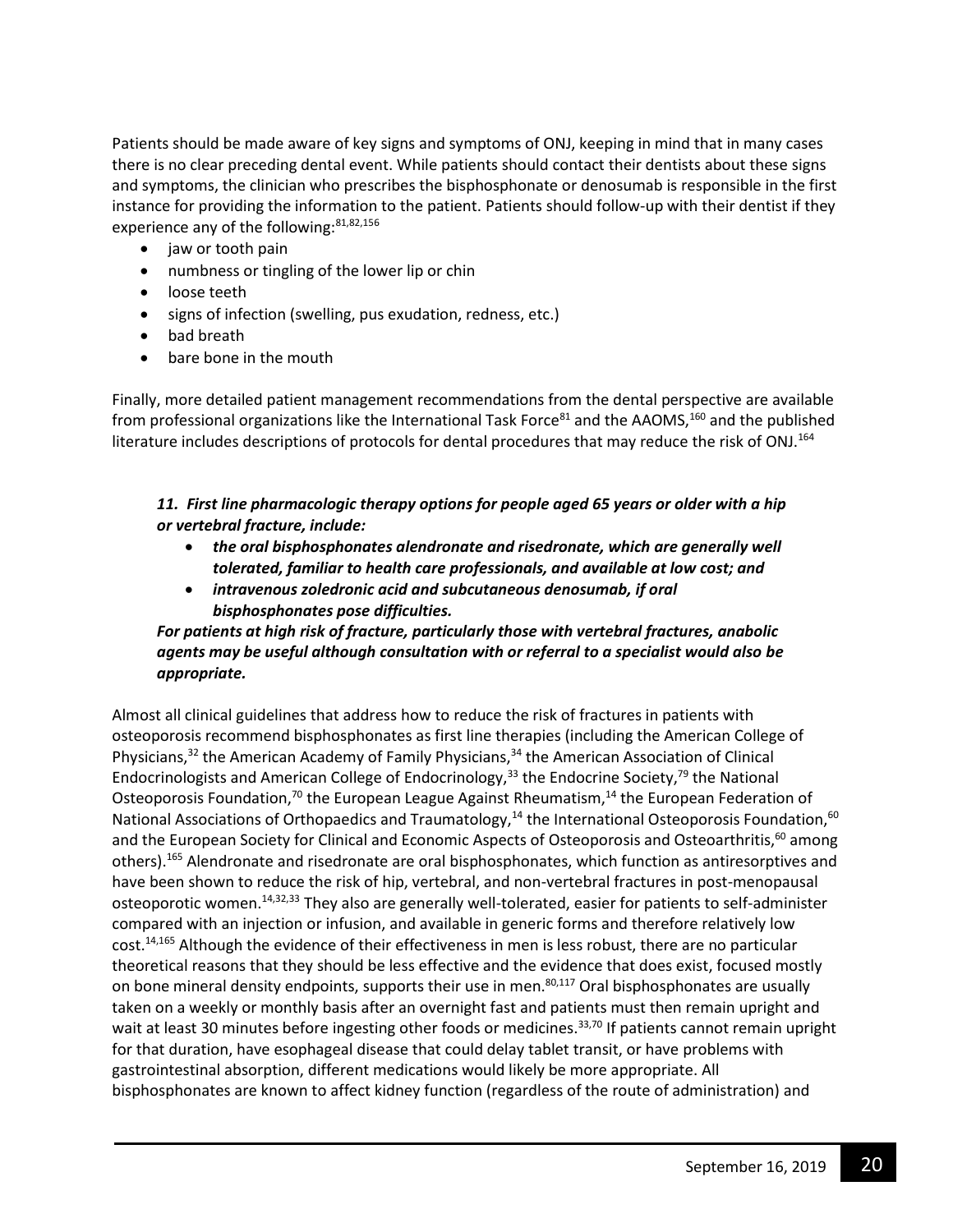should be used cautiously, or not at all, in patients with estimated glomerular filtration rates below 30- 35 ml/min.33,70

Zoledronic acid is a bisphosphonate given intravenously once a year that also has broad anti-fracture efficacy (reducing the risk of hip, vertebral, and non-vertebral fractures) – it therefore is a useful firstline option for patients who have difficulty with oral bisphosphonates as described above (including patients who have problems remembering to take their medication). Pretreating patients with acetaminophen one or two hours before infusion or for a few days following infusion can reduce the risk of a flu-like acute phase reaction (fever, headache, muscle aches) that otherwise occurs in around 30% to 40% of patients during their first infusion.<sup>33,70,99–101</sup> Denosumab is a monoclonal antibody that binds to the cytokine RANKL (receptor activator of nuclear factor kappa-B ligand), thereby inhibiting osteoclasts and functioning primarily as an antiresorptive.166,167 It also has broad anti-fracture efficacy, particularly for preventing vertebral fractures, which it reduces by approximately 70% over three years.<sup>167</sup> Denosumab is administered by subcutaneous injection every six months and is thought to be appropriate for patients with renal insufficiency, although any calcium deficiency, vitamin D deficiency, or secondary hyperparathyroidism should be resolved first and patients with severe insufficiency should be monitored for hypocalcemia.33,70,168,169 Unlike bisphosphonates, denosumab is not incorporated into the bone matrix and its antiresorptive effects do not continue after treatment is discontinued; rapid transition to another therapy following discontinuation of denosumab is recommended to prevent the risk of fractures from subsequently increasing. $70,170$ 

Depending on individual medical circumstances and other factors, the anabolic agents teriparatide, abaloparatide, and romosozumab may also be useful front-line therapies. Teriparatide and abaloparatide have been shown to significantly and substantially reduce the risk of vertebral and nonvertebral fractures in patients with osteoporosis and romosozumab to significantly and substantially reduce the risk of vertebral fractures.<sup>32–34,70,80,89,171,172</sup> In general, anabolic agents have not been recommended as first-line therapies because it is not clear whether or not they reduce the risk of hip fractures<sup>32–34,80,117</sup> although a recent meta-analysis suggests that they might.<sup>173</sup> They also have substantial costs (e.g., wholesale acquisition costs in the range of \$20,000 to \$35,000 annually<sup>171</sup>) and are administered by subcutaneous injection – daily for teriparatide and abaloparatide and monthly for romosozumab. They are instead usually reserved for patients with severe osteoporosis (particularly those with vertebral fractures), for treating glucocorticoid-induced osteoporosis, and for patients in whom alternative therapies are contraindicated.<sup>14,79,80,117,171</sup> Use of teriparatide and abaloparatide is generally limited to two years due to risk of osteosarcoma (based on rodent studies only, however) and a limited anabolic window, while use of romosozumab is limited to one year. Because their efficacy falls when stopped, patients should receive an antiresorptive therapy to preserve or perhaps enhance their risk reduction after anabolic drugs are discontinued.<sup>33,70,171</sup> Side effects of these anabolic medications are generally mild and transient but the therapies should not be provided to patients with primary or secondary hyperparathyroidism, hypercalcemic disorders, or increased risk for osteosarcoma. 33,80,171 Favorable fracture *healing* effects of teriparatide and abaloparatide have been observed in animal models, although less is known about their effects in the immediate post-fracture period.

It is critical to note this recommendation on therapy options is general in nature and does not necessarily apply to any specific patient. Choice of therapy should be determined on an individual basis by patients and their physicians in light of their particular health and personal circumstances. Additionally, more complete information on the benefits and risks of all potential anti-osteoporosis medications can be found in professional clinical guidelines, the medical literature, and the FDAapproved product labels.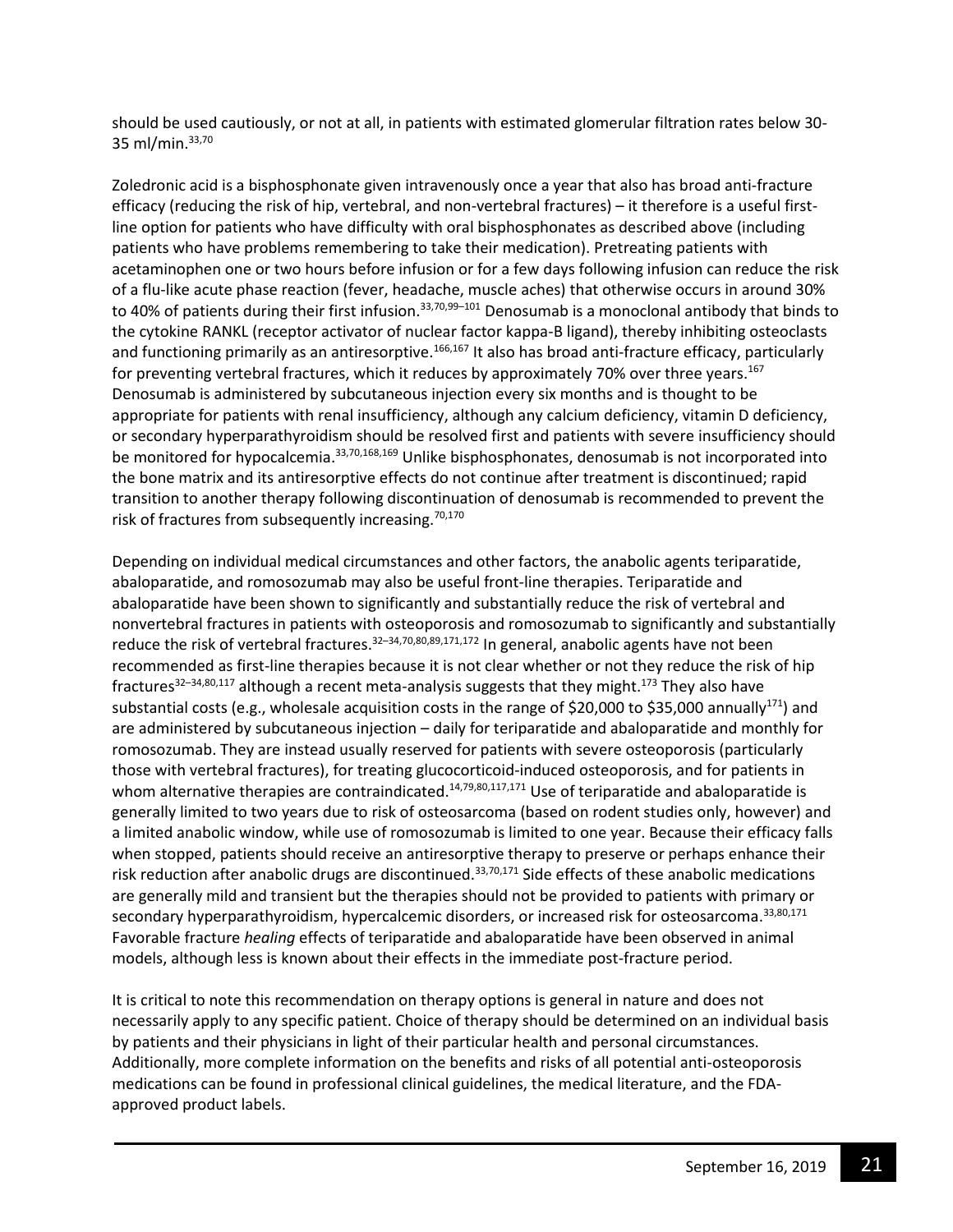*12. The optimal duration of pharmacologic therapy for people aged 65 years and older with a hip or vertebral fracture is not known.*

- *General recommendations on stopping and restarting anti-osteoporosis drugs are available to individualize treatment for each patient.*
- *Most published guidelines recommend that the need for therapy with bisphosphonates be reassessed after 3-5 years, based on their long half-life in bone and evidence suggesting that the risk of certain rare adverse events may increase with longer duration of treatment.*
- *Stopping denosumab without starting another antiresorptive drug should be avoided because of the possibility of rapid bone loss and increased fracture risk. Similarly, patients stopping anabolic agents also should be placed on an antiresorptive therapy.*

Several of the published medical society osteoporosis treatment guidelines acknowledge that optimal length of pharmacological treatment, particularly for bisphosphonates, is not known.<sup>32–34,60,79,80</sup> Many of the pivotal trials had durations of a few years and the small number of trials with longer duration (up to ten years) provide suggestive but limited data.<sup>80,144</sup> With respect to efficacy, one recent review concluded that data available from randomized clinical trials suggest continued reduction in the risk of vertebral fractures with bisphosphonate therapy longer than three to five years but are not consistent with respect to reduction of non-vertebral fractures.<sup>145</sup> As previously noted, the risk of rare but serious atypical femoral fractures increases with duration of bisphosphonate treatment. In light of these data and their limitations, periods of bisphosphonate use longer than three to five years (three years for intravenous bisphosphonates, five years for oral) are generally recommended only for patients at high risk of osteoporotic fracture<sup>32,33,80,117,144</sup> although there is not universal consensus on this approach.<sup>174</sup>

Although additional relevant data on long-term use may emerge, whether or not they will clarify the situation is unknown. As various commenters have observed, it is highly unlikely that any long-term randomized studies of bisphosphonates will be conducted and observational data carry the risk of confounding.144,174 In this circumstance, patient treatment and management approaches especially need to be individualized<sup>80,117,144,172,174</sup> - this particular patient population often has significant comorbidities and complicated situations, and medical decision making must be conducted within a larger context and clearly accounting for the patient's values and preferences.

"Drug holidays," or periods of time when pharmacologic therapy is not given, have been suggested as a clinical approach to address the uncertainty but data are only now emerging on their effects in various populations and results are inconsistent. Experiences of one large cohort of women aged 50 years or over who had used a bisphosphonate suggest that the risk of AFF is reduced by around 40% in the first year of the drug holiday and reduced by around 80% by later years.<sup>175</sup> A drop in risk of AFF, however, would need to be balanced against any increase in the risk of osteoporotic fractures during the holiday and some recent studies indicate that this risk could increase by 30% to 40% within a short time of stopping the medication.<sup>176,177</sup> Other studies, however, have not found an increased risk of osteoporotic fractures in bisphosphonate users who discontinued the drugs for a year or more.<sup>178</sup> Differences in study definitions, patient populations, and methodologies, among other factors, make these results difficult to interpret but future data may help clarify the expected outcomes.

Unlike bisphosphonates, denosumab is not incorporated into the bone matrix and its antiresorptive effects do not continue after treatment is discontinued; rapid transition to another therapy following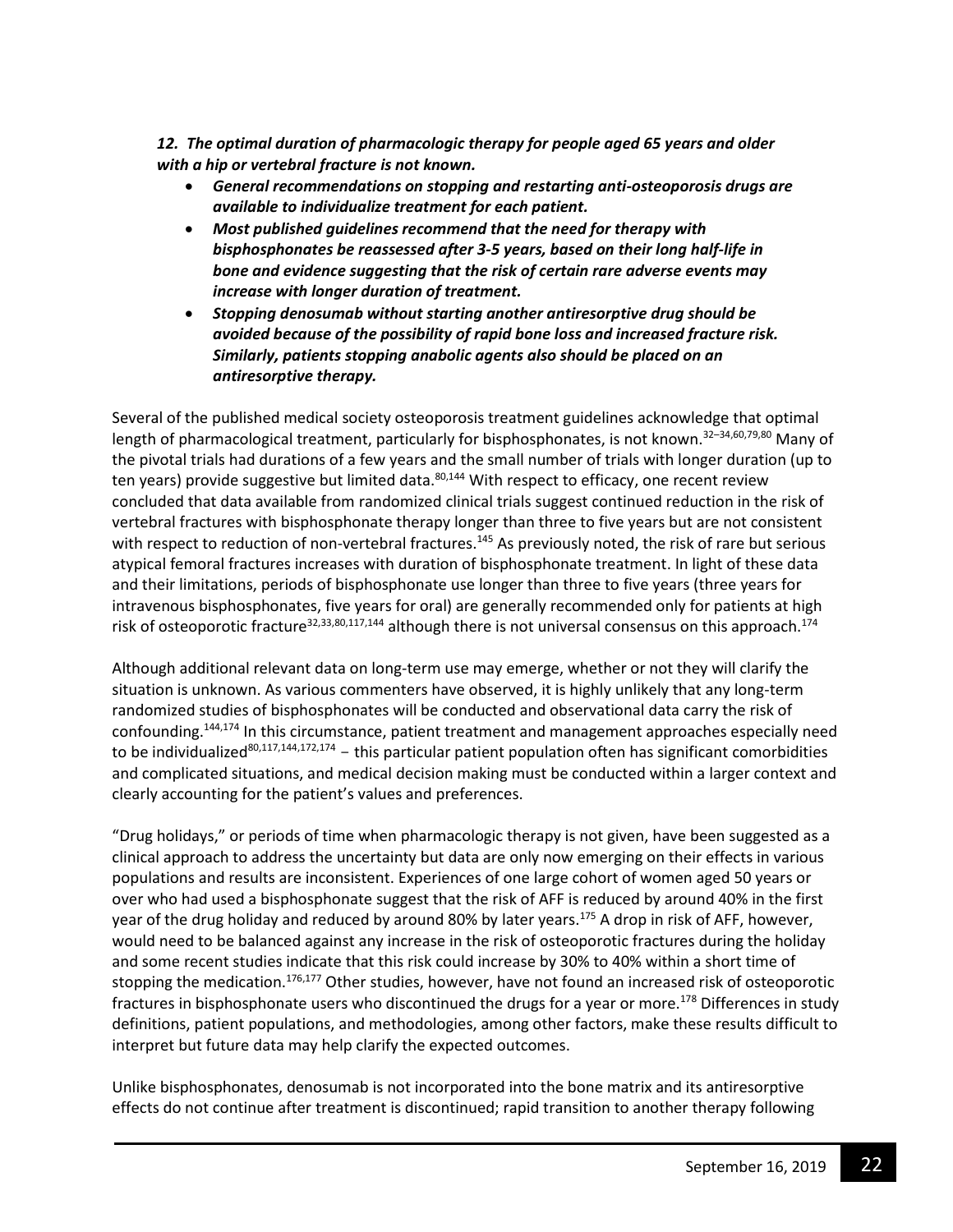discontinuation of denosumab is recommended to prevent the risk of fractures from subsequently increasing.70,170

As previously mentioned, use of the anabolic drugs teriparatide and abaloparatide for more than two cumulative years during a patient's lifetime is not recommended, primarily because of the potential risk of osteosarcoma (based on rodent studies),<sup>179,180</sup> and use of romosozumab is limited to one year.<sup>89</sup> Additionally, gains in BMD are lost rapidly when anabolic drugs are stopped and patients should be continued on an antiresorptive therapy to preserve or perhaps enhance their risk reduction after anabolic drug discontinuation.<sup>33,70,89,171</sup>

## *13. Primary care providers who are treating people aged 65 years and older with a hip or vertebral fracture may want to consider referral to an endocrinologist or osteoporosis specialist for those patients who, while on pharmacotherapy, continue to experience fractures or bone loss without an obvious cause, or who have comorbidities or other factors that complicate management (e.g., hyperparathyroidism, chronic kidney disease).*

This recommendation identifies some clinical situations where physicians who are not specialists in osteoporosis may want to consider consulting with or referring their patient to an endocrinologist or other osteoporosis specialist. The decision whether to refer a patient will usually be made on a case-bycase basis, taking into account factors such as the patient's specific clinical situation and comorbidities, the physician's time, resources, and experience, and the availability of an appropriate specialist or FLS program among others. While less common conditions, like hypercalciuria, hyperparathyroidism, and various malabsorption disorders, may prompt consideration of referral, even some relatively common conditions, like diabetes or chronic kidney disease, can significantly complicate osteoporosis care and may also provide a basis for referral. $33$  This recommendation assumes that any issues of therapy adherence have already been addressed.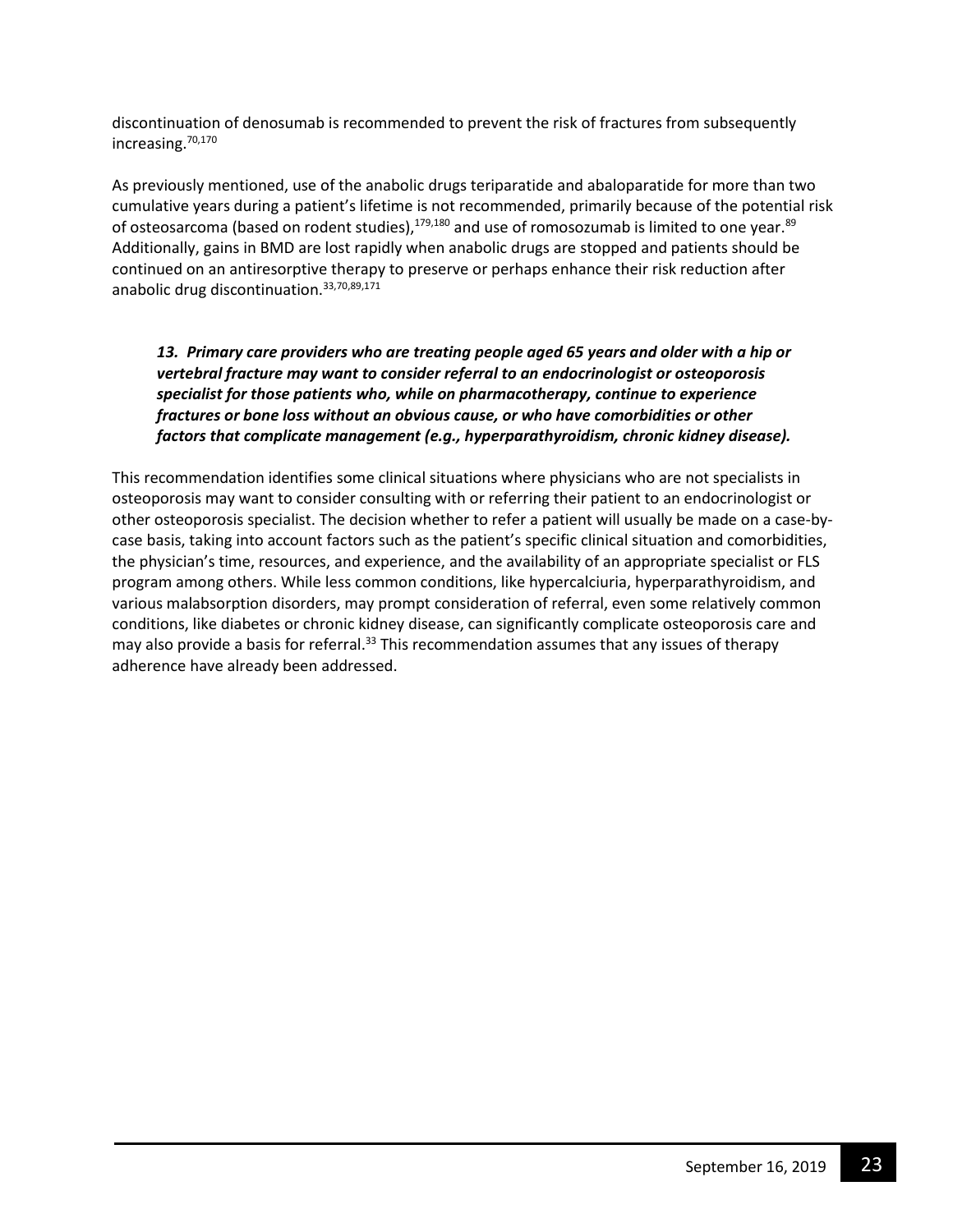# **CITATION LIST**

- 1. Seibel MJ, Mitchell P. Secondary fracture prevention: an international perspective. Academic Press; 2018.
- 2. Weaver J, Sajjan S, Lewiecki EM, Harris ST, Marvos P. Prevalence and cost of subsequent fractures among U.S. patients with an incident fracture. J Manag Care Spec Pharm 2017;23(4):461–71.
- 3. van Geel TA, van Helden S, Geusens PP, Winkens B, Dinant G-J. Clinical subsequent fractures cluster in time after first fractures. Ann Rheum Dis 2009;68(1):99–102.
- 4. Davis S, Martyn-St James M, Sanderson J, et al. A systematic review and economic evaluation of bisphosphonates for the prevention of fragility fractures. Health Technol Assess 2016;20(78):1– 406.
- 5. Freemantle N, Cooper C, Diez-Perez A, et al. Results of indirect and mixed treatment comparison of fracture efficacy for osteoporosis treatments: a meta-analysis. Osteoporos Int 2013;24(1):209–17.
- 6. [83] A Systematic Review of the Efficacy of Bisphosphonates [Internet]. Ther. Initiat. 2012 [cited 2016 Dec 14];Available from: http://www.ti.ubc.ca/2012/01/24/a-systematic-review-of-theefficacy-of-%ef%bf%bc%ef%bf%bcbisphosphonates/
- 7. Wells GA, Cranney A, Peterson J, et al. Alendronate for the primary and secondary prevention of osteoporotic fractures in postmenopausal women. Cochrane Database Syst Rev 2008;(1):CD001155.
- 8. Wells GA, Cranney A, Peterson J, et al. Risedronate for the primary and secondary prevention of osteoporotic fractures in postmenopausal women. Cochrane Database Syst Rev 2008;(1):CD004523.
- 9. Wells GA, Cranney A, Peterson J, et al. Etidronate for the primary and secondary prevention of osteoporotic fractures in postmenopausal women. Cochrane Database Syst Rev 2008;(1):CD003376.
- 10. Stevens JA, Burns E. A CDC compendium of effective fall interventions: what works for communitydwelling older adults (3rd ed.). Atlanta, Georgia: Centers for Disease Control and Prevention, National Center for Injury Prevention and Control; 2015.
- 11. Weaver J, Sajjan S, Lewiecki EM, Harris ST. Diagnosis and treatment of osteoporosis before and after fracture: a side-by-side analysis of commercially insured and Medicare Advantage osteoporosis patients. J Manag Care Spec Pharm 2017;23(7):735–44.
- 12. Balasubramanian A, Tosi LL, Lane JM, Dirschl DR, Ho P-R, O'Malley CD. Declining rates of osteoporosis management following fragility fractures in the U.S., 2000 through 2009. J Bone Jt Surg 2014;96(7):e52-1–8.
- 13. Eisman JA, Bogoch ER, Dell R, et al. Making the first fracture the last fracture: ASBMR task force report on secondary fracture prevention. J Bone Miner Res 2012;27(10):2039–46.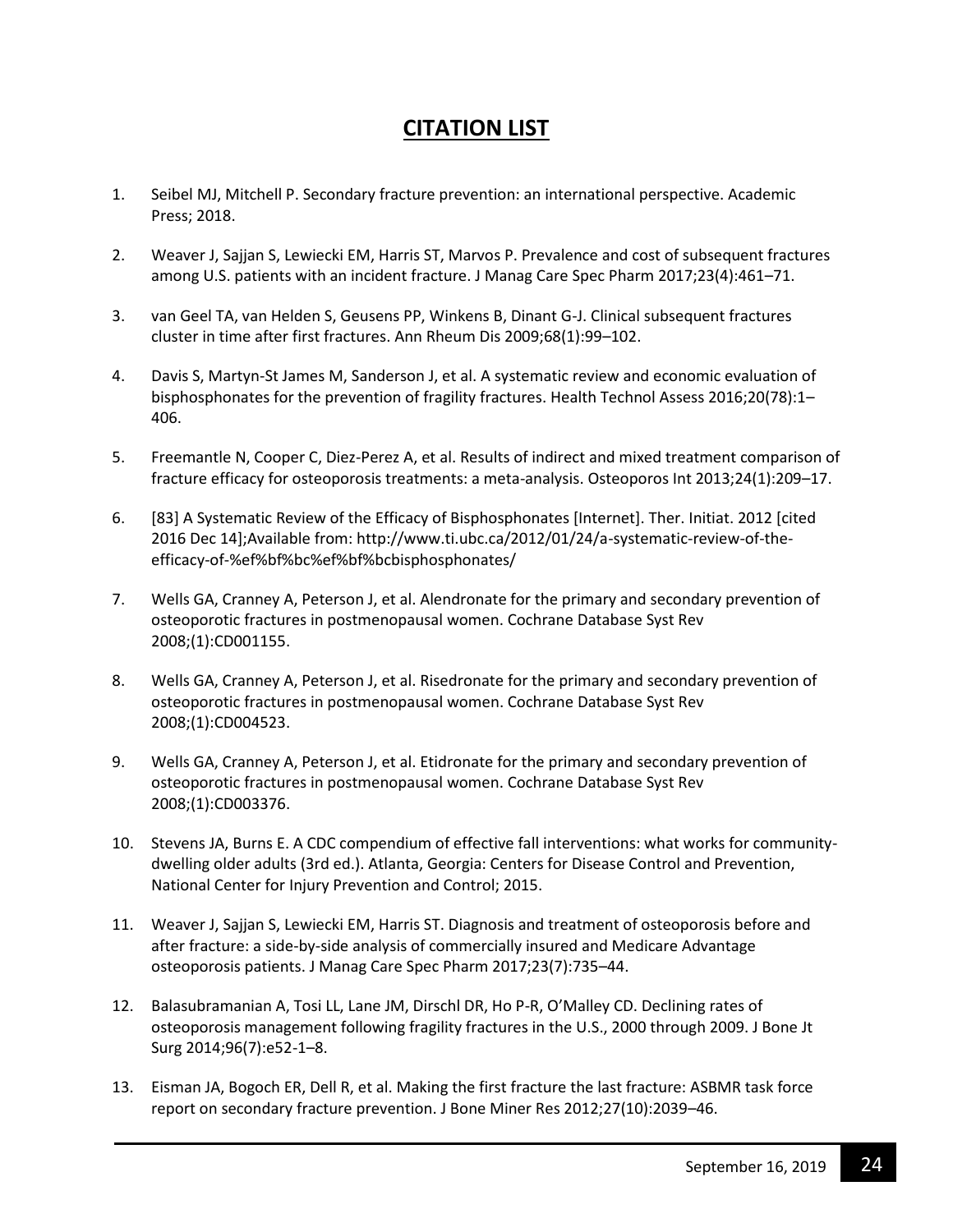- 14. Lems WF, Dreinhöfer KE, Bischoff-Ferrari H, et al. EULAR/EFORT recommendations for management of patients older than 50 years with a fragility fracture and prevention of subsequent fractures. Ann Rheum Dis 2017;76(5):802–10.
- 15. Wu C-H, Tu S-T, Chang Y-F, et al. Fracture liaison services improve outcomes of patients with osteoporosis-related fractures: a systematic literature review and meta-analysis. Bone 2018;111:92–100.
- 16. Wu C-H, Chen C-H, Chen P-H, et al. Identifying characteristics of an effective fracture liaison service: systematic literature review. Osteoporos Int 2018;1–25.
- 17. Wu C-H, Kao I-J, Hung W-C, et al. Economic impact and cost-effectiveness of fracture liaison services: a systematic review of the literature. Osteoporos Int 2018;1–16.
- 18. Dunn P, Webb D, Olenginski TP. Geisinger high-risk osteoporosis clinic (HiROC): 2013-2015 FLS performance analysis. Osteoporos Int 2018;29:451–7.
- 19. Olenginski TP, Maloney-Saxon G, Matzko CK, Kirchner HL, Bengier A, Newman ED. High-risk osteoporosis clinic (HiROC): improving osteoporosis and postfracture care with an organized, programmatic approach. Osteoporos Int 2015;26:801–10.
- 20. Greenspan SL, Singer A, Vujevich K, et al. Implementing a fracture liaison service open model of care utilizing a cloud-based tool. Osteoporos Int 2018;29:953–60.
- 21. Chua B, Bonifacio L, Faisham W. Correlation of psychosocial factor with functional outcome: one year after hip fracture surgery. Malays Orthop J 2014;8(1):21–5.
- 22. Mossey JM, Mutran E, Knott K, Craik R. Determinants of recovery 12 months after hip fracture: the importance of psychosocial factors. Am J Public Health 1989;79(3):279–86.
- 23. Benedetti MG, Ginex V, Mariani E, et al. Cognitive impairment is a negative short-term and longterm prognostic factor in elderly patients with hip fracture. Eur J Phys Rehabil Med 2015;51:815– 23.
- 24. Kim S-M, Moon Y-W, Lim S-J, et al. Prediction of survival, second fracture, and functional recovery following the first hip fracture surgery in elderly patients. Bone 2012;50(6):1343–50.
- 25. Stephenson S on behalf of the National Osteoporosis Society. Establishing and implementing a fracture liaison service. Ann Rheum Dis 2017;76(Suppl 2):30 (SP0118).
- 26. Fracture Liaison Service Database: Commissioner's Report 2018 [Internet]. Falls and Fragility Fracture Audit Programme (FFFAP), Royal College of Physicians; 2018. Available from: https://www.rcplondon.ac.uk/projects/outputs/fracture-liaison-service-database-commissionersreport-2018
- 27. Mace H. A national approach to reducing fragility fractures [Internet]. NHS Engl. 2016 [cited 2018 Oct 29];Available from: https://www.england.nhs.uk/blog/henry-mace/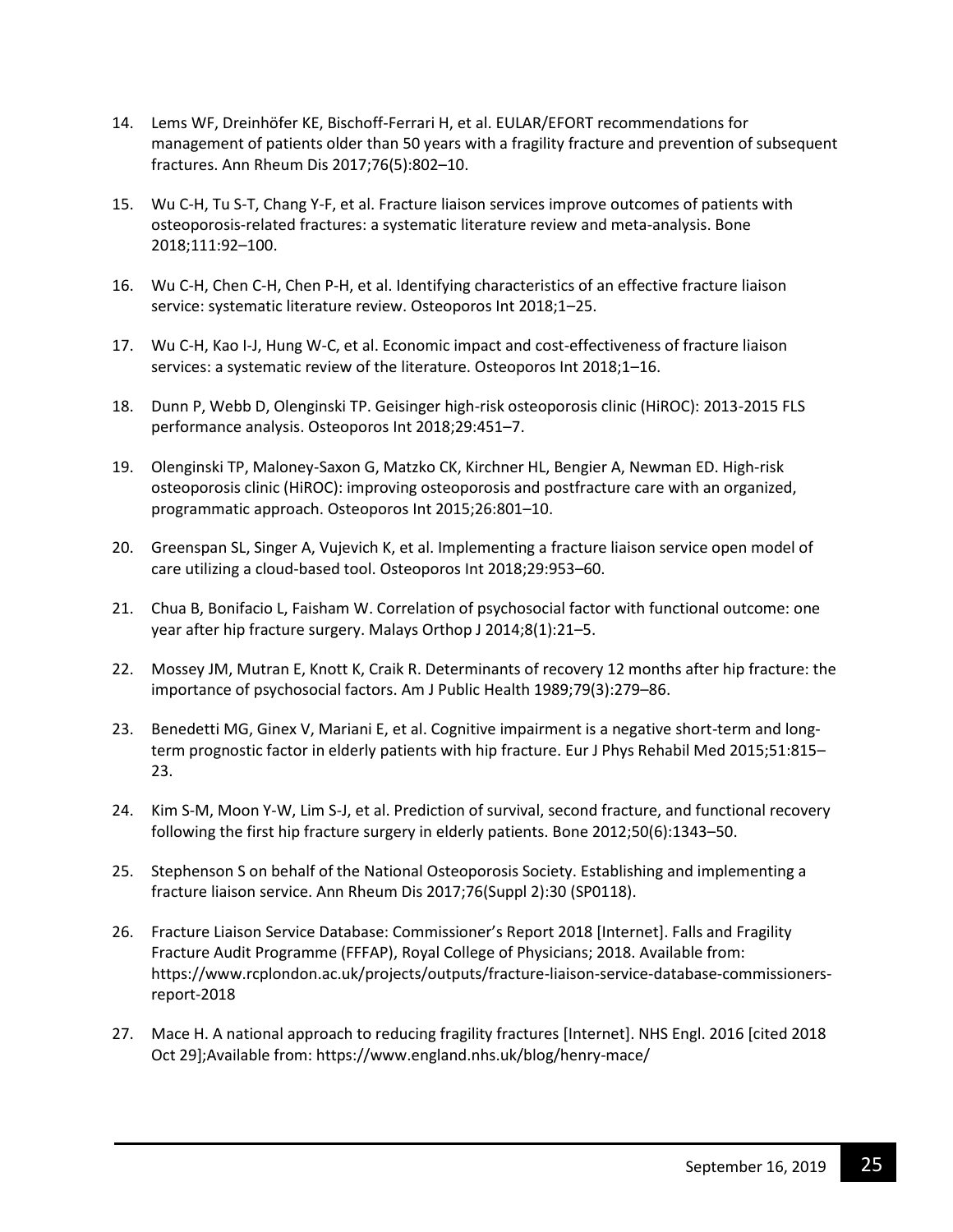- 28. American Orthopaedic Association. What is Own the Bone? [Internet]. Own Bone. [cited 2018 Oct 29];Available from: https://www.ownthebone.org/OTB/About/What\_Is\_Own\_the\_Bone.aspx
- 29. International Osteoporosis Foundation. Capture the Fracture with new resources and increased outreach [Internet]. IOF Bone Health. 2017 [cited 2018 Oct 29];Available from: https://www.iofbonehealth.org/about-us/annual-report/capture-fracture-new-resources-andincreased-outreach
- 30. National Bone Health Alliance. Fracture Prevention Central [Internet]. Natl. Bone Health Alliance. 2015 [cited 2018 Oct 29];Available from: http://www.nbha.org/fpc
- 31. National Osteoporosis Foundation. Fracture liaison service (FLS) certificate program [Internet]. NOF Prof. Learn. Cent. [cited 2019 Mar 5];Available from: https://www.cme.nof.org/Training.aspx
- 32. Qaseem A, Forciea MA, McLean RM, Denberg TD, for the Clinical Guidelines Committee of the American College of Physicians. Treatment of low bone density or osteoporosis to prevent fractures in men and women: a clinical practice guideline update from the American College of Physicians. Ann Intern Med 2017;166(11):818–39.
- 33. Camacho PM, Petak SM, Binkley N, et al. American Association of Clinical Endocrinologists and American College of Endocrinology clinical practice guidelines for the diagnosis and treatment of postmenopausal osteoporosis. Endocr Pract 2016;22(Supplement 4):1–42.
- 34. American Academy of Family Physicians. Treatment of low bone density or osteoporosis -- clinical recommendation [Internet]. Am. Acad. Fam. Physicians. 2018 [cited 2018 Nov 12];Available from: https://www.aafp.org/patient-care/clinical-recommendations/all/osteoporosis-cpg.html
- 35. Compston J, Cooper A, Cooper C, et al. UK clinical guideline for the prevention and treatment of osteoporosis. Arch Osteoporos 2017;12(1):43.
- 36. Ross PD, Davis JW, Epstein RS, Wasnich RD. Pre-existing fractures and bone mass predict vertebral fracture incidence in women. Ann Intern Med 1991;114:919–23.
- 37. Cauley JA, Hochberg MC, Lui L-Y, et al. Long-term risk of incident vertebral fractures. JAMA 2007;298(23):2761–7.
- 38. Kanis JA, Harvey NC, Johansson H, Odén A, Leslie WD, McCloskey EV. FRAX and fracture prediction without bone mineral density. Climacteric 2015;18(sup2):2–9.
- 39. Kanis JA, Johnell O, De Laet C, et al. A meta-analysis of previous fracture and subsequent fracture risk. Bone 2004;35(2):375–82.
- 40. Boudreau DM, Yu O, Balasubramanian A, et al. A survey of women's awareness of and reasons for lack of postfracture osteoporotic care. J Am Geriatr Soc 2017;65(8):1829–35.
- 41. Raybould G, Babatunde O, Evans AL, Jordan JL, Paskins Z. Expressed information needs of patients with osteoporosis and/or fragility fractures: a systematic review. Arch Osteoporos 2018;13(1):55.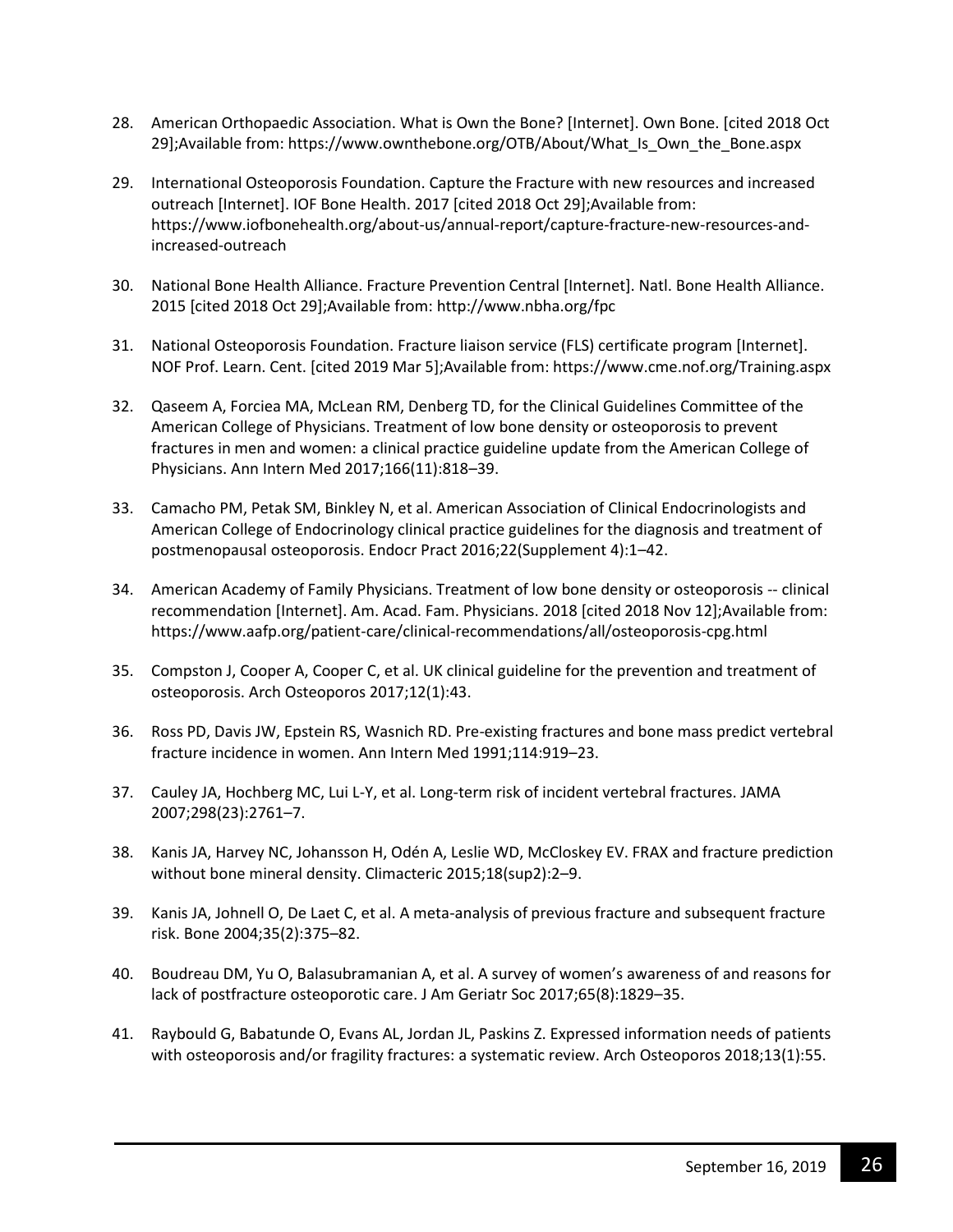- 42. Kerr C, Bottomley C, Shingler S, et al. The importance of physical function to people with osteoporosis. Osteoporos Int 2017;28(5):1597–607.
- 43. Tajeu GS, Delzell E, Smith W, et al. Death, debility, and destitution following hip fracture. J Gerontol Ser A 2014;69A(3):346–53.
- 44. Peeters CMM, Visser E, Van de Ree CLP, Gosens T, Den Oudsten BL, De Vries J. Quality of life after hip fracture in the elderly: a systematic literature review. Injury 2016;47(7):1369–82.
- 45. Hansson S, Rolfson O, Åkesson K, Nemes S, Leonardsson O, Rogmark C. Complications and patientreported outcome after hip fracture. a consecutive annual cohort study of 664 patients. Injury 2015;46(11):2206–11.
- 46. Dailiana Z, Papakostidou I, Varitimidis S, Michalitsis S, Veloni A, Malizos K. Surgical treatment of hip fractures: factors influencing mortality. Hippokratia 2013;17(3):252–7.
- 47. Mariconda M, Costa GG, Cerbasi S, et al. Factors predicting mobility and the change in activities of daily living after hip fracture: a 1-year prospective cohort study. J Orthop Trauma 2016;30(2):71–7.
- 48. Buecking B, Eschbach D, Knobe M, et al. Predictors of noninstitutionalized survival 1 year after hip fracture. Medicine (Baltimore) 2017;96(37):e7820.
- 49. Adams J, Clark EM, Clunie G, et al. Clinical guidance for the effective identification of vertebral fractures [Internet]. 2017 [cited 2018 Aug 9];Available from: https://nos.org.uk/media/100017/vertebral-fracture-guidelines.pdf
- 50. Majumdar SR, Kim N, Colman I, et al. Incidental vertebral fractures discovered with chest radiography in the emergency department: prevalence, recognition, and osteoporosis management in a cohort of elderly patients. Arch Intern Med 2005;165(8):905–9.
- 51. Bartalena T, Rinaldi MF, Modolon C, et al. Incidental vertebral compression fractures in imaging studies: lessons not learned by radiologists. World J Radiol 2010;2(10):399–404.
- 52. Li Y, Yan L, Cai S, Wang P, Zhuang H, Yu H. The prevalence and under-diagnosis of vertebral fractures on chest radiograph. BMC Musculoskelet Disord 2018;19(1):235.
- 53. Mitchell RM, Jewell P, Javaid MK, McKean D, Ostlere SJ. Reporting of vertebral fragility fractures: can radiologists help reduce the number of hip fractures? Arch Osteoporos [Internet] 2017 [cited 2018 Aug 9];12(1). Available from: http://link.springer.com/10.1007/s11657-017-0363-y
- 54. Paci M, Burks S, Wang MY. Consensus guidelines for the treatment of osteoporosis. Neurosurgery 2018;82(1):N6–7.
- 55. Ensrud KE. Epidemiology of fracture risk with advancing age. J Gerontol A Biol Sci Med Sci 2013;68(10):1236–42.
- 56. Gillespie LD, Robertson MC, Gillespie WJ, et al. Interventions for preventing falls in older people living in the community. Cochrane Database Syst Rev 2012;(9):CD007146.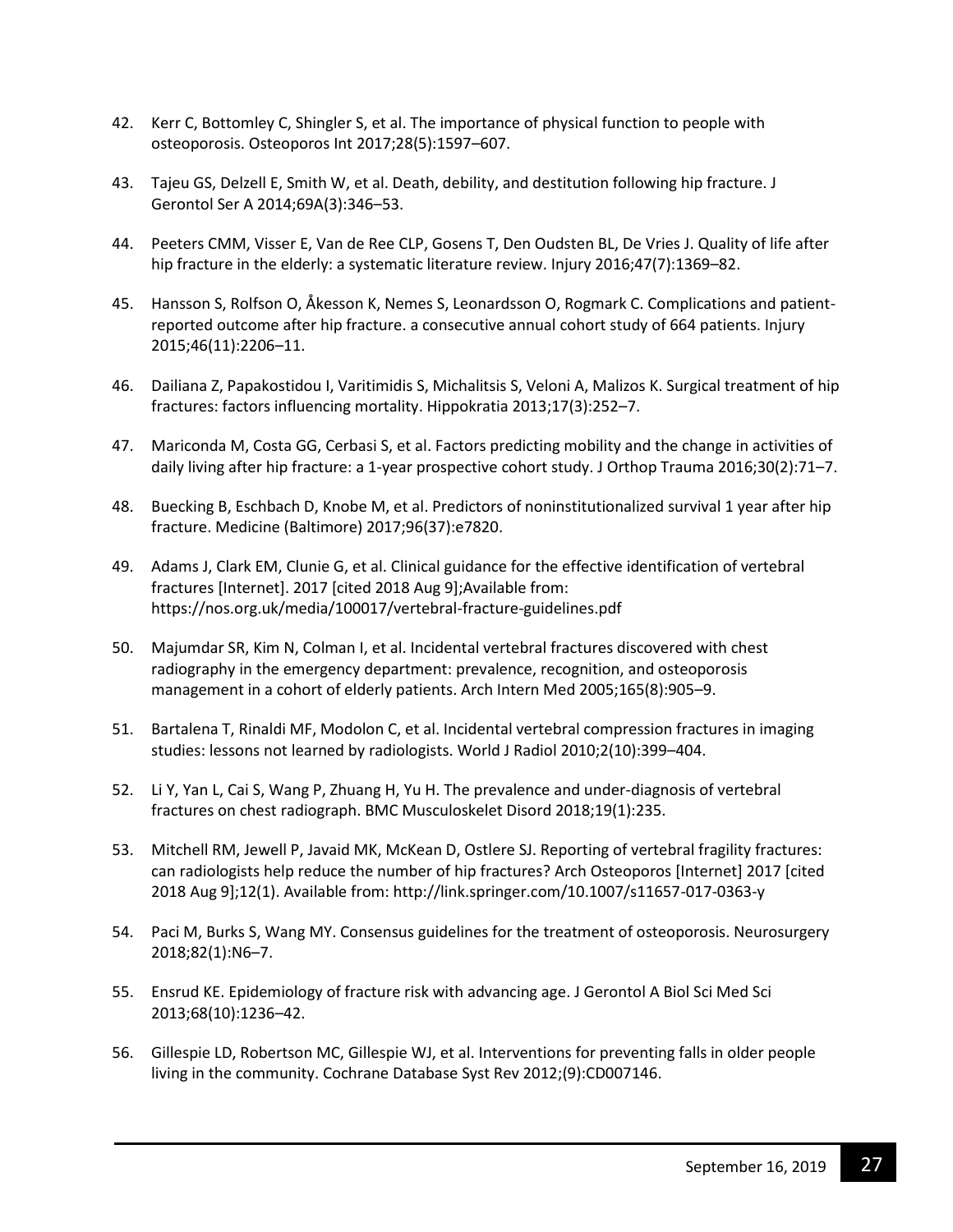- 57. Youm T, Koval KJ, Kummer FJ, Zuckerman JD. Do all hip fractures result from a fall? Am J Orthop 1999;28(3):190–4.
- 58. Morrison A, Fan T, Sen SS, Weisenfluh L. Epidemiology of falls and osteoporotic fractures: a systematic review. Clin Outcomes Res 2013;5:9–18.
- 59. Grossman DC, Curry SJ, Owens DK, et al. Interventions to prevent falls in community-dwelling older adults: US Preventive Services Task Force Recommendation Statement. JAMA 2018;319(16):1696– 704.
- 60. Kanis JA, Cooper C, Rizzoli R, Reginster J-Y, on behalf of the Scientific Advisory Board of the European Society for Clinical and Economic Aspects of Osteoporosis (ESCEO) and the Committees of Scientific Advisors and National Societies of the International Osteoporosis Foundation (IOF). European guidance for the diagnosis and management of osteoporosis in postmenopausal women. Osteoporos Int 2019;30:3–44.
- 61. de Vries M, Seppala LJ, Daams JG, van de Glind EMM, Masud T, van der Velde N. Fall-riskincreasing drugs: a systematic review and meta-analysis: I. cardiovascular drugs. J Am Med Dir Assoc 2018;19:371.e1-371.e9.
- 62. Seppala LJ, Wermelink AMAT, de Vries M, et al. Fall-risk-increasing drugs: a systematic review and meta-analysis: II. psychotropics. J Am Med Dir Assoc 2018;19:371.e11-371.e17.
- 63. Seppala LJ, van de Glind EMM, Daams JG, et al. Fall-risk-increasing drugs: a systematic review and meta-analysis: III. others. J Am Med Dir Assoc 2018;19:372.e1-371.e17.
- 64. Zia A, Kamaruzzaman SB, Tan MP. The consumption of two or more fall risk‐increasing drugs rather than polypharmacy is associated with falls. Geriatr Gerontol Int 2017;17:463–70.
- 65. van der Velde N, Stricker BHCh, Pols HAP, van der Cammen TJM. Risk of falls after withdrawal of fall-risk-increasing drugs: a prospective cohort study. Br J Clin Pharmacol 2007;63:232–7.
- 66. American Geriatrics Society and British Geriatrics Society Panel on the Clinical Practice Guideline for the Prevention of Falls in Older Persons. Summary of the updated American Geriatrics Society/British Geriatrics Society clinical practice guideline for prevention of falls in older persons. J Am Geriatr Soc 2011;59:148–57.
- 67. Seppala LJ, van der Velde N, Masud T, et al. EuGMS Task and Finish group on fall-risk-increasing drugs (FRIDs): position on knowledge dissemination, management, and future research. Drugs Aging [Internet] 2019 [cited 2019 Feb 25];Available from: http://link.springer.com/10.1007/s40266-018-0622-7
- 68. Lee JY, Holbrook A. The efficacy of fall-risk-increasing drug (FRID) withdrawal for the prevention of falls and fall-related complications: protocol for a systematic review and meta-analysis. Syst Rev 2017;6:33.
- 69. National Institute for Health Research. PROSPERO: international prospective register of systematic reviews [Internet]. PROSPERO. [cited 2019 Feb 25];Available from: https://www.crd.york.ac.uk/prospero/#searchadvanced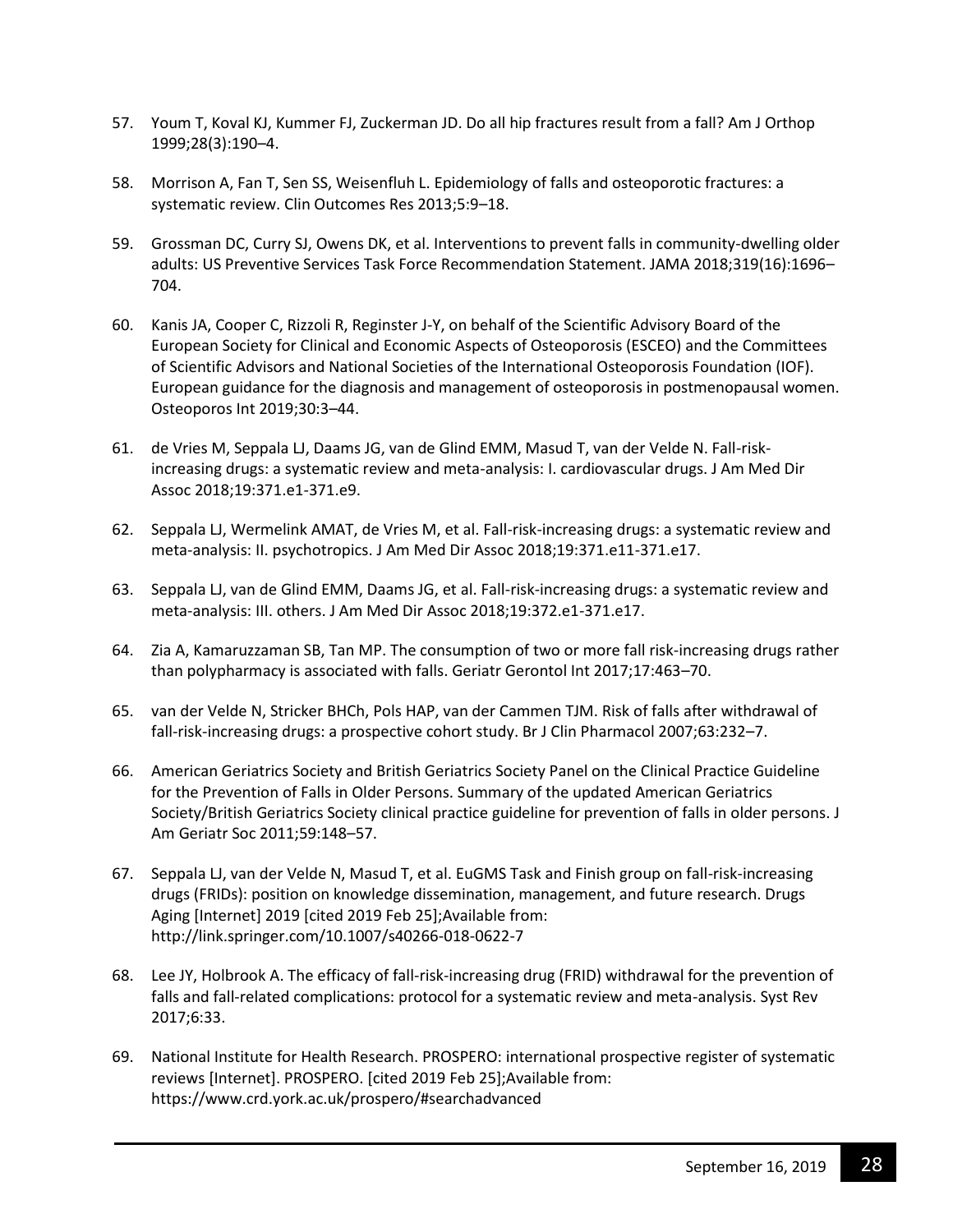- 70. Cosman F, Beur SJ de, LeBoff MS, et al. Clinician's guide to prevention and treatment of osteoporosis. Osteoporos Int 2014;25(10):2359–81.
- 71. Chiba Y, Kimbara Y, Kodera R, et al. Risk factors associated with falls in elderly patients with type 2 diabetes. J Diabetes Complications 2015;29:898–902.
- 72. Gazibara T, Kurtagic I, Kisic‐Tepavcevic D, et al. Falls, risk factors and fear of falling among persons older than 65 years of age. Psychogeriatrics 2017;17(4):215–23.
- 73. Ambrose AF, Paul G, Hausdorff JM. Risk factors for falls among older adults: a review of the literature. Maturitas 2013;75(1):51–61.
- 74. Nyman SR, Ballinger C, Phillips JE, Newton R. Characteristics of outdoor falls among older people: a qualitative study. BMC Geriatr 2013;13:125.
- 75. Centers for Disease Control and Prevention, National Center for Injury Prevention and Control, Division of Unintentional Injury Prevention. Hip fractures among older adults [Internet]. Cent. Dis. Control Prev. Home Recreat. Saf. 2016 [cited 2018 Oct 31];Available from: https://www.cdc.gov/homeandrecreationalsafety/falls/adulthipfx.html
- 76. Johnston YA, Bergen G, Bauer M, et al. Implementation of the Stopping Elderly Accidents, Deaths, and Injuries initiative in primary care: an outcome evaluation. The Gerontologist [Internet] 2018 [cited 2018 Oct 31];Available from: https://academic.oup.com/gerontologist/advancearticle/doi/10.1093/geront/gny101/5103473
- 77. Centers for Disease Control and Prevention, National Center for Injury Prevention and Control, Division of Unintentional Injury Prevention. Make STEADI part of your medical practice [Internet]. CDC Inj. Cent. STEADI - Older Adult Fall Prev. 2017 [cited 2018 Oct 31];Available from: https://www.cdc.gov/steadi/index.html
- 78. National Institute of Arthritis and Musculoskeletal and Skin Diseases. Once Is enough: a guide to preventing future fractures [Internet]. NIH Osteoporos. Relat. Bone Dis. Natl. Resour. Cent. 2015 [cited 2018 Oct 31];Available from: https://www.bones.nih.gov/healthinfo/bone/osteoporosis/fracture
- 79. Watts NB, Adler RA, Bilezikian JP, et al. Osteoporosis in men: an Endocrine Society clinical practice guideline. J Clin Endocrinol Metab 2012;97(6):1802–22.
- 80. Compston J, Cooper A, Cooper C, et al. UK clinical guideline for the prevention and treatment of osteoporosis. Arch Osteoporos [Internet] 2017 [cited 2018 Feb 1];12(1). Available from: https://www.ncbi.nlm.nih.gov/pmc/articles/PMC5397452/
- 81. Khan AA, Morrison A, Kendler DL, et al. Case-based review of osteonecrosis of the jaw (ONJ) and application of the international recommendations for management from the International Task Force on ONJ. J Clin Densitom Assess Manag Musculoskelet Health 2017;20:8–24.
- 82. Otto S, Pautke C, van den Wyngaert T, Niepel D, Schiødt M. Medication-related osteonecrosis of the jaw: prevention, diagnosis and management in patients with cancer and bone metastases. Cancer Treat Rev 2018;69:177–87.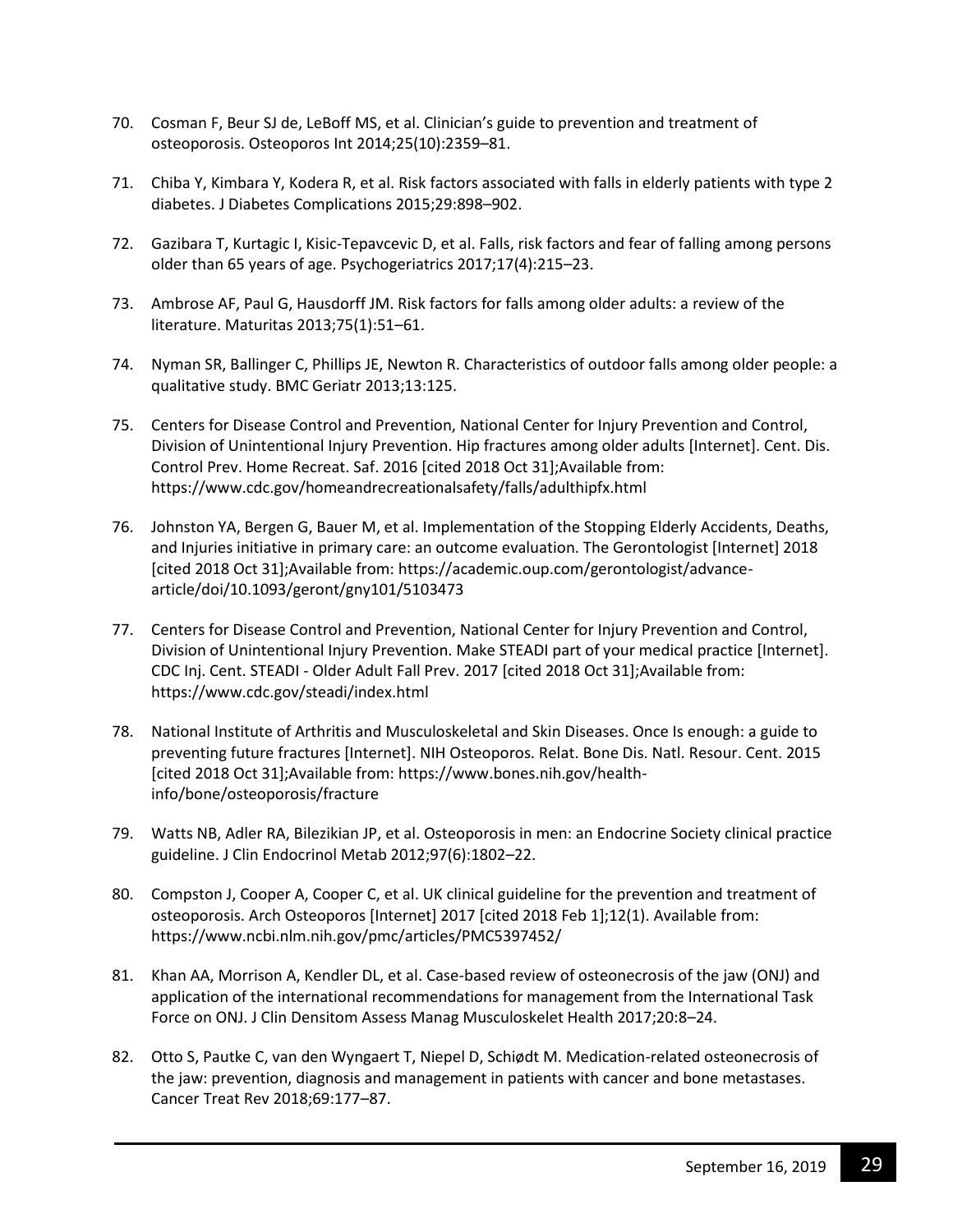- 83. Khan AA, Sándor GKB, Dore E, et al. Canadian consensus practice guidelines for bisphosphonate associated osteonecrosis of the jaw. J Rheumatol 2008;35(7):1391–7.
- 84. Vannucci L, Brandi ML. Healing of the bone with anti-fracture drugs. Expert Opin Pharmacother 2016;17(17):2267–72.
- 85. Xue D, Li F, Chen G, Yan S, Pan Z. Do bisphosphonates affect bone healing? A meta-analysis of randomized controlled trials. J Orthop Surg 2014;9(1):45.
- 86. Hak DJ. The biology of fracture healing in osteoporosis and in the presence of anti-osteoporotic drugs. Injury 2018;49(8):1461–5.
- 87. Colón-Emeric C, Nordsletten L, Olson S, et al. Association between timing of zoledronic acid infusion and hip fracture healing. Osteoporos Int 2011;22:2329–36.
- 88. Body J-J, von Moos R, Niepel D, Tombal B. Hypocalcaemia in patients with prostate cancer treated with a bisphosphonate or denosumab: prevention supports treatment completion. BMC Urol 2018;18:81.
- 89. Amgen Inc. EVENITY full prescribing information [Internet]. 2019 [cited 2018 Jun 27];Available from: https://www.evenityhcp.com/?gclid=CjwKCAjw0tHoBRBhEiwAvP1GFeK5AYoqD210IPZFIFfRUIDT4N L-sdzly1cEgjPy1BQCQTOxsBPh-hoCKsAQAvD\_BwE&gclsrc=aw.ds
- 90. Wang L-H, Xu D-J, Wei X-J, Chang H-T, Xu G-H. Electrolyte disorders and aging: risk factors for delirium in patients undergoing orthopedic surgeries. BMC Psychiatry 2016;16(1):418.
- 91. Amgen. Osteoporosis at high risk for fracture treatment | Prolia® (denosumab) [Internet]. 2019 [cited 2019 Jun 27];Available from: https://www.proliahcp.com/
- 92. Novartis Pharmaceuticals Corporation. Reclast prescribing information [Internet]. Reclast Novartis Pharm. Corp. 2017 [cited 2019 Jun 27];Available from: www.pharma.us.novartis.com/product/pi/pdf/reclast.pdf?
- 93. Gai P, Sun H, Sui L, Wang G. Hypocalcaemia after total knee arthroplasty and its clinical significance. Anticancer Res 2016;36:1309–12.
- 94. Binkley N, Coursin D, Krueger D, et al. Surgery alters parameters of vitamin D status and other laboratory results. Osteoporos Int 2017;28:1013–20.
- 95. Lepage R, Légaré G, Racicot C, et al. Hypocalcemia induced during major and minor abdominal surgery in humans. J Clin Endocrinol Metab 1999;84(8):2654–8.
- 96. Lyles KW, Colón-Emeric CS, Magaziner JS, et al. Zoledronic acid and clinical fractures and mortality after hip fracture. N Engl J Med 2007;357(18):1799–809.
- 97. Reid IR, Gamble GD, Mesenbrink P, Lakatos P, Black DM. Characterization of and risk factors for the acute-phase response after zoledronic acid. J Clin Endocrinol Metab 2010;95(9):4380–7.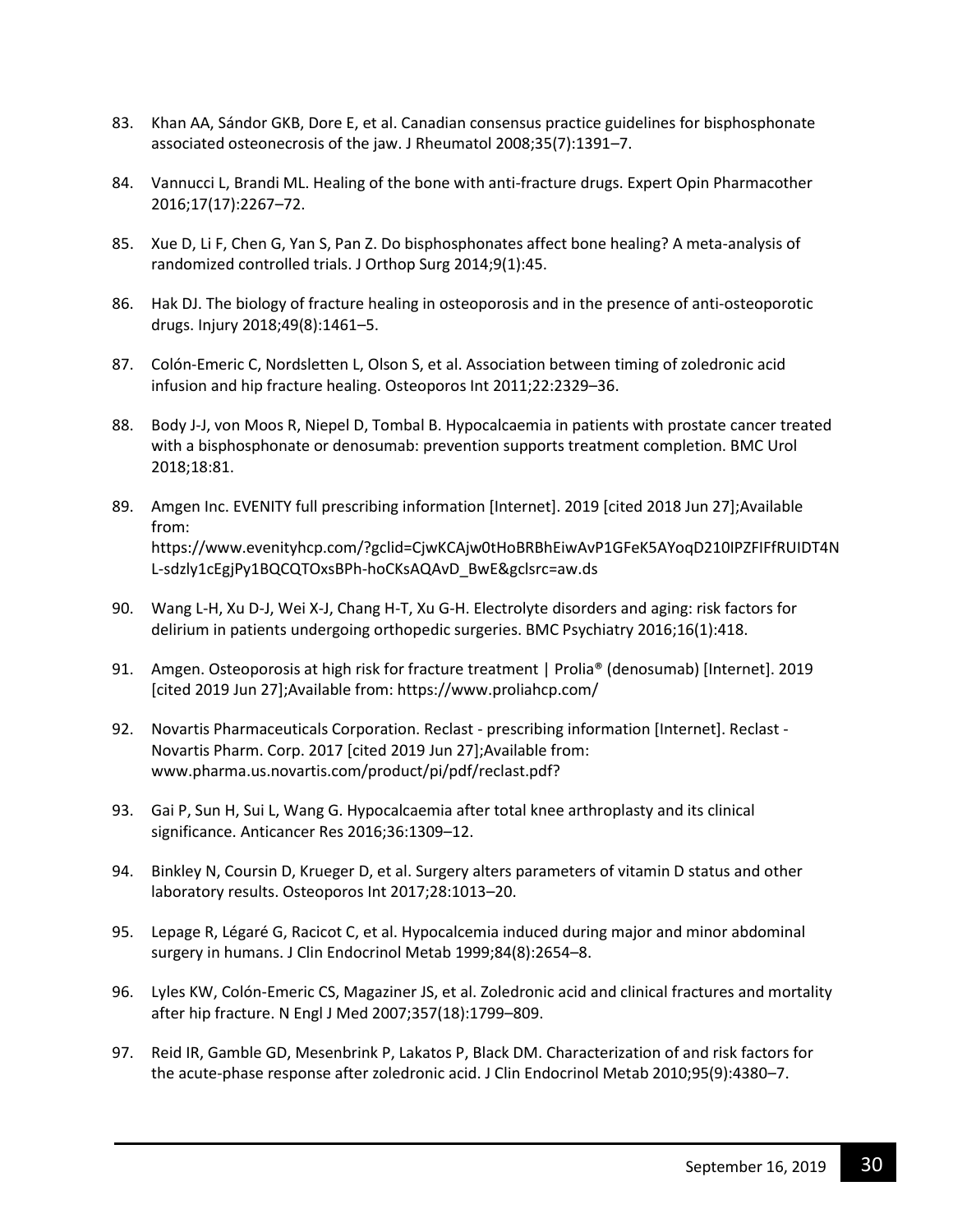- 98. Hamdy RC. Zoledronic acid: clinical utility and patient considerations in osteoporosis and low bone mass. Drug Des Devel Ther 2010;4:321–35.
- 99. Black DM, Delmas PD, Eastell R, et al. Once-yearly zoledronic acid for treatment of postmenopausal osteoporosis. N Engl J Med 2007;356:1809–22.
- 100. Nakamura T, Fukunaga M, Nakano T, et al. Efficacy and safety of once-yearly zoledronic acid in Japanese patients with primary osteoporosis: two-year results from a randomized placebocontrolled double-blind study (ZOledroNate treatment in Efficacy to osteoporosis; ZONE study). Osteoporos Int 2017;28(1):389–98.
- 101. Okimoto N, Sakai A, Matsumoto H, et al. Design of a multicenter, randomized, open label, parallel group study to evaluate the efficacy of loxoprofen on acute-phase reactions in Japanese primary osteoporosis patients treated with zoledronic acid. J Clin Trials 2017;07(06):1000336.
- 102. Crotti C, Watts NB, De Santis M, et al. Acute phase reactions after zoledronic acid infusion: protective role of 25-hydroxyvitamin D and previous oral bisphosphonate therapy. Endocr Pract 2018;24(5):405–10.
- 103. Eli Lilly and Company. These highlights do not include all the information needed to use FORTEO safely and effectively. See full prescribing information for FORTEO. FORTEO (teriparatide [rDNA origin] injection) for subcutaneous use Initial U.S. Approval: 2002 [Internet]. Ely Lilly Co. FORTEO-Teriparatide Inject. Solut. 2017 [cited 2018 Nov 13];Available from: http://uspl.lilly.com/forteo/forteo.html
- 104. Radius Health, Inc. Adverse reactions | TYMLOS (abaloparatide) injection HCP [Internet]. TYMLOS Abaloparatide Inject. 2018 [cited 2019 Feb 27];Available from: https://www.tymloshcp.com/adverse-reactions.html
- 105. National Institutes of Health, Office of Dietary Supplements. Vitamin D health professional fact sheet [Internet]. Natl. Inst. Health NIH. 2018 [cited 2018 Sep 16];Available from: https://ods.od.nih.gov/factsheets/VitaminD-HealthProfessional/
- 106. Tripkovic L, Lambert H, Hart K, et al. Comparison of vitamin D2 and vitamin D3 supplementation in raising serum 25-hydroxyvitamin D status: a systematic review and meta-analysis. Am J Clin Nutr 2012;95(6):1357–64.
- 107. National Institutes of Health, Office of Dietary Supplements. Calcium health professional fact sheet [Internet]. Natl. Inst. Health NIH. 2018 [cited 2018 Nov 6];Available from: https://ods.od.nih.gov/factsheets/Calcium-HealthProfessional/
- 108. International Osteoporosis Foundation. Calcium Map | International Osteoporosis Foundation [Internet]. 2017 [cited 2019 May 7];Available from: https://www.iofbonehealth.org/facts-andstatistics/calcium-map
- 109. Kopecky SL, Bauer DC, Gulati M, et al. Lack of evidence linking calcium with or without vitamin D supplementation to cardiovascular disease in generally health adults: a clinical guidelines from the National Osteoporosis Foundation and the American Society for Preventive Cardiology. Ann Intern Med 2016;165(12):867–8.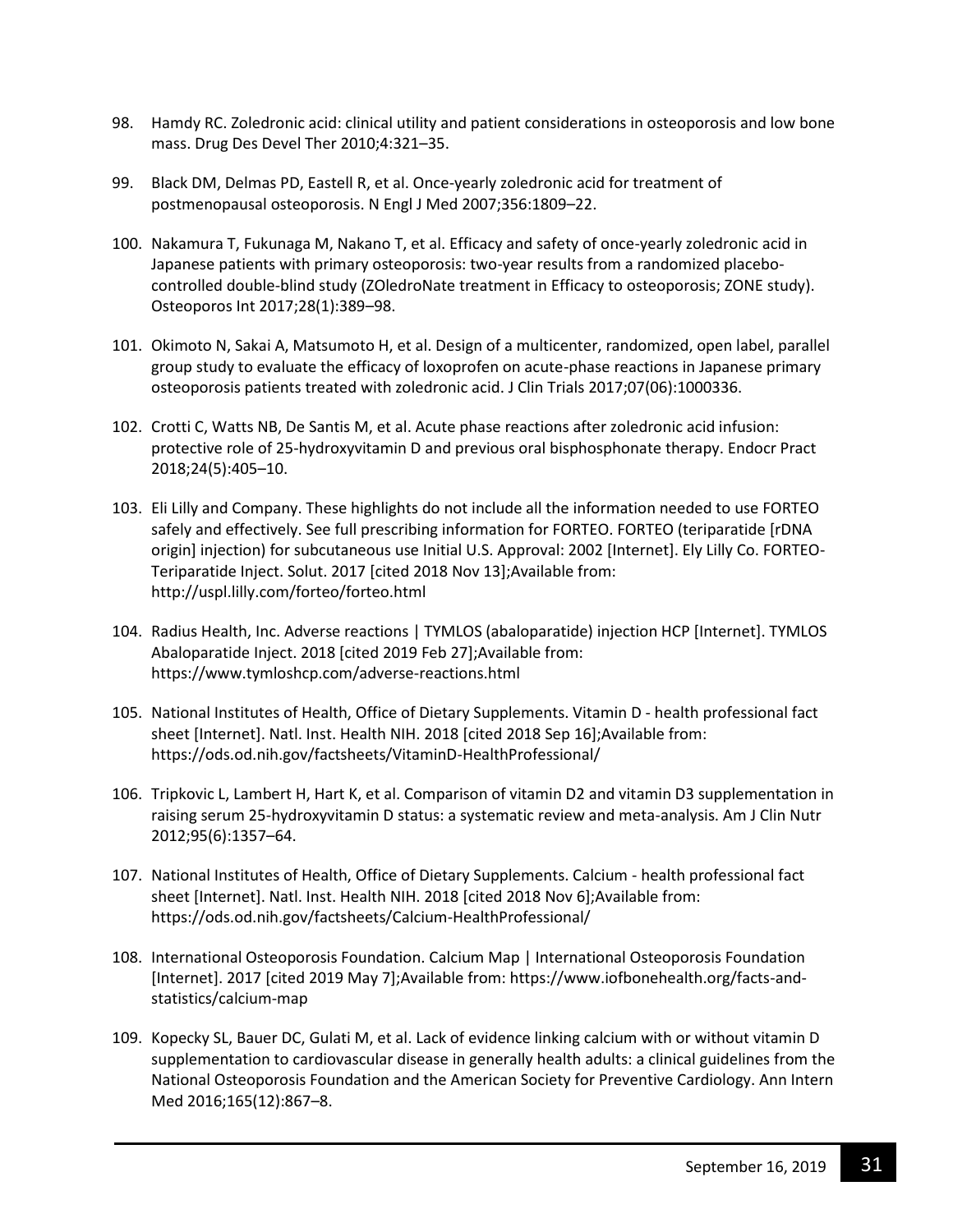- 110. Singer A, Exuzides A, Spangler L, et al. Burden of illness for osteoporotic fractures compared with other serious diseases among postmenopausal women in the United States. Mayo Clin Proc 2015;90(1):53–62.
- 111. Sawka AM, Thabane L, Papaioannou A, et al. Health-related quality of life measurements in elderly Canadians with osteoporosis compared to other chronic medical conditions: a population-based study from the Canadian Multicentre Osteoporosis Study (CaMos). Osteoporos Int 2005;16(12):1836–40.
- 112. Vokó Z, Gáspár K, Inotai A, et al. Osteoporotic fractures may impair life as much as the complications of diabetes. J Eval Clin Pract 2017;23(6):1375–80.
- 113. Huang C-Y, Liao L-C, Tong K-M, et al. Mediating effects on health-related quality of life in adults with osteoporosis: a structural equation modeling. Osteoporos Int 2015;26(3):875–83.
- 114. Black DM, Rosen CJ. Postmenopausal osteoporosis. N Engl J Med 2016;374(3):254–62.
- 115. Kennel KA, Drake MT. Adverse effects of bisphosphonates: implications for osteoporosis management. Mayo Clin Proc 2009;84(7):632–8.
- 116. Gamboa A, Duaso E, Marimón P, et al. Oral bisphosphonate prescription and non-adherence at 12 months in patients with hip fractures treated in an acute geriatric unit. Osteoporos Int 2018;29(10):2309–14.
- 117. Lagari V, Gavcovich T, Levis S. The good and the bad about the 2017 American College of Physicians osteoporosis guidelines. Clin Ther 2018;40(1):168–76.
- 118. International Society for Clinical Densitometry. 2019 ISCD Official Positions Adult International Society for Clinical Densitometry (ISCD) [Internet]. ISCD. 2019 [cited 2018 Nov 13];Available from: https://www.iscd.org/official-positions/2019-iscd-official-positions-adult/
- 119. Mirza F, Canalis E. Secondary osteoporosis: pathophysiology and management. Eur J Endocrinol 2015;173(3):R131–51.
- 120. Skjødt MK, Ostadahmadli Y, Abrahamsen B. Long term time trends in use of medications associated with risk of developing osteoporosis: nationwide data for Denmark from 1999 to 2016. Bone 2019;120:94–100.
- 121. International Osteoporosis Foundation. Secondary osteoporosis [Internet]. Int. Osteoporos. Found. 2017 [cited 2018 Sep 16];Available from: https://www.iofbonehealth.org/secondary-osteoporosis
- 122. Fink HA, Litwack-Harrison S, Taylor BC, et al. Clinical utility of routine laboratory testing to identify possible secondary causes in older men with osteoporosis: the Osteoporotic Fractures in Men (MrOS) Study. Osteoporos Int 2016;27(1):331–8.
- 123. Ryan CS, Petkov VI, Adler RA. Osteoporosis in men: the value of laboratory testing. Osteoporos Int 2011;22(6):1845–53.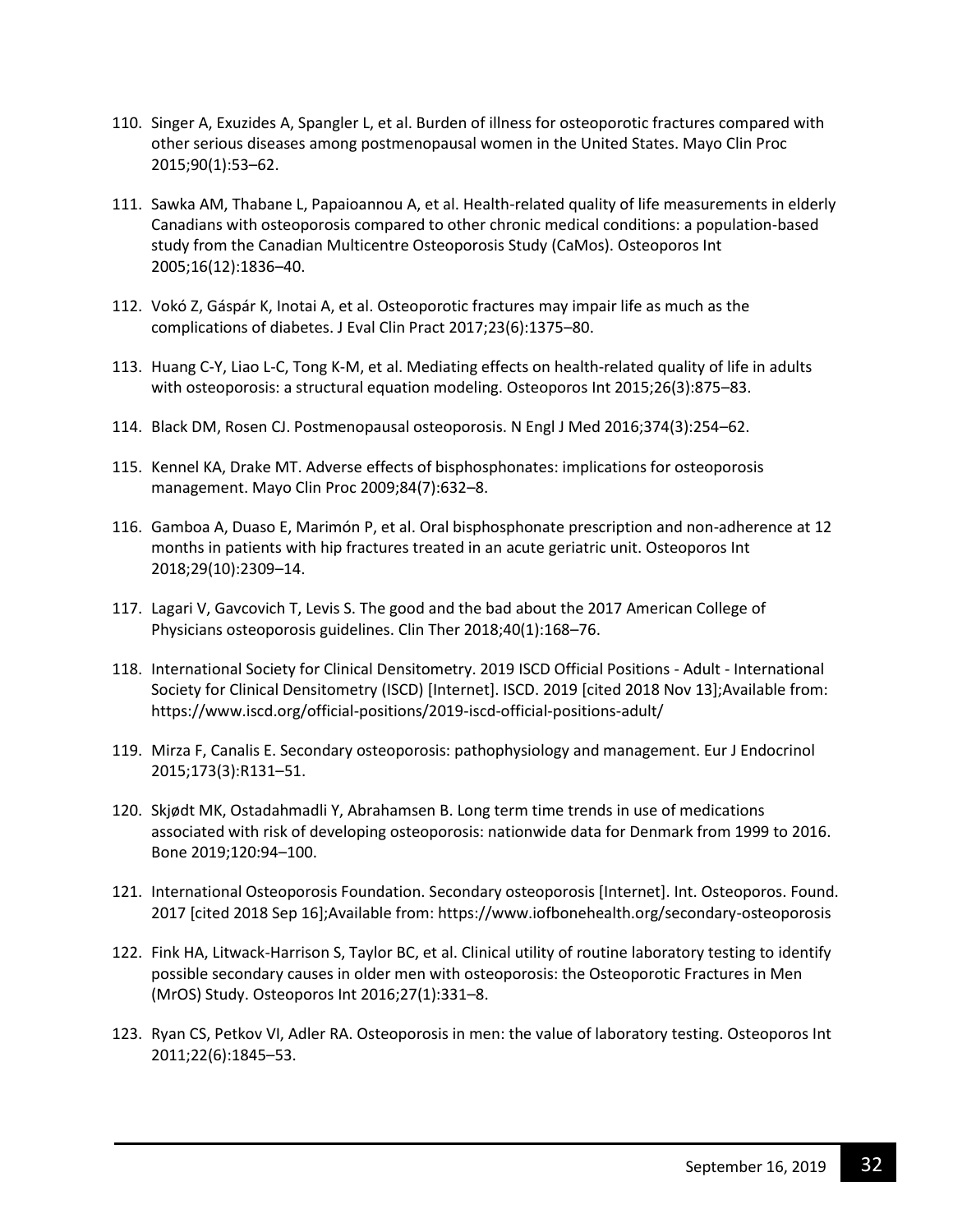- 124. Tannenbaum C, Clark J, Schwartzman K, et al. Yield of laboratory testing to identify secondary contributors to osteoporosis in otherwise healthy women. J Clin Endocrinol Metab 2002;87(10):4431–7.
- 125. Giusti A, Barone A, Pioli G, et al. Alendronate and indapamide alone or in combination in the management of hypercalciuria associated with osteoporosis: a randomized controlled trial of two drugs and three treatments. Nephrol Dial Transplant 2009;24(5):1472–7.
- 126. Division of Population Health, National Center for Chronic Disease Prevention and Health Promotion, Centers for Disease Control and Prevention. CDC - fact sheets - alcohol use and health alcohol [Internet]. CDC. 2018 [cited 2018 Nov 28];Available from: https://www.cdc.gov/alcohol/fact-sheets/alcohol-use.htm
- 127. Armstrong JJ, Rodrigues IB, Wasiuta T, MacDermid JC. Quality assessment of osteoporosis clinical practice guidelines for physical activity and safe movement: an AGREE II appraisal. Arch Osteoporos 2016;11(1):6.
- 128. Howe TE, Shea B, Dawson LJ, et al. Exercise for preventing and treating osteoporosis in postmenopausal women. Cochrane Database Syst Rev 2011;(7):CD000333.
- 129. Giangregorio LM, MacIntyre NJ, Thabane L, Skidmore CJ, Papaioannou A. Exercise for improving outcomes after osteoporotic vertebral fracture. Cochrane Database Syst Rev 2013;(1):CD008618.
- 130. Gómez-Cabello A, Ara I, González-Agüero A, Casajús JA, Vicente-Rodríguez G. Effects of training on bone mass in older adults. Sports Med Auckl 2012;42(4):301–25.
- 131. Zehnacker CH, Bemis-Dougherty A. Effect of weighted exercises on bone mineral density in post menopausal women: a systematic review. J Geriatr Phys Ther Cross 2007;30(2):79–88.
- 132. Bolam KA, van Uffelen JG, Z, Taaffe DR. The effect of physical exercise on bone density in middleaged and older men: a systematic review. Osteoporos Int Lond 2013;24(11):2749–62.
- 133. Tu KN, Lie JD, Wan CKV, et al. Osteoporosis: a review of treatment options. Pharm Ther 2018;43(2):92–104.
- 134. Lee SY, Jung SH, Lee S-U, Ha Y-C, Lim J-Y. Can bisphosphonates prevent recurrent fragility fractures? A systematic review and meta-analysis of randomized controlled trials. J Am Med Dir Assoc 2018;19(5):384-390.e1.
- 135. Wells GA, Cranney A, Peterson J, et al. Alendronate for the primary and secondary prevention of osteoporotic fractures in postmenopausal women [Internet]. In: Cochrane Database of Systematic Reviews. John Wiley & Sons, Ltd; 2008 [cited 2017 Jan 18]. Available from: http://onlinelibrary.wiley.com.ezp.welch.jhmi.edu/doi/10.1002/14651858.CD001155.pub2/abstra ct
- 136. Al-Ashqar M, Panteli M, Chakrabarty G, Giannoudis PV. Atypical fractures: an issue of concern or a myth? Injury 2018;49:649–55.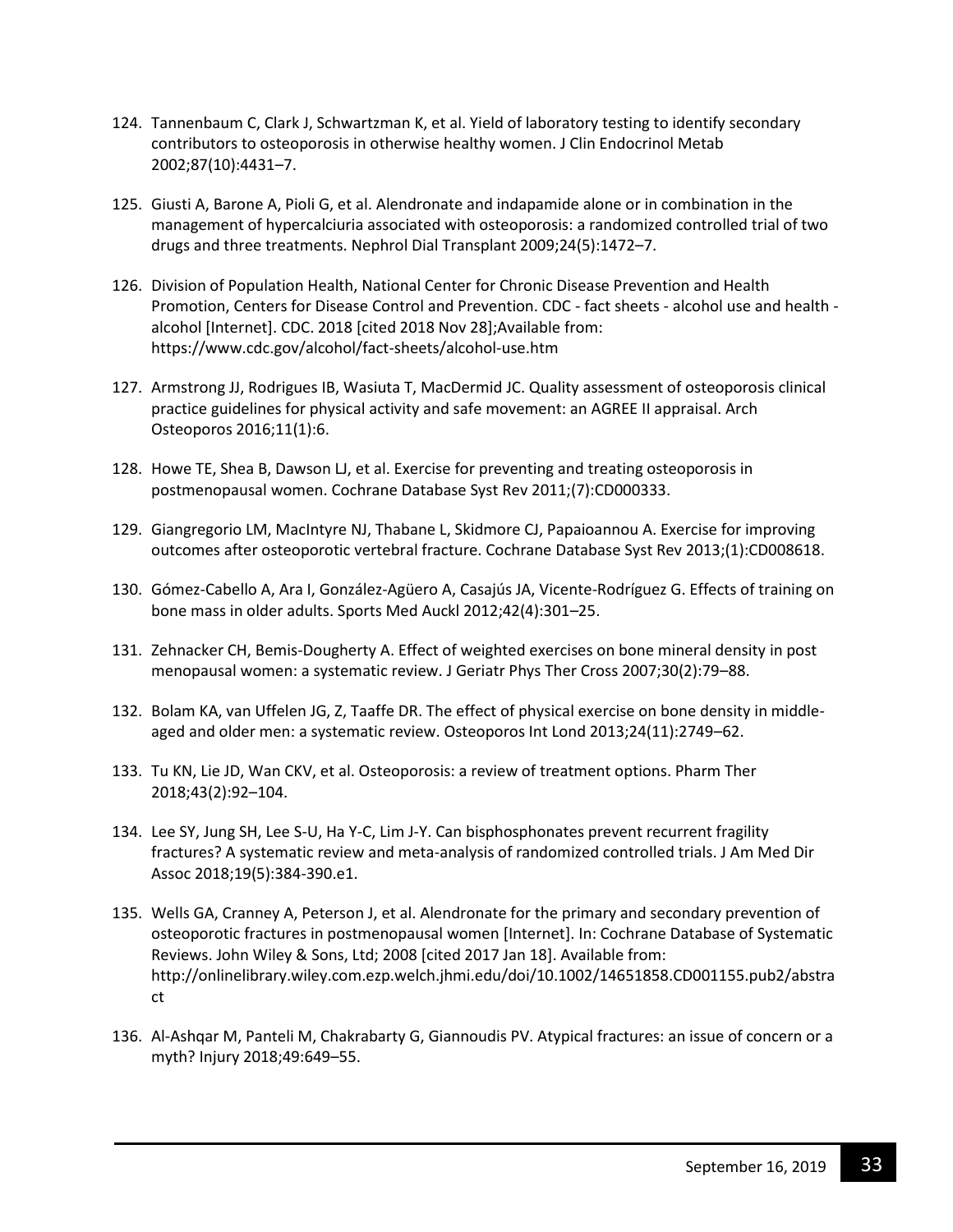- 137. Shane E, Burr D, Abrahamsen B, et al. Atypical subtrochanteric and diaphyseal femoral fractures: second report of a task force of the American Society for Bone and Mineral Research. J Bone Miner Res 2014;29(1):1–23.
- 138. Starr J, Tay YKD, Shane E. Current understanding of epidemiology, pathophysiology, and management of atypical femur fractures. Curr Osteoporos Rep 2018;16(4):519–29.
- 139. Khow KSF, Yong TY. Atypical femoral fracture in a patient treated with denosumab. J Bone Miner Metab 2015;33(3):355–8.
- 140. Ramchand SK, Chiang CY, Zebaze RM, Seeman E. Recurrence of bilateral atypical femoral fractures associated with the sequential use of teriparatide and denosumab: a case report. Osteoporos Int 2016;27(2):821–5.
- 141. Selga J, Nunez H, Lalanza M, Garrido M. Simultaneous bilateral atypical femoral fracture in a patient receiving denosumab: case report and literature review. Osteoporos Int 2016;27:827–32.
- 142. Papapoulos S, Lippuner K, Roux C, et al. The effect of 8 or 5 years of denosumab treatment in postmenopausal women with osteoporosis: results from the FREEDOM Extension study. Osteoporos Int 2015;26(12):2773–83.
- 143. Dell RM, Adams AL, Greene DF, et al. Incidence of atypical nontraumatic diaphyseal fractures of the femur. J Bone Miner Res 2012;27(12):2544–50.
- 144. Adler RA, Fuleihan GE-H, Bauer DC, et al. Managing osteoporosis in patients on long-term bisphosphonate treatment: report of a task force of the American Society for Bone and Mineral Research. J Bone Miner Res 2016;31:16–35.
- 145. Kharwadkar N, Mayne B, Lawrence JE, Khanduja V. Bisphosphonates and atypical subtrochanteric fractures of the femur. Bone Jt Res 2017;6(3):144–53.
- 146. Khow KSF, Shibu P, Yu SCY, Chehade MJ, Visvanathan R. Epidemiology and postoperative outcomes of atypical femoral fractures in older adults: a systematic review. J Nutr Health Aging 2017;21(1):83–91.
- 147. Black DM, Geiger EJ, Li BH, Ryan DS, Dell RM, Adams AL. Bisphosphonate use and risk of AFF varies by pre-treatment BMD level: results from the Southern California Osteoporosis Cohort Study (SOCS) [Internet]. 2018 [cited 2018 Nov 16];Available from: http://www.asbmr.org/ItineraryBuilder/PresentationDetail.aspx?pid=ae792b61-b3e2-405b-b516 c121d7b56ea0&ptag=SessionsList
- 148. Koh JH, Myong JP, Yoo J, et al. Predisposing factors associated with atypical femur fracture among postmenopausal Korean women receiving bisphosphonate therapy: 8 years' experience in a single center. Osteoporos Int 2017;28(11):3251–9.
- 149. Nguyen HH, M van de Laarschot D, Verkerk AJ, Milat F, Zillikens MC, Ebeling PR. Genetic risk factors for atypical femoral fractures (AFFs): a systematic review. JBMR Plus 2018;2(1):1–11.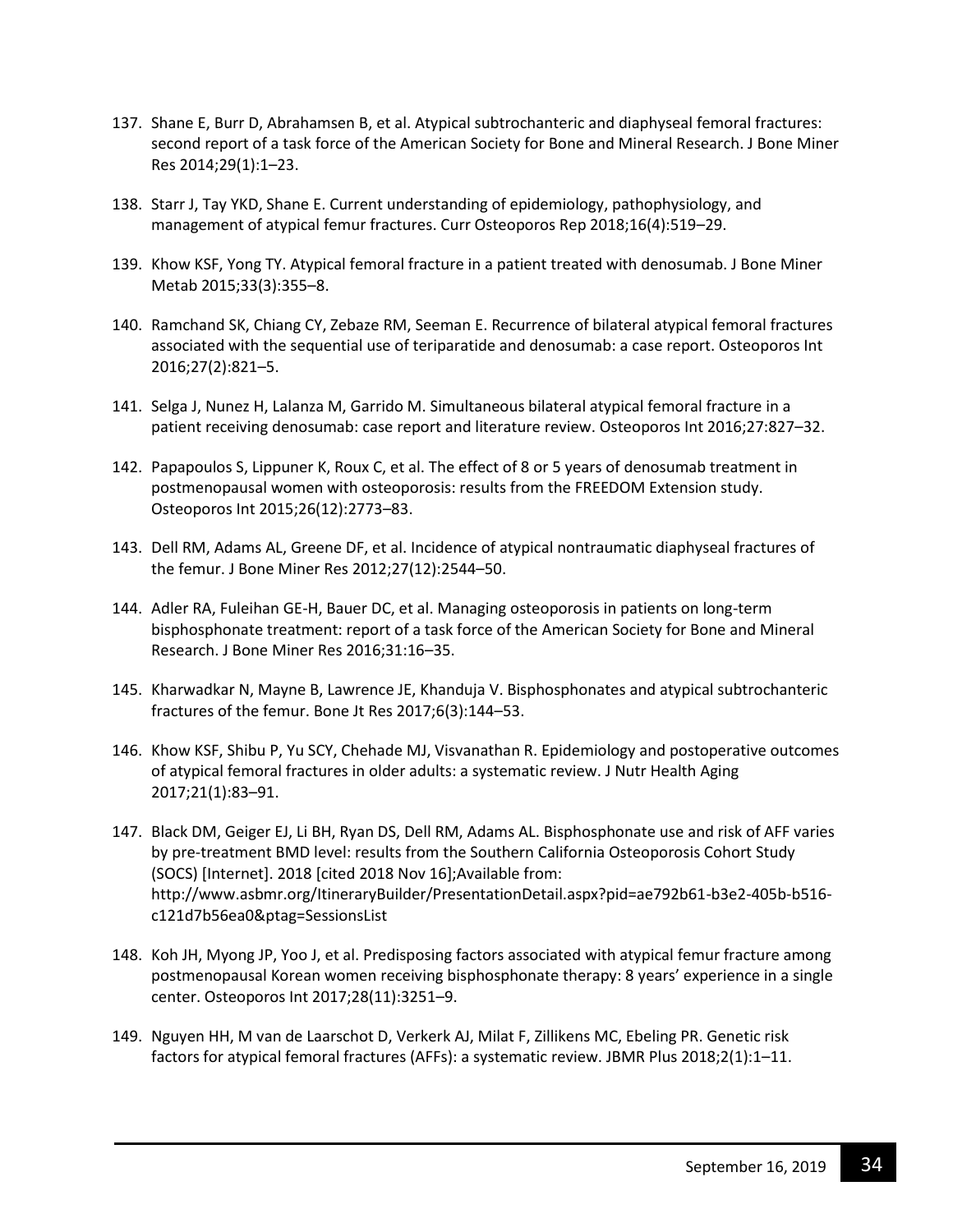- 150. Taormina DP, Marcano AI, Karia R, Egol KA, Tejwani NC. Symptomatic atypical femoral fractures are related to underlying hip geometry. Bone 2014;63:1–6.
- 151. van de Laarschot DM, Smits AA, Buitendijk SK, Stegenga MT, Zillikens MC. Screening for atypical femur fractures using extended femur scans by DXA. J Bone Miner Res 2017;32(8):1632–9.
- 152. Kim S, Yang KH, Lim H, et al. Detection of prefracture hip lesions in atypical subtrochanteric fracture with dual-energy x-ray absorptiometry images. Radiology 2013;270(2):487–95.
- 153. Marx RE. Pamidronate (Aredia) and zoledronate (Zometa) induced avascular necrosis of the jaws: a growing epidemic. J Oral Maxillofac Surg 2003;61(9):1115–7.
- 154. Center for Scientific Information, ADA Science Institute. Osteoporosis medications and medicationrelated osteonecrosis of the jaw [Internet]. Am. Dent. Assoc. 2018 [cited 2018 Nov 7];Available from: https://www.ada.org/en/member-center/oral-health-topics/osteoporosis-medications
- 155. Aljohani S, Gaudin R, Weiser J, et al. Osteonecrosis of the jaw in patients treated with denosumab: a multicenter case series. J Cranio-Maxillofac Surg 2018;46(9):1515–25.
- 156. Abed HH. The role of dental care providers in the management of patients prescribed bisphosphonates: brief clinical guidance. Gen Dent 2018;66(3):18–24.
- 157. Voss PJ, Steybe D, Poxleitner P, et al. Osteonecrosis of the jaw in patients transitioning from bisphosphonates to denosumab treatment for osteoporosis. Odontology 2018;1–12.
- 158. Lee S-H, Chan R-C, Chang S-S, et al. Use of bisphosphonates and the risk of osteonecrosis among cancer patients: a systemic review and meta-analysis of the observational studies. Support Care Cancer 2014;22(2):553–60.
- 159. Khosla S, Cauley JA, Compston J, et al. Addressing the crisis in the treatment of osteoporosis: a path forward. J Bone Miner Res 2017;32:424–30.
- 160. Ruggiero SL, Dodson TB, Fantasia J, et al. American Association of Oral and Maxillofacial Surgeons position paper on medication-related osteonecrosis of the jaw—2014 update. J Oral Maxillofac Surg 2014;72(10):1938–56.
- 161. Chiu W-Y, Yang W-S, Chien J-Y, Lee J-J, Tsai K-S. The influence of alendronate and tooth extraction on the incidence of osteonecrosis of the jaw among osteoporotic subjects. PLoS ONE 2018;13(4):e0196419.
- 162. Aparecida Cariolatto F, Carelli J, de Campos Moreira T, Pietrobon R, Rodrigues C, Bonilauri Ferreira AP. Recommendations for the prevention of bisphosphonate-related osteonecrosis of the jaw: a systematic review. J Evid Based Dent Pract 2018;18(2):142–52.
- 163. Diniz-Freitas M, Limeres J. Prevention of medication-related osteonecrosis of the jaws secondary to tooth extractions. A systematic review. Med Oral Patol Oral Cir Bucal 2016;21(2):e250–9.
- 164. Shudo A, Kishimoto H, Takaoka K, Noguchi K. Long-term oral bisphosphonates delay healing after tooth extraction: a single institutional prospective study. Osteoporos Int 2018;29(10):2315–21.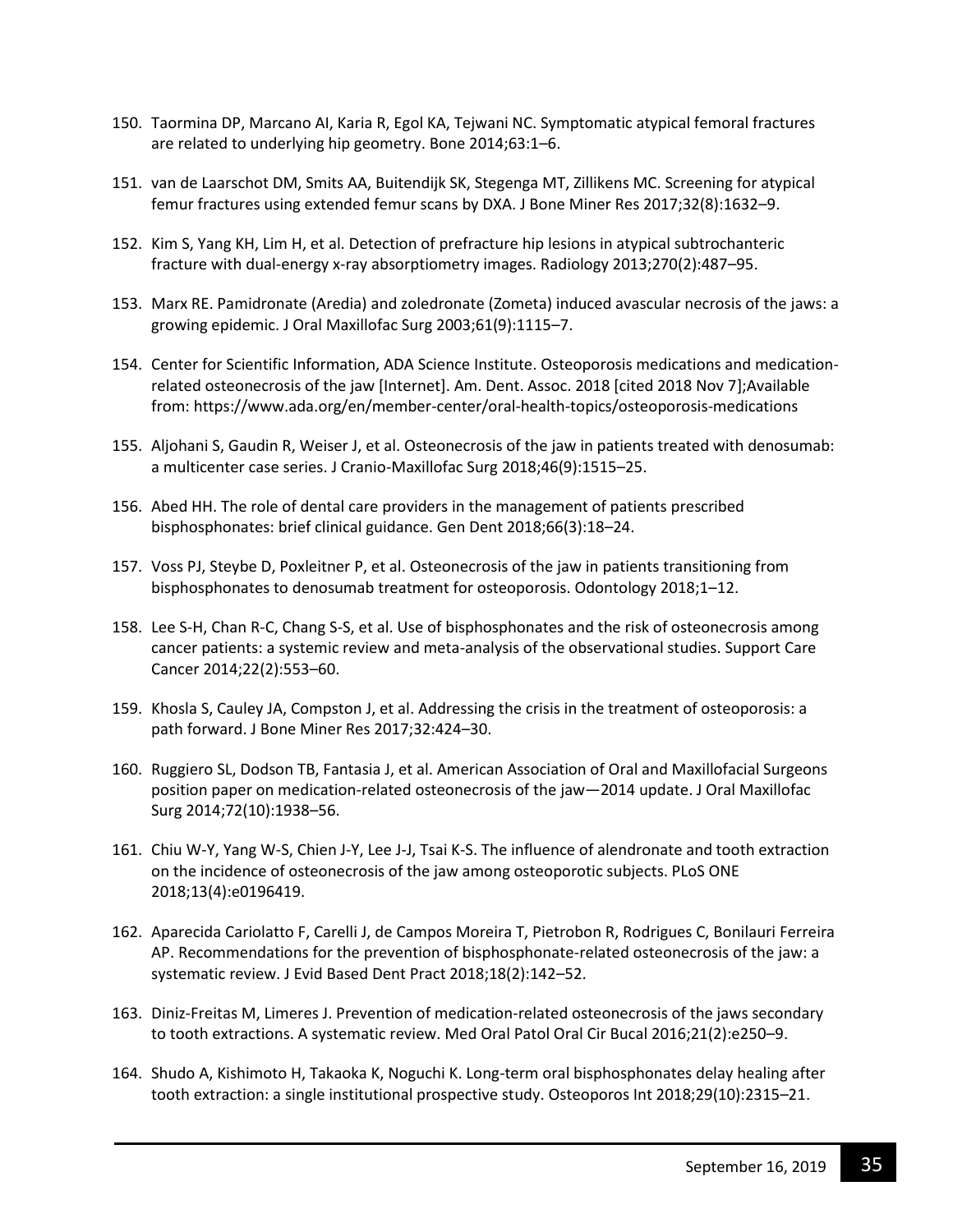- 165. Dell R, Greene D. A proposal for an atypical femur fracture treatment and prevention clinical practice guideline. Osteoporos Int 2018;1–7.
- 166. Hanley DA, Adachi JD, Bell A, Brown V. Denosumab: mechanism of action and clinical outcomes. Int J Clin Pract 2012;66(12):1139–46.
- 167. Cummings SR, Martin JS, McClung MR, et al. Denosumab for prevention of fractures in postmenopausal women with osteoporosis. N Engl J Med Boston 2009;361(8):756–65.
- 168. Nitta K, Yajima A, Tsuchiya K. Management of osteoporosis in chronic kidney disease. Intern Med 2017;56(24):3271–6.
- 169. Wilson LM, Rebholz CM, Jirru E, et al. Benefits and harms of osteoporosis medications in patients with chronic kidney disease: a systematic review and meta-analysis. Ann Intern Med 2017;166(9):649.
- 170. Cummings SR, Ferrari S, Eastell R, et al. Vertebral fractures after discontinuation of denosumab: a post hoc analysis of the randomized placebo-controlled FREEDOM trial and its extension. J Bone Miner Res 2018;33:190–8.
- 171. Haas AV, LeBoff MS. Osteoanabolic agents for osteoporosis. J Endocr Soc 2018;2(8):922–32.
- 172. Kanis JA, Cooper C, Rizzoli R, Reginster J-Y. Review of the guideline of the American College of Physicians on the treatment of osteoporosis. Osteoporos Int 2018;29:1505–10.
- 173. Díez-Pérez A, Marin F, Eriksen EF, Kendler DL, Krege JH, Delgado-Rodríguez M. Effects of teriparatide on hip and upper limb fractures in patients with osteoporosis: a systematic review and meta-analysis. Bone 2019;120:1–8.
- 174. Ott SM. Long-term bisphosphonates: primum non nocere. Menopause 2016;23(11):1159–61.
- 175. Adams AL, Li BH, Ryan DS, Geiger EJ, Dell RM, Black DM. Do drug holidays reduce atypical femur fracture risk?: results from the Southern California Cohort Study (SOCS). 2018;[1005].
- 176. Mignot MA, Taisne N, Legroux I, Cortet B, Paccou J. Bisphosphonate drug holidays in postmenopausal osteoporosis: effect on clinical fracture risk. Osteoporos Int 2017;28(12):3431–8.
- 177. Curtis JR, Chen R, Li Z, et al. The impact of the duration of bisphosphonate drug holidays on hip fracture rates. 2018;[OP 0017].
- 178. Adams AL, Adams JL, Raebel MA, et al. Bisphosphonate drug holiday and fracture risk: a population-based cohort study. J Bone Miner Res 2018;33:1252–9.
- 179. Radius Health, Inc. TYMLOS (abaloparatide) injection HCP [Internet]. TYMLOS HCP. 2018 [cited 2018 Sep 20];Available from: https://www.tymloshcp.com/?gclid=CjwKCAjwio3dBRAqEiwAHWsNVQBj1\_9BzeEKy7X1IKQqAJFb9 Xwj\_592nLGdHDw\_4Sx\_rMemgHFmoRoCXLYQAvD\_BwE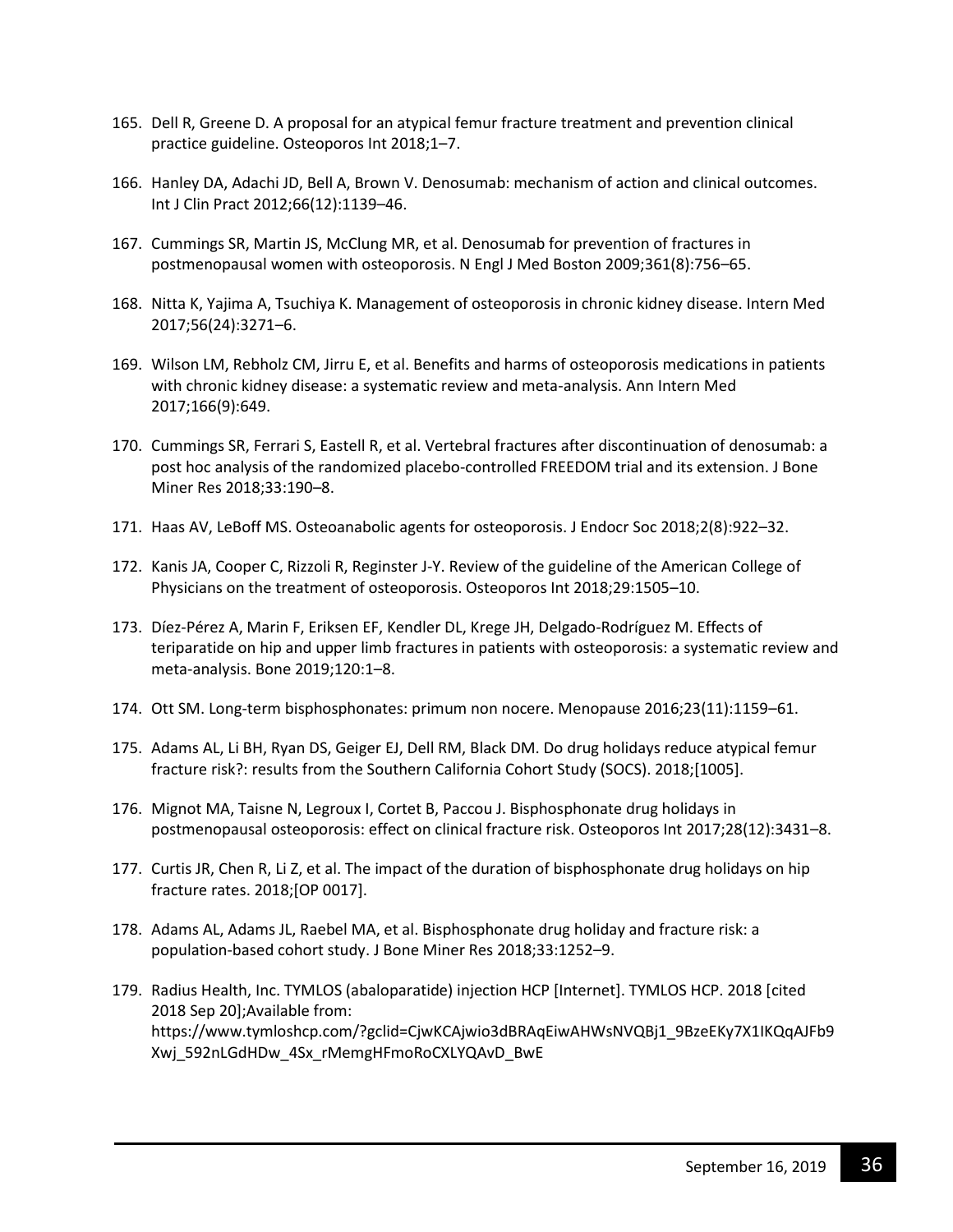180. Eli Lilly and Company. Osteoporosis injection - HCP [Internet]. FORTEO® Teriparatide RDNA Orig. Inject. 2018 [cited 2018 Sep 20];Available from: https://www.forteo.com/hcp/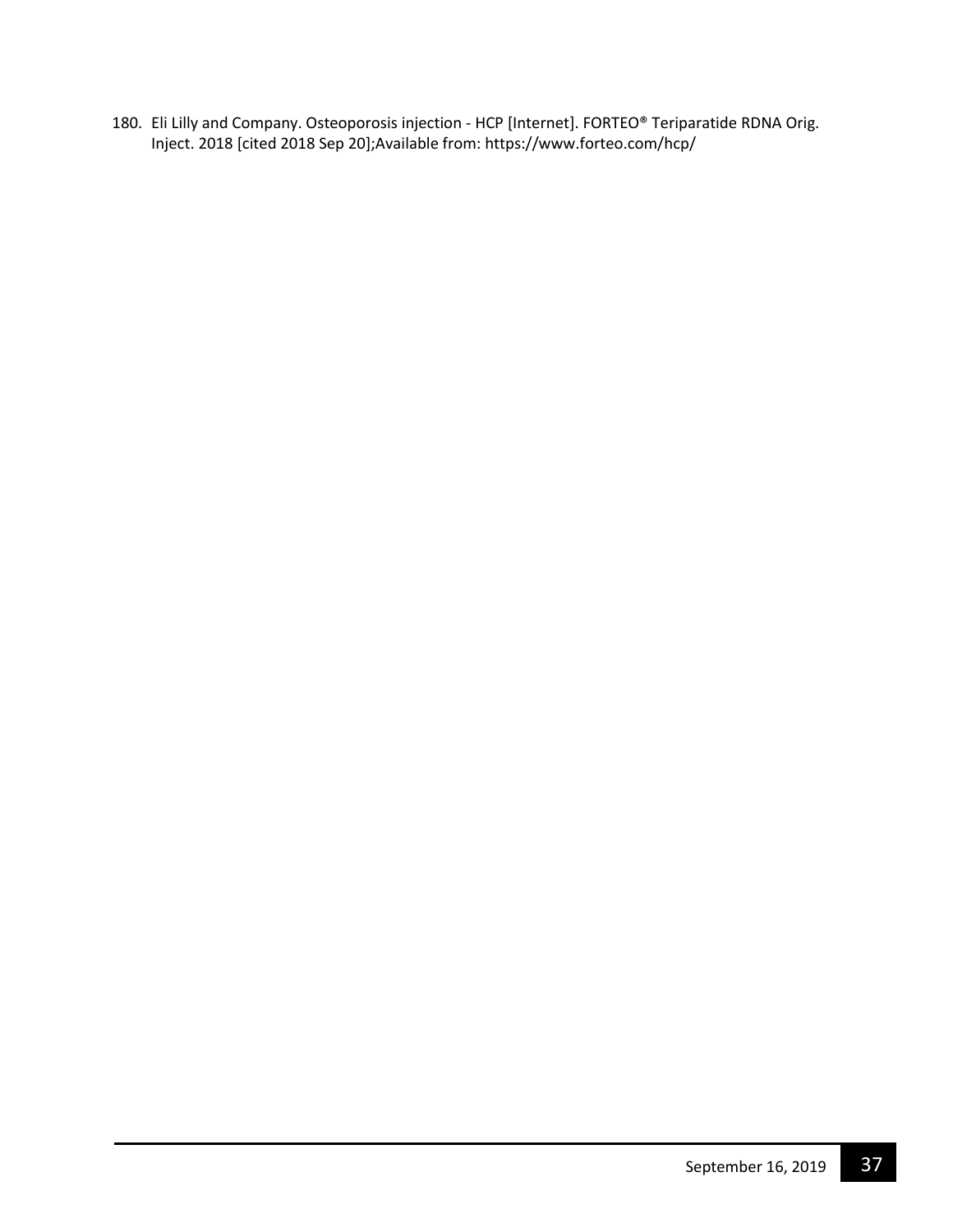# **Coalition Organizational Members and Representatives**

#### **American Society of Bone and Mineral Research**

Sundeep Khosla (co-chair) Douglas P. Kiel (co-chair) Bart L. Clarke Ann L. Elderkin

#### **Academy of Nutrition and Dietetics**

Karen Chapman-Novakofski

#### **\*Agency for Healthcare Research and Quality**

Howard Tracer (\*Government liaison) *NOTE: These recommendations do not represent the views and policies of AHRQ. The findings and conclusions in this document are those of the authors, who are responsible for its content. No statement in this document should be construed as an official position of AHRQ or the U.S. Department of Health and Human Services.*

#### **American Academy of Orthopaedic Surgeons**

W. Timothy Brox

#### **American Academy of Physical Medicine and Rehabilitation**  Armando S. Miciano

#### **American Academy of Physician Assistants** Kelly Amenta

#### **American Association of Clinical Endocrinologists / American College of Endocrinology** Ann E. Kearns

### **American Association of Nurse Practitioners**

Ivy Alexander

# **American Bone Health**

Kathleen Cody

#### **American College of Physicians** Carolyn J. Crandall

#### **American College of Rheumatology** Kenneth Saag

# **American Geriatrics Society**

Nadia Mujahid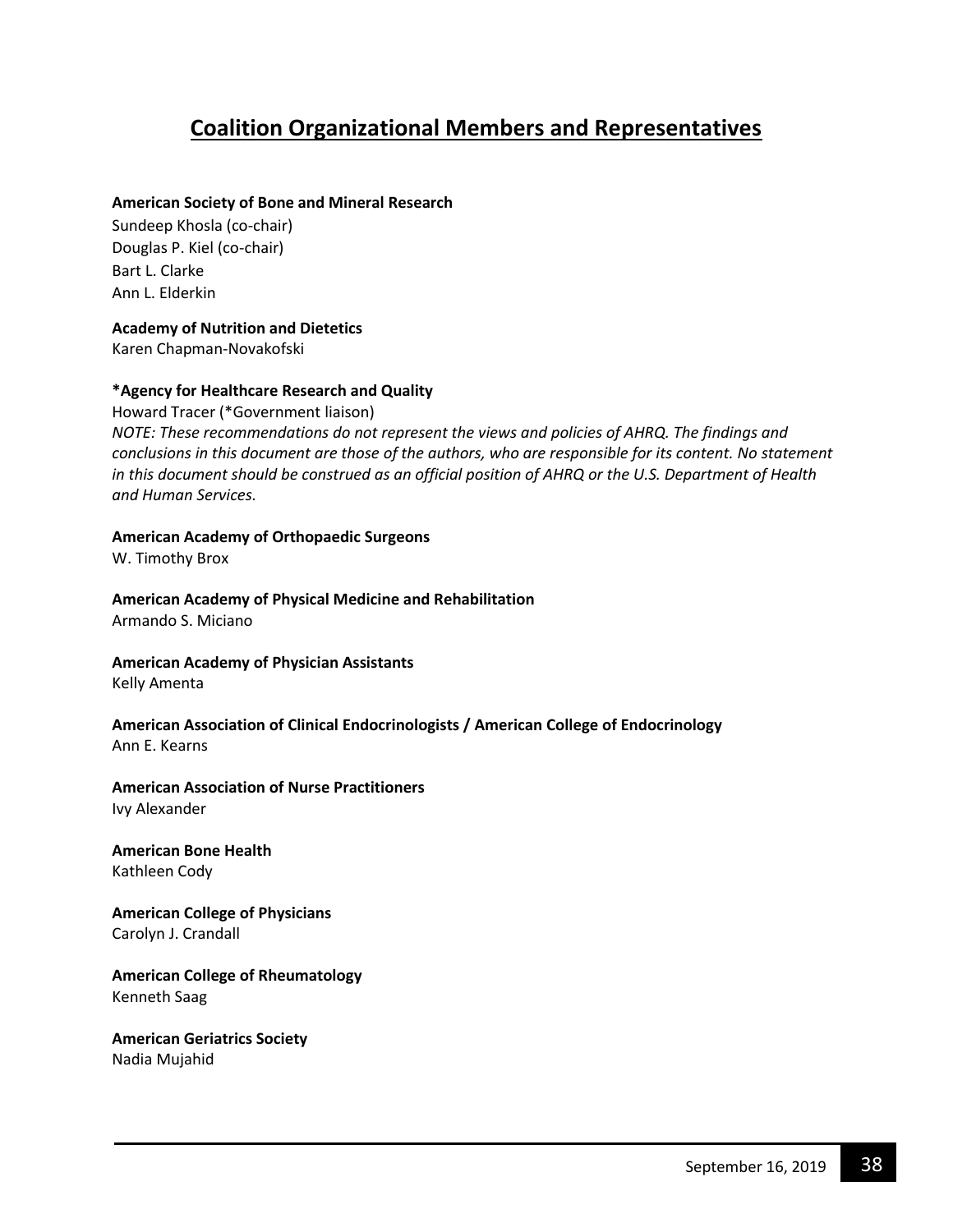#### **American Medical Society for Sports Medicine**

Jennifer Koontz Stephanie Kliethermes

#### **American Occupational Therapy Association** Carol Siebert

#### **American Orthopaedic Association** Douglas Dirschl Kristin Olds Glavin

# **American Physical Therapy Association**

Carleen Lindsey

#### **American Society of Health-System Pharmacists** Laura Boehnke Michaud

**Dutch Society of Calcium and Bone Metabolism** Sandrine Bours

#### **Endocrine Society** Cliff Rosen

**Fragility Fracture Network** Nicola Napoli

#### **Geisinger Health System** Tom Olenginski

#### **Hellenic Osteoporosis Foundation** George P. Lyritis Stavroula Rizou

**International Osteoporosis Foundation** Masaki Fujita

**International Society for Clinical Densitometry** Robert Blank

#### **National Bone Health Alliance**  Robert Adler

#### **National Council on Aging** Kathleen Cameron

# **\*National Institute of Arthritis and Musculoskeletal and Skin Diseases**

Faye H. Chen (\*Government liaison)